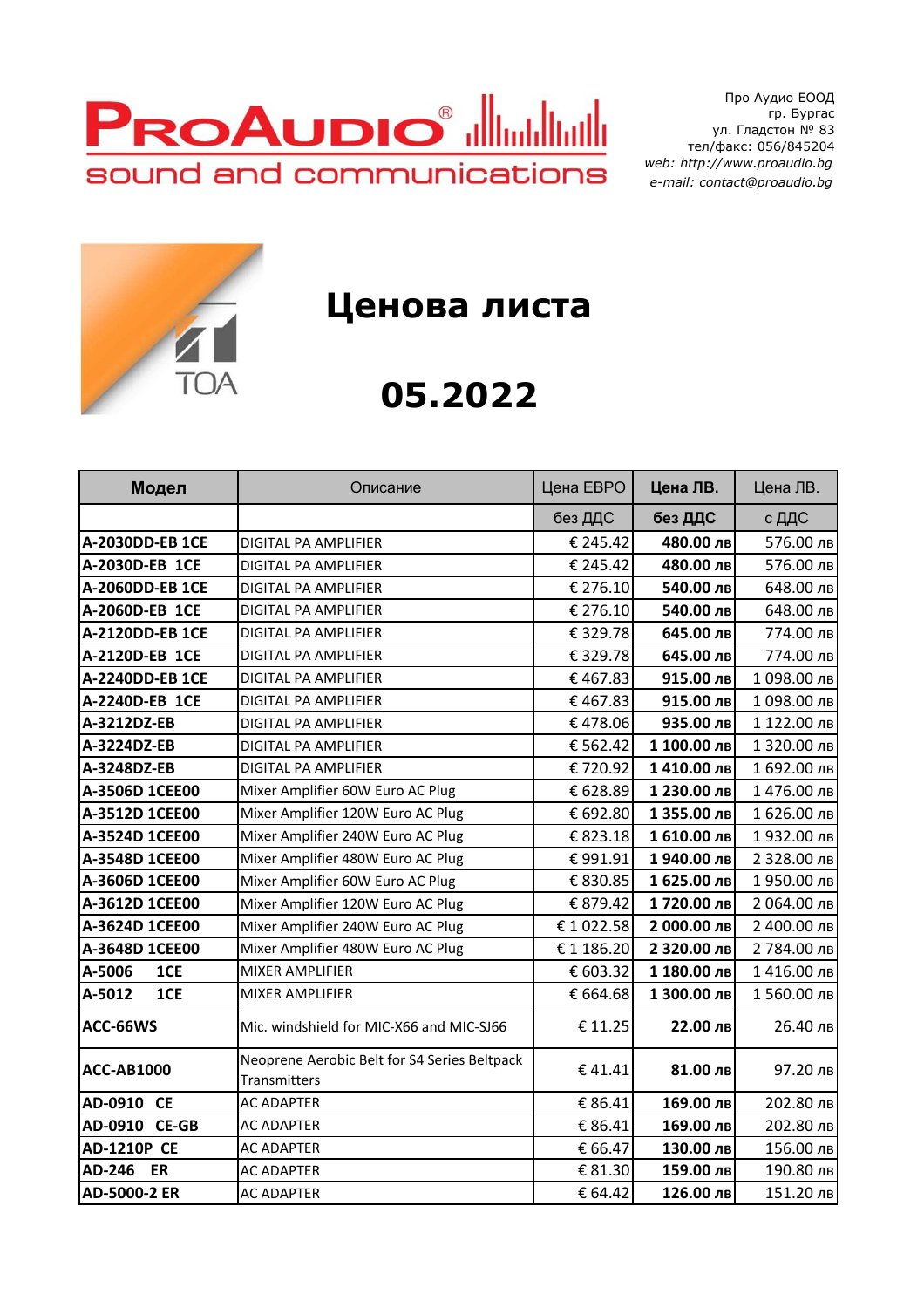| AD-5000-6 ER            | <b>AC ADAPTER</b>                               | € 84.36    | 165.00 лв   | 198.00 лв   |
|-------------------------|-------------------------------------------------|------------|-------------|-------------|
| $AM-1B$                 | REAL-TIME STEERING ARRAY MICROPHONE             | € 3 016.62 | 5 900.00 лв | 7 080.00 лв |
| <b>AM-1W</b>            | REAL-TIME STEERING ARRAY MICROPHONE             | € 3 016.62 | 5 900.00 лв | 7 080.00 лв |
| AM-CF1B<br>н            | INTEGRATED AUDIO COLLABORATION<br><b>SYSTEM</b> | € 3 118.88 | 6 100.00 лв | 7 320.00 лв |
| AM-CF1W<br>н            | INTEGRATED AUDIO COLLABORATION<br>SYSTEM        | € 3 118.88 | 6 100.00 лв | 7 320.00 лв |
| <b>AN-001T</b>          | 9000SERIES PLUG-IN MODULE                       | € 246.44   | 482.00 лв   | 578.40 лв   |
| AN-9001                 | CEILING MOUNT MICROPHONE                        | € 54.20    | 106.00 лв   | 127.20 лв   |
| <b>AT-063AP</b>         | <b>ATTENUATOR</b>                               | € 32.21    | 63.00 лв    | 75.60 лв    |
| <b>AT-100UPR</b>        | Volume Control with Relay (100W)                | € 135.49   | 265.00 лв   | 318.00 лв   |
| <b>AT-12UP</b>          | Volume Control (12W)                            | €96.12     | 188.00 лв   | 225.60 лв   |
| AT-12UPR                | Attenuator Vol Control with Relay (12w)         | €97.15     | 190.00 лв   | 228.00 лв   |
| <b>AT-303AP</b>         | <b>ATTENUATOR</b>                               | €42.44     | 83.00 лв    | 99.60 лв    |
| AT-4012B-EB             | Attenuator 12 W w/Box                           | €48.57     | 95.00 лв    | 114.00 лв   |
| AT-4030B-EB             | Attenuator 30W                                  | € 53.69    | 105.00 лв   | 126.00 лв   |
| AT-4060B-EB             | Attenuator 60 W                                 | € 59.31    | 116.00 лв   | 139.20 лв   |
| AT-4120B-EB             | Attenuator 120W                                 | € 64.42    | 126.00 лв   | 151.20 лв   |
| <b>AT-4200B-EB</b>      | Attenuator 200W                                 | €71.58     | 140.00 лв   | 168.00 лв   |
| <b>AT-50UP</b>          | Volume Control (50W)                            | € 114.02   | 223.00 лв   | 267.60 лв   |
| AT-50UPR                | Volume Control with Relay (50W)                 | € 117.09   | 229.00 лв   | 274.80 лв   |
| <b>AT-603AP</b>         | <b>ATTENUATOR</b>                               | € 61.36    | 120.00 лв   | 144.00 лв   |
| <b>ATT-100VI</b>        | <b>Attentuator Board</b>                        | € 22.50    | 44.00 лв    | 52.80 лв    |
| <b>BC-2000</b><br>Y     | <b>BATTERY CHARGER</b>                          | € 368.13   | 720.00 лв   | 864.00 лв   |
| $BC-3$                  | <b>Bottom Cover</b>                             | € 90.50    | 177.00 лв   | 212.40 лв   |
| BC-5000-12              | <b>BATTERY CHARGER</b>                          | € 2 270.14 | 4 440.00 лв | 5 328.00 лв |
| BC-5000-2               | <b>BATTERY CHARGER</b>                          | € 393.69   | 770.00 лв   | 924.00 лв   |
| BC-5000-6               | <b>BATTERY CHARGER</b>                          | €1661.70   | 3 250.00 лв | 3 900.00 лв |
| <b>BC-920</b><br>1CE    | <b>BATTERY CHARGER</b>                          | €1273.12   | 2 490.00 лв | 2 988.00 лв |
| BCK-1                   | Brush cover kit                                 | € 58.29    | 114.00 лв   | 136.80 лв   |
| <b>BP-900A</b><br>$-CE$ | RECHARGEABLE LITHIUM-ION BATTERY                | € 135.49   | 265.00 лв   | 318.00 лв   |
| <b>BP-920 Y B00</b>     | RECHARGEABLE LITHIUM-ION BATTERY                | € 140.61   | 275.00 лв   | 330.00 лв   |
| <b>BS-1015BSB</b>       | <b>COMPACT SPEAKER</b>                          | € 140.61   | 275.00 лв   | 330.00 лв   |
| <b>BS-1015BSW</b>       | <b>COMPACT SPEAKER</b>                          | € 140.61   | 275.00 лв   | 330.00 лв   |
| <b>BS-1030B EU</b>      | <b>COMPACT SPEAKER (BLK)</b>                    | € 125.27   | 245.00 лв   | 294.00 лв   |
| <b>BS-1030W EU</b>      | <b>COMPACT SPEAKER (WHT)</b>                    | € 125.27   | 245.00 лв   | 294.00 лв   |
| <b>BS-1034</b>          | WALL MOUNT SPEAKER                              | € 63.91    | 125.00 лв   | 150.00 лв   |
| <b>BS-1034EN</b>        | WALL MOUNT SPEAKER                              | € 74.14    | 145.00 лв   | 174.00 лв   |
| <b>BS-1034S</b>         | WALL MOUNT SPEAKER                              | €76.69     | 150.00 лв   | 180.00 лв   |
| <b>BS-1110W EU</b>      | UNIVERSAL SPEAKER                               | € 117.60   | 230.00 лв   | 276.00 лв   |
| <b>BS-1120W EU</b>      | UNIVERSAL SPEAKER                               | € 184.07   | 360.00 лв   | 432.00 лв   |
| <b>BS-250AB-EB</b>      | A/B WALL MOUNT SPEAKER EN54-24                  | € 130.38   | 255.00 лв   | 306.00 лв   |
| <b>BS-301B</b>          | SPEAKER SYSTEM                                  | €449.94    | 880.00 лв   | 1056.00 лв  |
| <b>BS-301W</b>          | SPEAKER SYSTEM                                  | €449.94    | 880.00 лв   | 1056.00 лв  |
| <b>BS-4W</b>            | <b>BOX SPEAKER</b>                              | € 224.97   | 440.00 лв   | 528.00 лв   |
| <b>BS-633A</b>          | WALL MOUNT SPEAKER 6W                           | € 23.01    | 45.00 лв    | 54.00 лв    |
| <b>BS-633AT</b>         | WALL MOUNT SPEAKER 6W WITH ATT                  | € 28.12    | 55.00 лв    | 66.00 лв    |
| <b>BS-634</b>           | WALL MOUNT SPEAKER                              | €46.02     | 90.00 лв    | 108.00 лв   |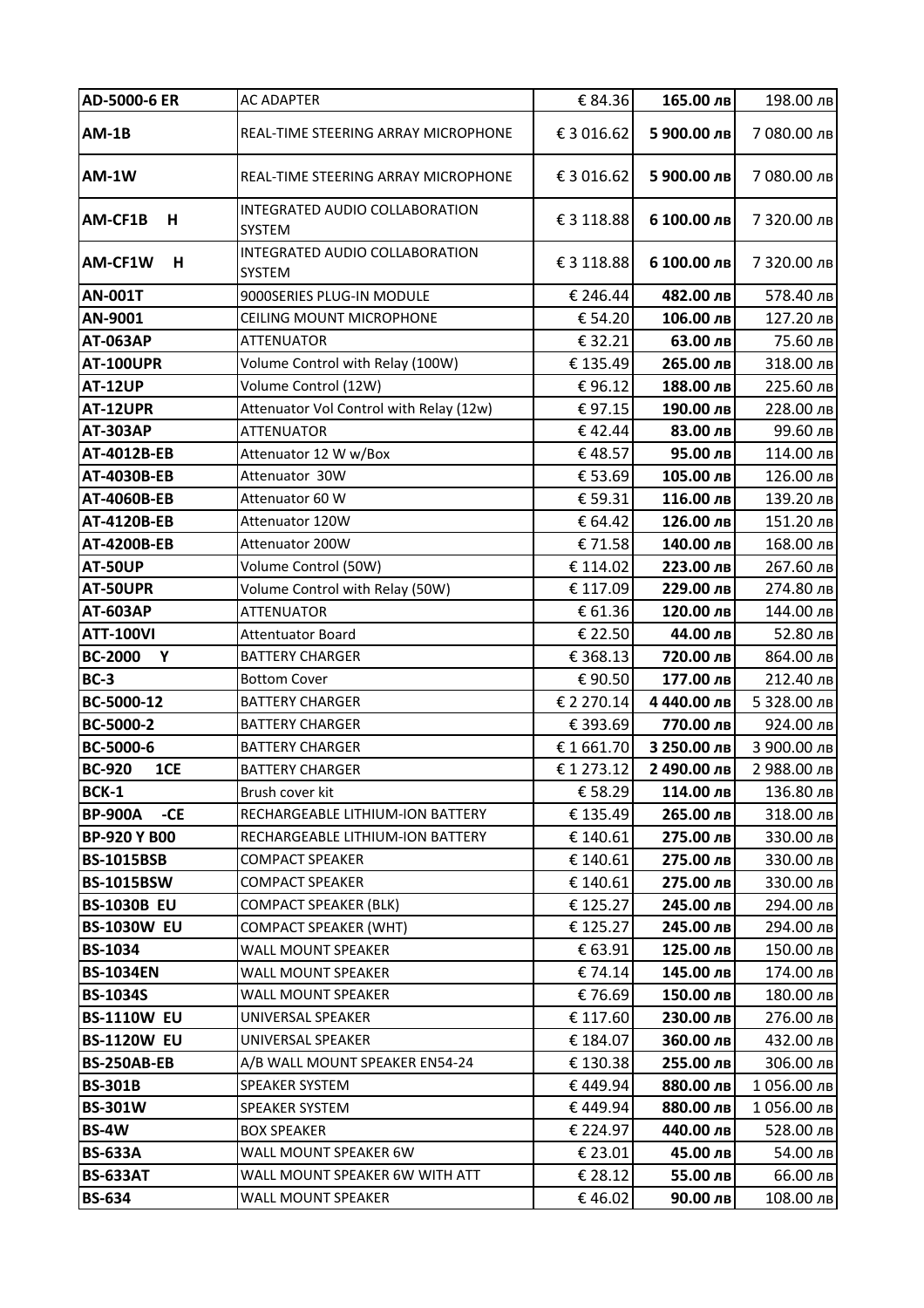| <b>BS-634T</b>                      | WALL MOUNT SPEAKER                             | € 61.36              | 120.00 лв              | 144.00 лв    |
|-------------------------------------|------------------------------------------------|----------------------|------------------------|--------------|
| <b>BS-678</b>                       | WALL MOUNT SPEAKER 6W                          | € 36.81              | 72.00 лв               | 86.40 лв     |
| <b>BS-678B</b>                      | WALL MOUNT SPEAKER 6W BLK                      | € 36.81              | 72.00 лв               | 86.40 лв     |
| <b>BS-678BSB</b>                    | WALL MOUNT SPEAKER                             | €46.02               | 90.00 лв               | 108.00 лв    |
| <b>BS-678BSW</b>                    | WALL MOUNT SPEAKER                             | €46.02               | 90.00 лв               | 108.00 лв    |
| <b>BS-678BT</b>                     | WALL MOUNT SPEAKER 6W BLK ATT                  | €46.02               | 90.00 лв               | 108.00 лв    |
| <b>BS-678T</b>                      | WALL MOUNT SPEAKER 6W ATT                      | €46.02               | 90.00 лв               | 108.00 лв    |
| <b>BS-680F</b>                      | WALL MOUNT SPEAKER 6W                          | €71.58               | 140.00 лв              | 168.00 лв    |
| <b>BS-680FC</b>                     | WALL MOUNT SPEAKER 6W                          | € 81.81              | 160.00 лв              | 192.00 лв    |
| <b>BS-680U</b>                      | WALL MOUNT SPEAKER 6W (UL)                     | € 115.04             | 225.00 лв              | 270.00 лв    |
| C-001T                              | 9000 SERIES PLUG-IN MODULE                     | € 86.92              | 170.00 лв              | 204.00 лв    |
| CA-115<br><b>EU</b>                 | MOBILE AMPLIFIER                               | € 103.28             | 202.00 лв              | 242.40 лв    |
| CA-130                              | MOBILE AMPLIFIER                               | € 148.27             | 290.00 лв              | 348.00 лв    |
| CA-160                              | MOBILE AMPLIFIER                               | € 235.19             | 460.00 лв              | 552.00 лв    |
| $CB-4$                              | Caster Base                                    | € 317.00             | 620.00 лв              | 744.00 лв    |
| <b>CR-10</b>                        | Cabinet Rack (10-Unit size)                    | € 971.45             | 1900.00 лв             | 2 280.00 лв  |
| <b>CR-15</b>                        | Cabinet Rack (15-Unit size)                    | €1058.37             | 2 070.00 лв            | 2 484.00 лв  |
| <b>CR-22</b>                        | Cabinet Rack (22-Unit size)                    | € 1 135.07           | 2 220.00 лв            | 2 664.00 лв  |
| <b>CR-27</b>                        | Cabinet Rack (27-Unit size)                    | €1216.87             | 2 380.00 лв            | 2 856.00 лв  |
| <b>CR-35</b>                        | Cabinet Rack (35-Unit size)                    | € 1 324.25           | 2 590.00 лв            | 3 108.00 лв  |
| <b>CR-40</b>                        | Cabinet Rack (40-Unit size)                    | € 1 431.62           | 2 800.00 лв            | 3 360.00 лв  |
| <b>CR-44</b>                        | Cabinet Rack (44-Unit size)                    | € 1 523.65           | 2 980.00 лв            | 3 576.00 лв  |
| <b>CR-SS</b>                        | Screw Set for CR-Racks (100pcs)                | € 86.92              | 170.00 лв              | 204.00 лв    |
| <b>CS-154 EU</b>                    | WIDE RANGE CONE SPEAKER                        | € 113.51             | 222.00 лв              | 266.40 лв    |
| <b>CS-154BS</b>                     | WIDE RANGE SPEAKER                             | € 127.82             | 250.00 лв              | 300.00 лв    |
| <b>CS-154U</b>                      | WIDE RANGE WEATHERPROOF SPEAKER 15W            | € 184.07             | 360.00 лв              | 432.00 лв    |
| EU<br><b>CS-304</b>                 | WIDE RANGE CONE SPEAKER                        | € 132.94             | 260.00 лв              | 312.00 лв    |
| <b>CS-530BS-EB</b>                  | Music Horn Speaker                             | € 260.76             | 510.00 лв              | 612.00 лв    |
| $CS-64$<br>EU                       | <b>WIDE RANGE CONE SPEAKER</b>                 | € 69.02              | 135.00 лв              | 162.00 лв    |
| <b>CS-64BS</b>                      | <b>WIDE RANGE SPEAKER</b>                      | € 86.92              | 170.00 лв              | 204.00 лв    |
| <b>CS-660BS-EB</b>                  | Music Horn Speaker                             | € 324.67             | 635.00 лв              | 762.00 лв    |
| <b>CS-761B</b><br>F <sub>0</sub>    | Music Horn Speaker                             | € 342.57             | 670.00 лв              | 804.00 лв    |
| F <sub>0</sub><br><b>CS-761BS-B</b> | Music Horn Speaker                             | € 398.81             | 780.00 лв              |              |
|                                     |                                                |                      |                        | 936.00 лв    |
| <b>CS-761BS-W</b><br>F <sub>0</sub> | Music Horn Speaker                             | € 398.81             | 780.00 лв              | 936.00 лв    |
| <b>CS-761W</b><br>F <sub>0</sub>    | Music Horn Speaker                             | € 342.57             | 670.00 лв              | 804.00 лв    |
| D-001R                              | 9000 SERIES PLUG-IN MODULE                     | € 166.17             | 325.00 лв              | 390.00 лв    |
| D-001T                              | 9000 SERIES PLUG-IN MODULE                     | € 156.46             | 306.00 лв              | 367.20 лв    |
| D-2000AD1                           | MIC/LINE INPUT MODULE                          | € 568.05             | 1 111.00 лв            | 1 333.20 лв  |
| <b>D-2000CB</b>                     | COBRANET INTERFACE MODULE                      | € 766.94             | 1500.00 лв             | 1 800.00 лв  |
| D-2000DA1                           | LINE OUTPUT MODULE                             | € 547.08             | 1070.00 лв             | 1 284.00 лв  |
| <b>D-2008SP CE</b>                  | DIGITAL MIXING PROCESSOR UNIT                  | € 5419.69            | 10 600.00 лв           | 12 720.00 лв |
| D-2012AS                            | <b>CONSOLE CASE</b>                            | € 869.20             | 1700.00 лв             | 2 040.00 лв  |
| D-2012C CE                          | REMOTE CONSOLE UNIT                            | €4857.27             | 9 500.00 лв            | 11 400.00 лв |
| D-901<br>$CE-GB$                    | <b>DIGITAL MIXER</b>                           | € 3 323.40           | 6 500.00 лв            | 7 800.00 лв  |
| D-911                               | VCA FADER UNIT                                 | €1283.34             | 2 510.00 лв            | 3 012.00 лв  |
| D-921E                              | MIC/LINE INPUT MODULE                          | € 332.34             | 650.00 лв              | 780.00 лв    |
| D-921F                              | MIC/LINE INPUT MODULE                          | € 332.34             | 650.00 лв              | 780.00 лв    |
| D-922E<br>D-922F                    | MIC/LINE INPUT MODULE<br>MIC/LINE INPUT MODULE | € 200.43<br>€ 225.99 | 392.00 лв<br>442.00 лв | 470.40 лв    |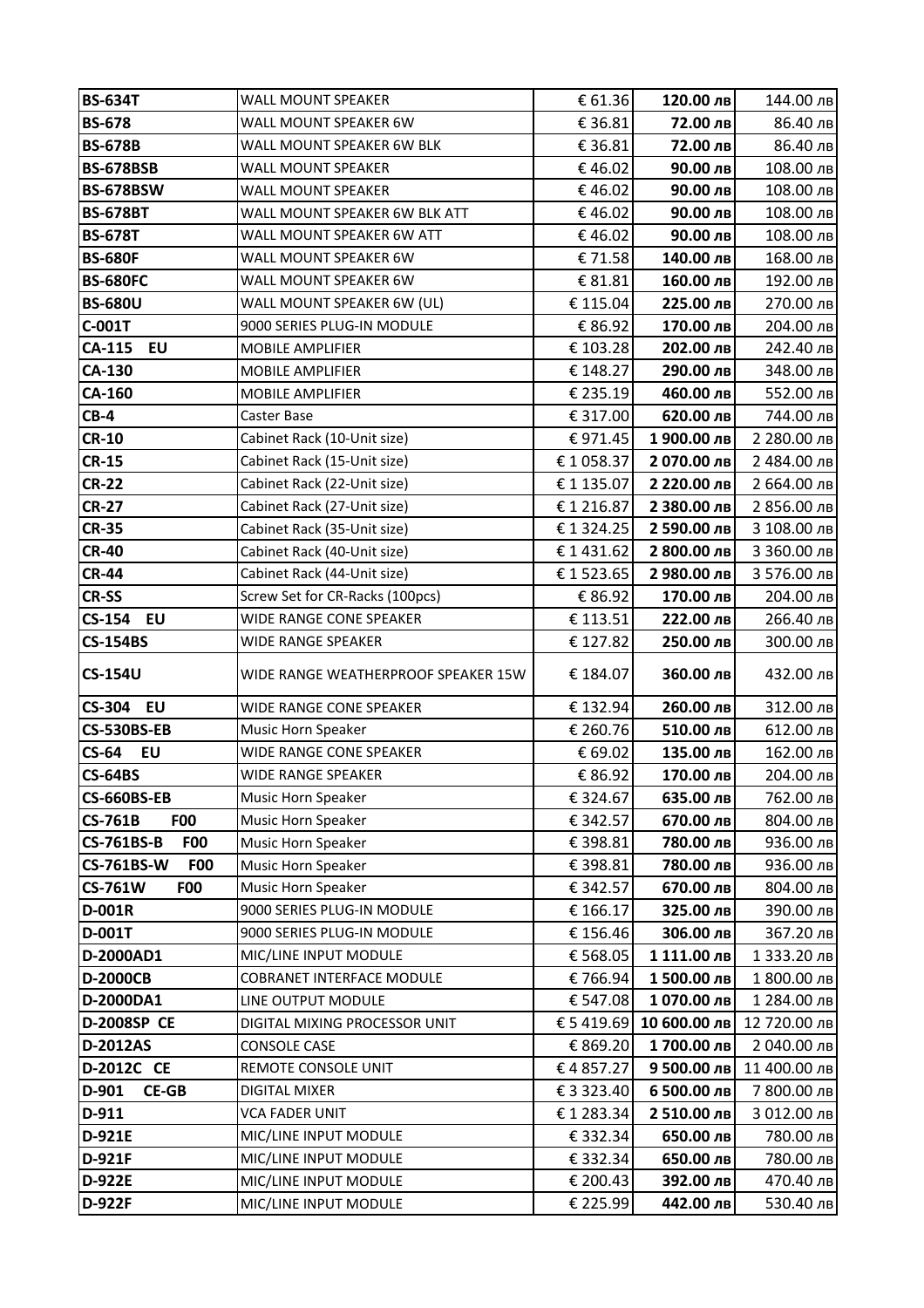| <b>D-923AE</b>        | DIGITAL INPUT MODULE                    | € 388.58   | 760.00 лв   | 912.00 лв   |
|-----------------------|-----------------------------------------|------------|-------------|-------------|
| <b>D-936R</b>         | STEREO SELECT INPUT MODULE              | € 255.65   | 500.00 лв   | 600.00 лв   |
| D-971E                | LINE OUTPUT MODULE                      | € 363.02   | 710.00 лв   | 852.00 лв   |
| D-971M                | LINE OUTPUT MODULE                      | € 364.04   | 712.00 лв   | 854.40 лв   |
| <b>D-971R</b>         | LINE OUTPUT MODULE                      | € 255.65   | 500.00 лв   | 600.00 лв   |
| <b>D-972AE</b>        | DIGITAL OUTPUT MODULE                   | €472.94    | 925.00 лв   | 1 110.00 лв |
| D-981                 | REMOTE CONTROL MODULE                   | € 225.99   | 442.00 лв   | 530.40 лв   |
| D-983                 | REMOTE CONTROL MODULE                   | €484.70    | 948.00 лв   | 1 137.60 лв |
| <b>D-984VC</b>        | <b>VCA CONTROL MODULE</b>               | € 626.33   | 1 225.00 лв | 1470.00 лв  |
| DA-250D CE301         | DUAL POWER AMPLIFIER                    | €1124.84   | 2 200.00 лв | 2 640.00 лв |
| <b>DA-250DH CE301</b> | DUAL POWER AMPLIFIER                    | €1124.84   | 2 200.00 лв | 2 640.00 лв |
| DA-250F CE301         | MULTICHANNEL POWER AMPLIFIERS           | €1687.26   | 3 300.00 лв | 3 960.00 лв |
| DA-250FH CE301        | MULTICHANNEL POWER AMPLIFIERS           | €1687.26   | 3 300.00 лв | 3 960.00 лв |
| <b>DA-500FH CE301</b> | MULTICHANNEL POWER AMPLIFIERS           | € 2 607.59 | 5 100.00 лв | 6 120.00 лв |
| DA-550F CE301         | MULTICHANNEL POWER AMPLIFIERS           | € 2 607.59 | 5 100.00 лв | 6 120.00 лв |
| <b>DH-11B</b>         | STRAIGHT HORN (FLANGE)                  | €475.50    | 930.00 лв   | 1 116.00 лв |
| <b>DH-12B</b>         | STRAIGHT HORN (FLANGE)                  | € 536.86   | 1050.00 лв  | 1 260.00 лв |
| <b>DHA-11</b>         | <b>STRAIGHT HORN (BELL)</b>             | € 283.77   | 555.00 лв   | 666.00 лв   |
| <b>DM-1100 EU</b>     | <b>MICROPHONE</b>                       | €44.99     | 88.00 лв    | 105.60 лв   |
| <b>DM-1200</b>        | DYNAMIC MICROPHONE                      | €76.69     | 150.00 лв   | 180.00 лв   |
| <b>DM-1200D</b>       | DYNAMIC MICROPHONE                      | €76.69     | 150.00 лв   | 180.00 лв   |
| <b>DM-1300</b>        | DYNAMIC MICROPHONE                      | € 122.71   | 240.00 лв   | 288.00 лв   |
| <b>DM-1500</b>        | DYNAMIC MICROPHONE                      | € 306.78   | 600.00 лв   | 720.00 лв   |
| <b>DM-524B</b>        | DYNAMIC MICROPHONE LO Z                 | € 209.63   | 410.00 лв   | 492.00 лв   |
| <b>DM-524S</b>        | DYNAMIC MICROPHONE LO Z                 | € 219.86   | 430.00 лв   | 516.00 лв   |
| <b>DM-880-EB</b>      | DYNAMIC MICROPHONE                      | € 153.39   | 300.00 лв   | 360.00 лв   |
| DP-K1<br><b>CE301</b> | <b>DIGITAL AUDIO PROCESSOR</b>          | € 3 374.53 | 6 600.00 лв | 7 920.00 лв |
| DP-L2<br><b>CE301</b> | DIGITAL AMBIENT NOISE CONTROLLER        | € 2 812.11 | 5 500.00 лв | 6 600.00 лв |
| DP-SP3<br><b>CE</b>   | DIGITAL SPEAKER PROCESSOR               | € 2 198.56 | 4 300.00 лв | 5 160.00 лв |
| DS-EC1                | Power Status information control module | €94.59     | 185.00 лв   | 222.00 лв   |
| $E-232$<br>301H       | <b>GRAPHIC EQUALIZER 2/3 OCT</b>        | € 1431.62  | 2 800.00 лв | 3 360.00 лв |
| $E-232$<br>313H       | GRAPHIC EQUALIZER 2/3 OCT               | €1431.62   | 2 800.00 лв | 3 360.00 лв |
| <b>EC-100M Y</b>      | MICROPHONE W/ELECTROCHIME               | € 204.52   | 400.00 лв   | 480.00 лв   |
| <b>EC-380-EB</b>      | Chime Microphone                        | € 173.84   | 340.00 лв   | 408.00 лв   |
| <b>EM-380-EB</b>      | Gooseneck Microphone                    | € 107.37   | 210.00 лв   | 252.00 лв   |
| <b>EM-410</b>         | LAVALIER MICROPHONE                     | € 86.92    | 170.00 лв   | 204.00 лв   |
| <b>EM-600</b>         | FLUSH-MOUNT BOUNDARY MICROPHONE         | € 230.08   | 450.00 лв   | 540.00 лв   |
| <b>EM-700</b>         | <b>BOUNDARY MICROPHONE</b>              | €409.03    | 800.00 лв   | 960.00 лв   |
| <b>EM-800</b>         | <b>GOOSENECK MICROPHONE</b>             | € 230.08   | 450.00 лв   | 540.00 лв   |
| <b>ER-1206 EU</b>     | 6W SPLASH PROOF MEGAPHONE               | € 127.82   | 250.00 лв   | 300.00 лв   |
| <b>ER-1206S EU</b>    | 6W SPLASH PROOF MEGAPHONE               | € 140.61   | 275.00 лв   | 330.00 лв   |
| <b>ER-1206W EU</b>    | 6W SPLASH PROOF MEGAPHONE               | € 140.61   | 275.00 лв   | 330.00 лв   |
| <b>ER-1215 EU</b>     | <b>15W HAND MEGAPHONE</b>               | € 86.92    | 170.00 лв   | 204.00 лв   |
| <b>ER-1215S EU</b>    | 15W HAND MEGAPHONE, SIREN               | €97.15     | 190.00 лв   | 228.00 лв   |
| <b>ER-2215 EU</b>     | <b>15W SHOULDER MEGAPHONE</b>           | €97.15     | 190.00 лв   | 228.00 лв   |
| <b>ER-2215W EU</b>    | 15W SHOULDER MEGAPHONE, WH              | € 102.26   | 200.00 лв   | 240.00 лв   |
| <b>ER-2230W EU</b>    | 30W SHOULDER MEGAPHONE, WH              | € 240.31   | 470.00 лв   | 564.00 лв   |
| <b>ER-2930W EU</b>    | 30W WIRELESS MEGAPHONE, WH              | € 314.44   | 615.00 лв   | 738.00 лв   |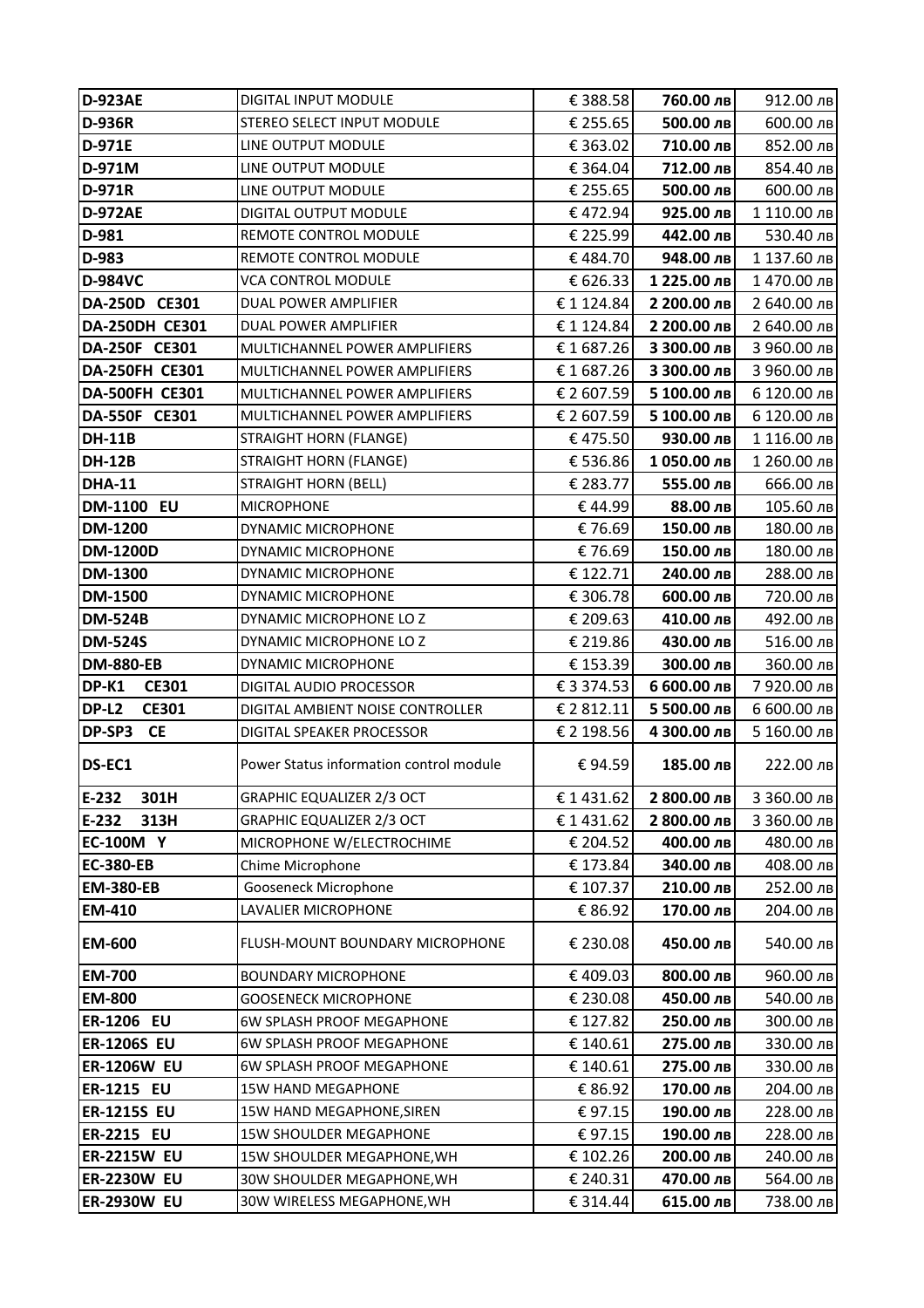| <b>ER-3215 EU</b>                        | 15W HAND MEGAPHONE, SEPARA               | €94.59               | 185.00 лв              | 222.00 лв              |
|------------------------------------------|------------------------------------------|----------------------|------------------------|------------------------|
| <b>ER-520</b><br><b>EU</b>               | 6W HAND MEGAPHONE                        | € 69.02              | 135.00 лв              | 162.00 лв              |
| <b>ER-520S EU</b>                        | 6W HAND MEGAPHONE, SIREN S               | €79.25               | 155.00 лв              | 186.00 лв              |
| <b>ER-520W EU</b>                        | 6W HAND MEGAPHONE, WHISTLE               | €74.14               | 145.00 лв              | 174.00 лв              |
| <b>ER-604W EU</b>                        | SHOULDER MEGAPHONE 6W                    | € 230.08             | 450.00 лв              | 540.00 лв              |
| <b>EV-200M</b>                           | VOICE ANNOUNCEMENT BOARD                 | € 818.07             | 1 600.00 лв            | 1920.00 лв             |
| <b>EV-20R</b><br>W                       | SOUND REPEATER                           | €997.02              | 1950.00 лв             | 2 340.00 лв            |
| <b>EV-700</b><br>W                       | DIGITAL ANNOUNCER                        | € 2 137.20           | 4 180.00 лв            | 5 016.00 лв            |
| EV-CF128M                                | <b>MEMORY CARD</b>                       | € 227.52             | 445.00 лв              | 534.00 лв              |
| F-1000B                                  | SPEAKER SYSTEM                           | € 104.81             | 205.00 лв              | 246.00 лв              |
| <b>F-1000BT</b>                          | SPEAKER SYSTEM                           | € 112.48             | 220.00 лв              | 264.00 лв              |
| <b>F-1000BTWP</b>                        | SPEAKER SYSTEM                           | € 138.05             | 270.00 лв              | 324.00 лв              |
| F-1000BTWPEB-Q                           | <b>SPEAKER</b>                           | € 140.61             | 275.00 лв              | 330.00 лв              |
| F-1000W                                  | SPEAKER SYSTEM                           | € 104.81             | 205.00 лв              | 246.00 лв              |
| <b>F-1000WT</b>                          | SPEAKER SYSTEM                           | € 112.48             | 220.00 лв              | 264.00 лв              |
| <b>F-1000WTWP</b>                        | SPEAKER SYSTEM                           | € 138.05             | 270.00 лв              | 324.00 лв              |
| F-1000WTWPEB-Q                           | SPEAKER                                  | € 140.61             | 275.00 лв              | 330.00 лв              |
| <b>F-122C EU</b>                         | PANEL CONE SPEAKER                       | € 143.16             | 280.00 лв              | 336.00 лв              |
| F-1300B                                  | <b>SPEAKER SYSTEM</b>                    | € 153.39             | 300.00 лв              | 360.00 лв              |
| <b>F-1300BT</b>                          | <b>SPEAKER SYSTEM</b>                    | € 163.61             | 320.00 лв              | 384.00 лв              |
| <b>F-1300BTWP</b>                        | SPEAKER SYSTEM                           | € 204.52             | 400.00 лв              | 480.00 лв              |
| F-1300BTWPEB-Q                           | SPEAKER                                  | € 209.63             | 410.00 лв              | 492.00 лв              |
| F-1300W                                  | SPEAKER SYSTEM                           | € 153.39             | 300.00 лв              | 360.00 лв              |
| <b>F-1300WT</b>                          | SPEAKER SYSTEM                           | € 163.61             | 320.00 лв              | 384.00 лв              |
| <b>F-1300WTWP</b>                        | SPEAKER SYSTEM                           | € 204.52             | 400.00 лв              | 480.00 лв              |
| F-1300WTWPEB-Q                           | <b>SPEAKER</b>                           | € 209.63             | 410.00 лв              | 492.00 лв              |
| <b>F-1522SC EU</b>                       | PANEL CONE SPEAKER                       | €79.25               | 155.00 лв              | 186.00 лв              |
| <b>F-1522SCEN Q</b>                      | PANEL CONE SPEAKER                       | €92.03               | 180.00 лв              | 216.00 лв              |
| <b>F-2000B</b>                           | SPEAKER SYSTEM                           | € 230.08             | 450.00 лв              | 540.00 лв              |
| <b>F-2000BT</b>                          | SPEAKER SYSTEM                           | € 250.53             | 490.00 лв              | 588.00 лв              |
| <b>F-2000BTWP</b>                        | <b>SPEAKER SYSTEM</b>                    | € 301.66             | 590.00 лв              | 708.00 лв              |
| F-2000BTWPEB-Q                           | <b>SPEAKER</b>                           | € 306.78             | 600.00 лв              | 720.00 лв              |
| F-2000W                                  | SPEAKER SYSTEM                           | € 230.08             | 450.00 лв              | 540.00 лв              |
| <b>F-2000WT</b>                          | SPEAKER SYSTEM                           | € 250.53             | 490.00 лв              | 588.00 лв              |
| <b>F-2000WTWP</b>                        | SPEAKER SYSTEM                           | € 301.66             | 590.00 лв              | 708.00 лв              |
| F-2000WTWPEB-Q                           | SPEAKER                                  | € 306.78             | 600.00 лв              | 720.00 лв              |
| <b>F-2322C EU</b>                        | PANEL CONE SPEAKER                       | € 140.61             | 275.00 лв              | 330.00 лв              |
| <b>F-2322CEN Q</b>                       | PANEL CONE SPEAKER                       | € 158.50             | 310.00 лв              | 372.00 лв              |
| <b>F-2322CU2</b>                         | PANEL CONE SPEAKER                       | € 148.27             | 290.00 лв              | 348.00 лв              |
| <b>F-2352C EU</b>                        | PANEL CONE SPEAKER                       | € 184.07             | 360.00 лв              | 432.00 лв              |
| <b>F-2352CEN Q</b>                       | PANEL CONE SPEAKER                       | € 209.63             | 410.00 лв              | 492.00 лв              |
| <b>F-2352SC EU</b>                       | PANEL CONE SPEAKER                       | €92.03               | 180.00 лв              | 216.00 лв              |
| <b>F-2352SCEN Q</b><br><b>F-2852C EU</b> | PANEL CONE SPEAKER<br>PANEL CONE SPEAKER | € 104.81<br>€ 237.75 | 205.00 лв<br>465.00 лв | 246.00 лв<br>558.00 лв |
| <b>F-2852CEN Q</b>                       | PANEL CONE SPEAKER                       | € 273.54             | 535.00 лв              | 642.00 лв              |
| <b>FAN-KIT</b>                           | Fan unit (2 fans, switches and cord)     | €465.28              | 910.00 лв              | 1 092.00 лв            |
| <b>FB-120B EU</b>                        | SUBWOOFER SYSTEM                         | €460.16              | 900.00 лв              | 1 080.00 лв            |
| <b>FB-120W EU</b>                        | SUBWOOFER SYSTEM                         | €460.16              | 900.00 лв              | 1080.00 лв             |
| <b>FB-150B</b>                           | SUBWOOFER SYSTEM                         | €1687.26             | 3 300.00 лв            | 3 960.00 лв            |
| <b>FB-150W</b>                           | SUBWOOFER SYSTEM                         | €1687.26             | 3 300.00 лв            | 3 960.00 лв            |
|                                          |                                          |                      |                        |                        |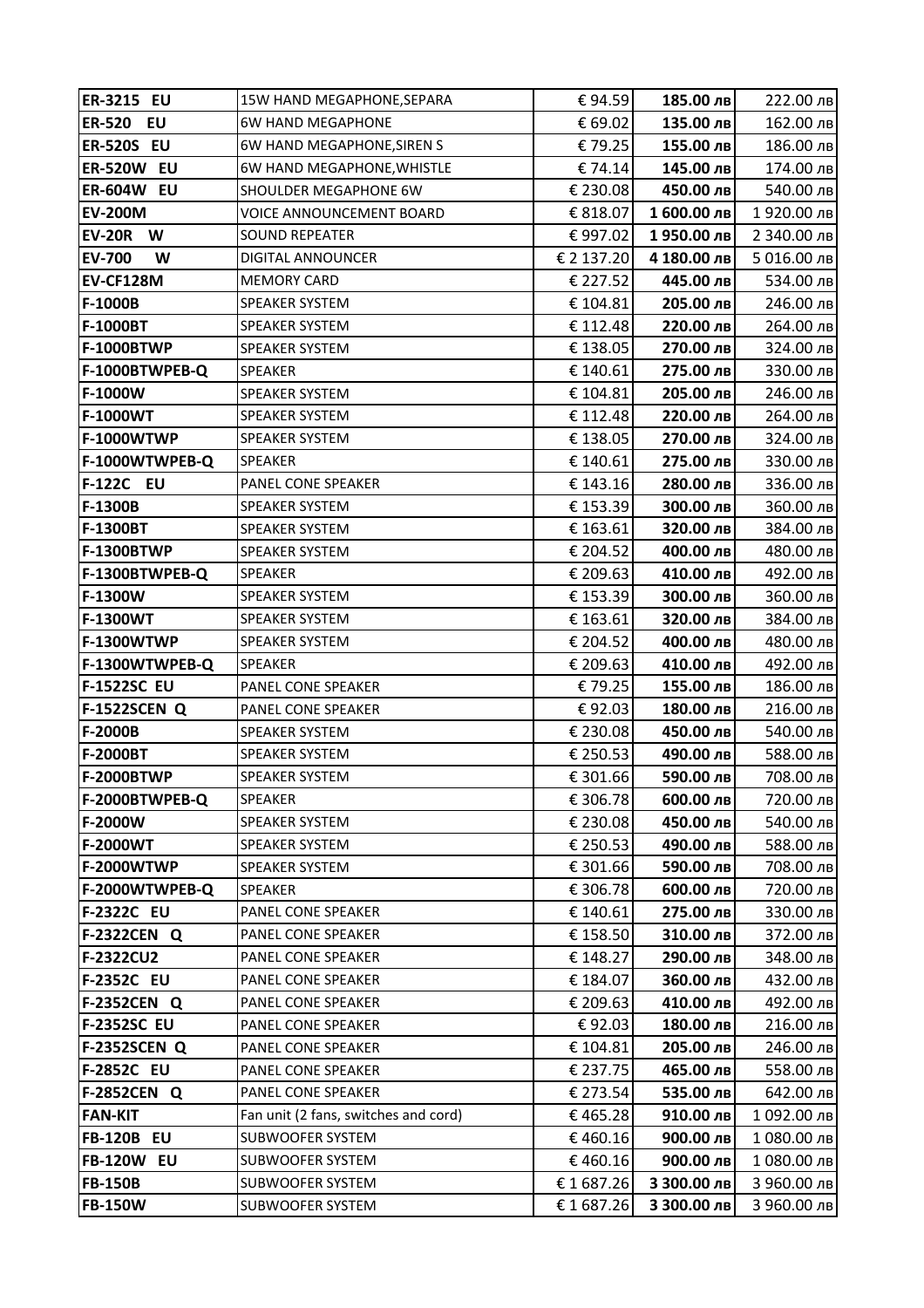| <b>FD-KEY</b>                        | Key For Front Door                          | € 7.16              | 14.00 лв               | 16.80 лв               |
|--------------------------------------|---------------------------------------------|---------------------|------------------------|------------------------|
| FDL-1                                | Keylock for CR-Frontdoors                   | € 30.68             | 60.00 лв               | 72.00 лв               |
| <b>FDU-2000</b>                      | <b>Error Display</b>                        | € 281.21            | 550.00 лв              | 660.00 лв              |
| <b>FDV-15</b>                        | Vented front door 15-unit size              | € 337.45            | 660.00 лв              | 792.00 лв              |
| <b>FDV-22</b>                        | Vented front door 22-unit size              | € 363.02            | 710.00 лв              | 852.00 лв              |
| <b>FDV-27</b>                        | Vented front door 27-unit size              | € 398.81            | 780.00 лв              | 936.00 лв              |
| <b>FDV-35</b>                        | Vented front door 35-unit size              | €434.60             | 850.00 лв              | 1020.00 лв             |
| <b>FDV-40</b>                        | Vented front door 40-unit size              | €485.73             | 950.00 лв              | 1 140.00 лв            |
| <b>FDV-44</b>                        | Vented front door 44-unit size              | € 547.08            | 1070.00 лв             | 1 284.00 лв            |
| <b>EU</b><br>GS-302                  | <b>GARDEN SPEAKER</b>                       | € 163.61            | 320.00 лв              | 384.00 лв              |
| $H-1$<br>EU                          | SPEAKER SYSTEM                              | € 168.73            | 330.00 лв              | 396.00 лв              |
| $H-2$<br>EU                          | SPEAKER SYSTEM                              | € 178.95            | 350.00 лв              | 420.00 лв              |
| H-2WP<br>EU                          | <b>SPEAKER SYSTEM</b>                       | € 204.52            | 400.00 лв              | 480.00 лв              |
| H-3<br><b>EU</b>                     | WALL MOUNT SPEAKER SYSTEM                   | € 352.79            | 690.00 лв              | 828.00 лв              |
| H-3WP<br>EU                          | WALL MOUNT SPEAKER                          | €420.28             | 822.00 лв              | 986.40 лв              |
| <b>HA-1010-EB</b>                    | LONG RANGE SLIM ARRAY SPEAKER               | € 2 086.07          | 4 080.00 лв            | 4 896.00 лв            |
| <b>HB-1</b><br><b>EU</b>             | SUB WOOFERSYSTEM                            | €449.94             | 880.00 лв              | 1056.00 лв             |
| <b>HM-22</b><br>EB-Q                 | <b>HEADWORN MICROPHONE</b>                  | € 176.40            | 345.00 лв              | 414.00 лв              |
| <b>HS-1200BT</b>                     | <b>SPEAKER SYSTEM</b>                       | € 388.58            | 760.00 лв              | 912.00 лв              |
| <b>HS-1200WT</b>                     | SPEAKER SYSTEM                              | € 388.58            | 760.00 лв              | 912.00 лв              |
| <b>HS-120B</b>                       | SPEAKER SYSTEM                              | € 311.89            | 610.00 лв              | 732.00 лв              |
| <b>HS-120W</b>                       | SPEAKER SYSTEM                              | € 311.89            | 610.00 лв              | 732.00 лв              |
| <b>HS-1500BT</b>                     | SPEAKER SYSTEM                              | €470.39             | 920.00 лв              | 1 104.00 лв            |
| <b>HS-1500WT</b>                     | SPEAKER SYSTEM                              | €470.39             | 920.00 лв              | 1 104.00 лв            |
| <b>HS-150B</b>                       | SPEAKER SYSTEM                              | € 373.24            | 730.00 лв              | 876.00 лв              |
| <b>HS-150W</b>                       | SPEAKER SYSTEM                              | € 373.24            | 730.00 лв              | 876.00 лв              |
| <b>HX-5B</b><br>EU                   | SPEAKER SYSTEM                              | € 626.33            | 1 225.00 лв            | 1470.00 лв             |
| HX-5B-WP EB-Q                        | <b>SPEAKER SYSTEM</b>                       | € 843.63            | 1 650.00 лв            | 1980.00 лв             |
| HX-5B-WP EU                          | SPEAKER SYSTEM                              | €766.94             | 1500.00 лв             | 1 800.00 лв            |
| <b>HX-5W</b><br>EU                   | SPEAKER SYSTEM                              | € 626.33            | 1 225.00 лв            | 1470.00 лв             |
| HX-5W-WP EB-Q                        | <b>SPEAKER SYSTEM</b>                       | € 843.63            | 1650.00 лв             | 1980.00 лв             |
| HX-5W-WP EU                          | <b>SPEAKER SYSTEM</b>                       | € 766.94            | 1500.00 лв             | 1 800.00 лв            |
| <b>HX-7B</b>                         | SPEAKER SYSTEM                              | €1840.65            | 3 600.00 лв            | 4 320.00 лв            |
| HX-7B-WP                             | SPEAKER SYSTEM                              | € 2 045.17          | 4 000.00 лв            | 4 800.00 лв            |
| HX-7B-WPEN Q                         | SPEAKER SYSTEM                              | € 2 658.72          | 5 200.00 лв            | 6 240.00 лв            |
| <b>HX-7W</b>                         | SPEAKER SYSTEM                              | €1840.65            | 3 600.00 лв            | 4 320.00 лв            |
| HX-7W-WP                             | SPEAKER SYSTEM                              | € 2 045.17          | 4 000.00 лв            | 4 800.00 лв            |
| HX-7W-WPEN Q                         | <b>SPEAKER SYSTEM</b>                       | € 2 658.72          | 5 200.00 лв            | 6 240.00 лв            |
| <b>HY-0851CL</b>                     | <b>MOUNTING BRACKET</b>                     | € 136.00            | 266.00 лв              | 319.20 лв              |
| <b>HY-0851ST</b>                     | <b>MOUNTING BRACKET</b>                     | € 200.43            | 392.00 лв              | 470.40 лв              |
| <b>HY-0852ST</b><br><b>HY-1200HB</b> | MOUNTING BRACKET<br><b>MOUNTING BRACKET</b> | € 201.45<br>€ 51.13 | 394.00 лв<br>100.00 лв | 472.80 лв<br>120.00 лв |
| <b>HY-1200HW</b>                     | <b>MOUNTING BRACKET</b>                     | € 51.13             | 100.00 лв              | 120.00 лв              |
| <b>HY-1200VB</b>                     | <b>MOUNTING BRACKET</b>                     | € 51.13             | 100.00 лв              | 120.00 лв              |
| <b>HY-1200VW</b>                     | <b>MOUNTING BRACKET</b>                     | € 51.13             | 100.00 лв              | 120.00 лв              |
| <b>HY-1500HB</b>                     | MOUNTING BRACKET                            | € 65.45             | 128.00 лв              | 153.60 лв              |
| <b>HY-1500HW</b>                     | MOUNTING BRACKET                            | € 65.45             | 128.00 лв              | 153.60 лв              |
| <b>HY-1500VB</b>                     | MOUNTING BRACKET                            | € 65.45             | 128.00 лв              | 153.60 лв              |
| <b>HY-1500VW</b>                     | <b>MOUNTING BRACKET</b>                     | € 65.45             | 128.00 лв              | 153.60 лв              |
| <b>HY-60DB</b>                       | ANGLE ADJUSTMENT BRACKET                    | € 61.36             | 120.00 лв              | 144.00 лв              |
|                                      |                                             |                     |                        |                        |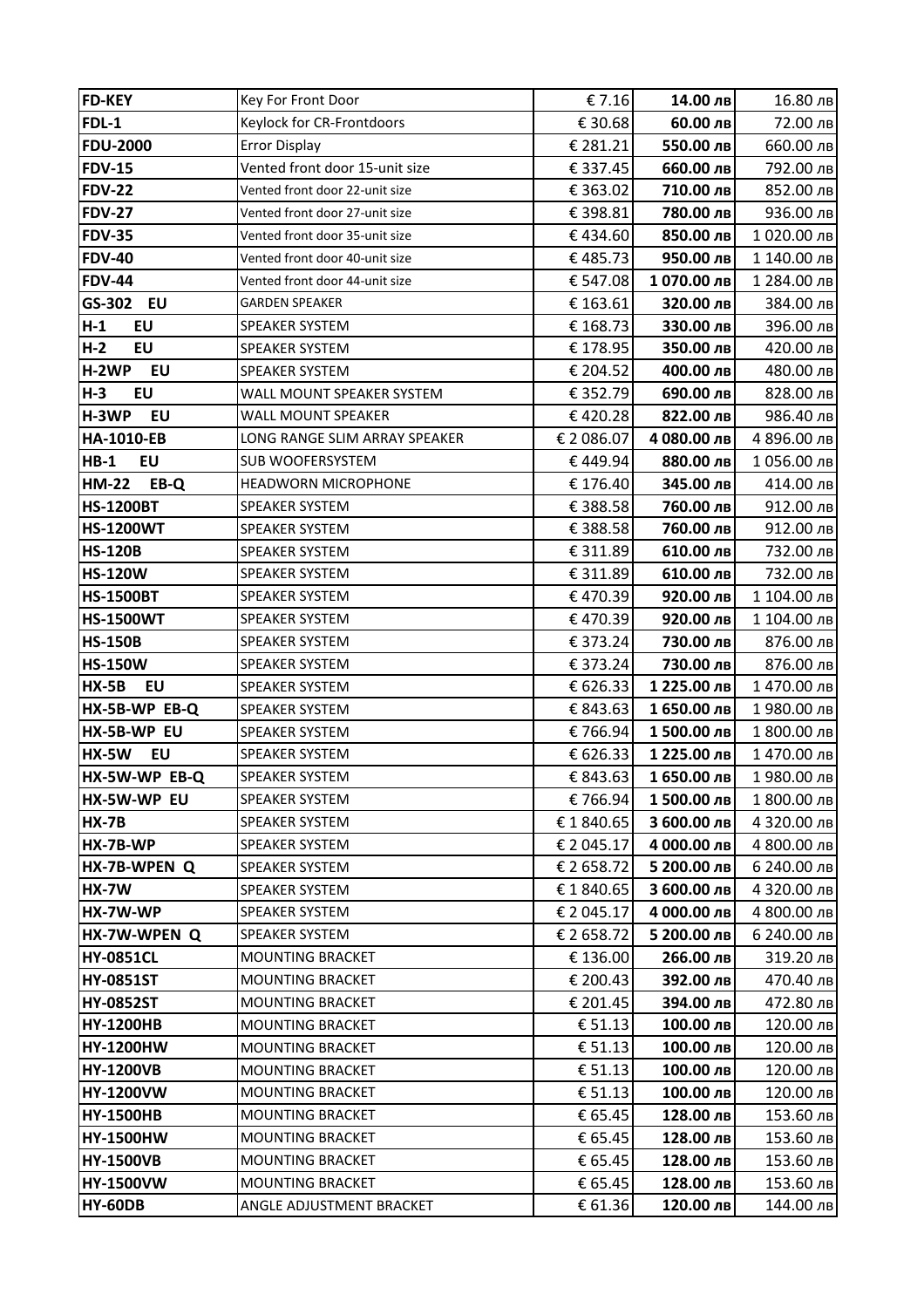| <b>HY-60DB-WP</b> | ANGLE ADJUSTMENT BRACKET            | € 66.47  | 130.00 лв   | 156.00 лв                 |
|-------------------|-------------------------------------|----------|-------------|---------------------------|
| HY-60DW           | ANGLE ADJUSTMENT BRACKET            | € 61.36  | 120.00 лв   | 144.00 лв                 |
| HY-60DW-WP        | ANGLE ADJUSTMENT BRACKET            | € 66.47  | 130.00 лв   | 156.00 лв                 |
| HY-AH1 EU         | ANCHOR HANGING BRACKET              | € 38.35  | 75.00 лв    | $90.00 \text{ }\text{dB}$ |
| HY-BC1<br>EU      | BACK CAN                            | € 38.35  | 75.00 лв    | 90.00 лв                  |
| HY-BH10B          | <b>BOARD HANGER BRACKET</b>         | € 28.12  | 55.00 лв    | 66.00 лв                  |
| HY-CL10B          | <b>CLUSTERT BRACKET</b>             | €48.57   | 95.00 лв    | 114.00 лв                 |
| HY-CL20B          | <b>CLUSTERT BRACKET</b>             | €94.59   | 185.00 лв   | 222.00 лв                 |
| HY-CM10B          | <b>CEILING MOUNT BRACKET</b>        | € 22.50  | 44.00 лв    | 52.80 лв                  |
| HY-CM10W          | <b>CEILING MOUNT BRACKET</b>        | € 22.50  | 44.00 лв    | 52.80 лв                  |
| HY-CM20B          | CEILING MOUNT BRACKET               | €43.46   | 85.00 лв    | 102.00 лв                 |
| HY-CM20W          | <b>CEILING MOUNT BRACKET</b>        | €43.46   | 85.00 лв    | 102.00 лв                 |
| HY-CN1B EU        | SPEAKER EXTENSION BRACKET           | € 25.05  | 49.00 лв    | 58.80 лв                  |
| HY-CN1B-WPEU      | SPEAKER EXTENSION BRACKET           | € 34.26  | 67.00 лв    | 80.40 лв                  |
| HY-CN1W EU        | SPEAKER EXTENSION BRACKET           | € 25.05  | 49.00 лв    | 58.80 лв                  |
| HY-CN1W-WPEU      | <b>SPEAKER EXTENSION BRACKET</b>    | € 34.26  | 67.00 лв    | 80.40 лв                  |
| <b>HY-CN7B</b>    | SPEAKER CONNECTION BRACKET          | € 51.13  | 100.00 лв   | 120.00 лв                 |
| <b>HY-CN7B-WP</b> | SPEAKER CONNECTION BRACKET          | €72.60   | 142.00 лв   | 170.40 лв                 |
| <b>HY-CN7W</b>    | SPEAKER CONNECTION BRACKET          | € 51.13  | 100.00 лв   | 120.00 лв                 |
| <b>HY-CN7W-WP</b> | SPEAKER CONNECTION BRACKET          | €72.60   | 142.00 лв   | 170.40 лв                 |
| HY-CW1B EU        | SPEAKER MOUNTING BRACKET            | € 111.46 | 218.00 лв   | 261.60 лв                 |
| HY-CW1W EU        | SPEAKER MOUNTING BRACKET            | € 111.46 | 218.00 лв   | 261.60 лв                 |
| HY-CW1WP EU       | SPEAKER MOUNTING BRACKET            | € 168.73 | 330.00 лв   | 396.00 лв                 |
| HY-H1<br>EU       | <b>ADAPTER PANEL</b>                | € 24.03  | 47.00 лв    | 56.40 лв                  |
| HY-MS7B-WP        | SPEAKER WALL MOUNTING BRACKET       | €1766.51 | З 455.00 лв | 4 146.00 лв               |
| HY-MS7W-WP        | SPEAKER WALL MOUNTING BRACKET       | €1766.51 | 3 455.00 лв | 4 146.00 лв               |
| HY-MT7            | <b>MATCHING TRANSFORMER ADAPTER</b> | € 105.33 | 206.00 лв   | 247.20 лв                 |
| <b>HY-PF1B EU</b> | SPEAKER RIGGING FRAME               | € 120.15 | 235.00 лв   | 282.00 лв                 |
| HY-PF1W EU        | SPEAKER RIGGING FRAME               | € 120.15 | 235.00 лв   | 282.00 лв                 |
| HY-PF1WP EU       | SPEAKER RIGGING FRAME               | € 141.12 | 276.00 лв   | 331.20 лв                 |
| HY-PF7B           | <b>SPEAKER RIGGING FRAME</b>        | € 193.27 | 378.00 лв   | 453.60 лв                 |
| HY-PF7W           | SPEAKER RIGGING FRAME               | € 193.27 | 378.00 лв   | 453.60 лв                 |
| HY-ST04           | <b>SPEAKER STAND ADAPTER</b>        | € 201.45 | 394.00 лв   | 472.80 лв                 |
| HY-ST1<br>EU      | SPEAKER STAND ADAPTER               | € 80.27  | 157.00 лв   | 188.40 лв                 |
| HY-ST7            | SPEAKER STAND ADAPTER               | €490.84  | 960.00 лв   | 1 152.00 лв               |
| HY-TB1<br>EU      | TILE BAR BRIDGE                     | € 23.01  | 45.00 лв    | 54.00 лв                  |
| HY-TM7B-WP        | SPEAKER RIGGING BRACKET             | € 577.76 | 1 130.00 лв | 1 356.00 лв               |
| HY-TM7W-WP        | SPEAKER RIGGING BRACKET             | € 577.76 | 1 130.00 лв | 1 356.00 лв               |
| HY-TR1<br>EU      | TRIM RING                           | € 20.45  | 40.00 лв    | 48.00 лв                  |
| HY-UH04           | SPEAKER MOUNTING BRACKET            | € 318.02 | 622.00 лв   | 746.40 лв                 |
| HY-UH08           | SPEAKER MOUNTING BRACKET            | € 370.18 | 724.00 лв   | 868.80 лв                 |
| HY-UV04           | SPEAKER MOUNTING BRACKET            | € 328.25 | 642.00 лв   | 770.40 лв                 |
| HY-UV08           | SPEAKER MOUNTING BRACKET            | €434.09  | 849.00 лв   | 1018.80 лв                |
| HY-VM7B           | SPEAKER RIGGING BRACKET             | € 525.10 | 1027.00 лв  | 1 232.40 лв               |
| HY-VM7W           | SPEAKER RIGGING BRACKET             | € 525.10 | 1027.00 лв  | 1 232.40 лв               |
| <b>HY-W0801</b>   | WALL MOUNT BRACKET                  | € 234.17 | 458.00 лв   | 549.60 лв                 |
| <b>HY-W0801W</b>  | WALL MOUNT BRACKET                  | € 234.17 | 458.00 лв   | 549.60 лв                 |
| HY-WM04           | SPEAKER WALL MOUNTING BRACKET       | €455.05  | 890.00 лв   | 1 068.00 лв               |
| HY-WM08           | SPEAKER WALL MOUNTING BRACKET       | €498.51  | 975.00 лв   | 1 170.00 лв               |
| HY-WM1B EU        | SPEAKER MOUNTING BRACKET            | € 51.13  | 100.00 лв   | 120.00 лв                 |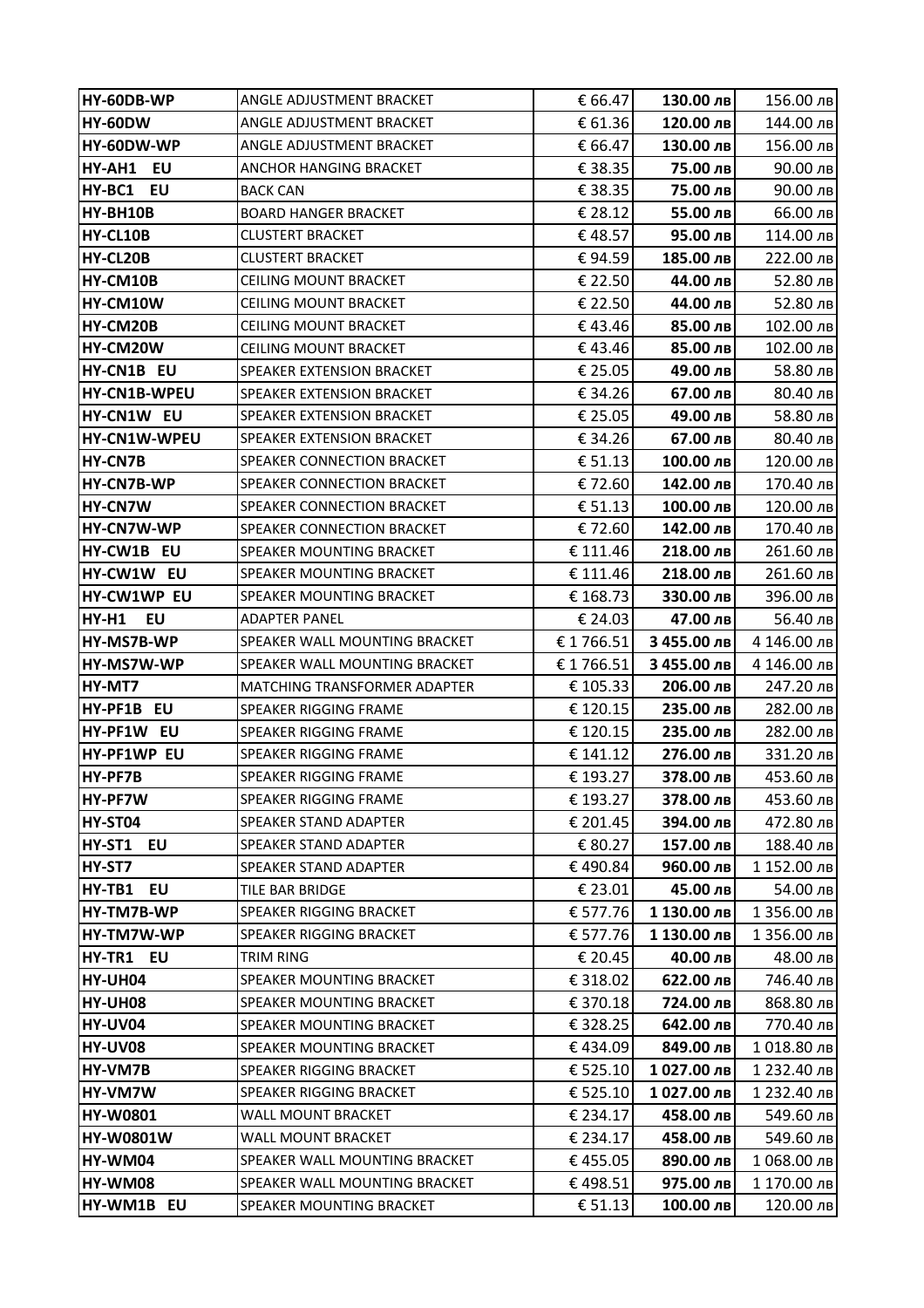| HY-WM1W EU            | SPEAKER MOUNTING BRACKET                                | € 51.13    | 100.00 лв   | 120.00 лв    |
|-----------------------|---------------------------------------------------------|------------|-------------|--------------|
| HY-WM1WP EU           | SPEAKER MOUNTING BRACKET                                | € 68.00    | 133.00 лв   | 159.60 лв    |
| HY-WM2B EU            | SPEAKER MOUNTING BRACKET                                | € 68.00    | 133.00 лв   | 159.60 лв    |
| HY-WM2W EU            | SPEAKER MOUNTING BRACKET                                | € 68.00    | 133.00 лв   | 159.60 лв    |
| HY-WM2WP EU           | SPEAKER MOUNTING BRACKET                                | € 85.39    | 167.00 лв   | 200.40 лв    |
| HY-WM7B               | SPEAKER WALL MOUNTING BRACKET                           | € 350.23   | 685.00 лв   | 822.00 лв    |
| HY-WM7W               | SPEAKER WALL MOUNTING BRACKET                           | € 350.23   | 685.00 лв   | 822.00 лв    |
| IES-2042FXMM-SC       | <b>INDUSTRIAL ETHERNET SWITCH</b>                       | €1173.41   | 2 295.00 лв | 2 754.00 лв  |
| IES-2042FXSS-SC       | INDUSTRIAL ETHERNET SWITCH, RUGGED                      | €1265.45   | 2 475.00 лв | 2 970.00 лв  |
| <b>IES-2060</b>       | INDUSTRIAL ETHERNET SWITCH                              | €738.82    | 1445.00 лв  | 1734.00 лв   |
| IES-3062FX-MMSC       | FX-MM-SC Industrial Ethernet Switch / Ru                | €1631.02   | 3 190.00 лв | 3 828.00 лв  |
| IES-3062FX-SSSC       | Industrial Ethernet Switch / Rugged 6x 1                | € 2 198.56 | 4 300.00 лв | 5 160.00 лв  |
| IES-3062GF-MMSC       | Industrial Ethernet Switch / Rugged 6x 1                | € 2 198.56 | 4 300.00 лв | 5 160.00 лв  |
| IES-3062GF-SSSC       | INDUSTRIAL ETHERNET SWITCH, RUGGED                      | € 2 658.72 | 5 200.00 лв | 6 240.00 лв  |
| <b>IES-3062GT</b>     | Industrial Ethernet Switch / Rugged 6x 1                | € 2 351.94 | 4 600.00 лв | 5 520.00 лв  |
| <b>IES-3080</b>       | IndustrialEthernetSwitchRugged8x10/100TX                | € 1 227.10 | 2 400.00 лв | 2 880.00 лв  |
| <b>IP-A1SC15</b>      | IP horn speaker 15W                                     | €736.26    | 1440.00 лв  | 1728.00 лв   |
| <b>IR-200BC CE</b>    | <b>BATTERY CHARGER</b>                                  | € 526.63   | 1 030.00 лв | 1 236.00 лв  |
| IR-200BT-2Y           | NI-MH BATTERY                                           | € 34.26    | 67.00 лв    | 80.40 лв     |
| <b>IR-200M Y</b>      | INFRARED WIRELESS MICROPHONE                            | € 255.65   | 500.00 лв   | 600.00 лв    |
| IR-300M Y             | INFRARED WIRELESS MICROPHONE                            | € 265.87   | 520.00 лв   | 624.00 лв    |
| <b>IR-500R Y</b>      | INFRARED WIRELESS RECEIVER                              | € 207.07   | 405.00 лв   | 486.00 лв    |
| <b>IR-510R Y</b>      | INFRARED WIRELESS RECEIVER                              | € 306.78   | 600.00 лв   | 720.00 лв    |
| <b>IR-520R Y</b>      | INFRARED WIRELESS RECEIVER                              | €96.12     | 188.00 лв   | 225.60 лв    |
| <b>IR-700D CE</b>     | INFRARED WIRELESS DISTRIBUTOR                           | € 232.64   | 455.00 лв   | 546.00 лв    |
| <b>IR-702T CE</b>     | <b>INFRARED WIRELESS TUNER</b>                          | € 314.44   | 615.00 лв   | 738.00 лв    |
| <b>IR-820SP Y</b>     | <b>INFRARED WIRELESS SPEAKER</b>                        | € 907.54   | 1775.00 лв  | 2 130.00 лв  |
| JP-028B               | <b>JUNCTION PANEL</b>                                   | € 613.55   | 1 200.00 лв | 1 440.00 лв  |
| $LF-4$                | Leveling Feet for Racks (Set of 4)                      | € 90.50    | 177.00 лв   | 212.40 лв    |
| <b>M-01F</b>          | MIC PREAMPLIFIER MODULE                                 | € 61.36    | 120.00 лв   | 144.00 лв    |
| $M-243$<br>301H       | <b>STEREO MIXER</b>                                     | €726.03    | 1420.00 лв  | 1704.00 лв   |
| <b>CE</b><br>M-633D   | DIGITAL STEREO MIXER                                    | € 2 019.60 | 3 950.00 лв | 4740.00 лв   |
| M-66<br><b>CE</b>     | <b>MULTI-ROUTE UNIT</b>                                 | € 870.22   | 1702.00 лв  | 2 042.40 лв  |
| M-800RC-EB            | REMOTE AUDIO CONTROL PANEL                              | € 232.64   | 455.00 лв   | 546.00 лв    |
| M-800RCT-EB           | REMOTE AUDIO CONTROL PANEL WITH<br><b>TOUCH DISPLAY</b> | € 521.52   | 1020.00 лв  | 1 224.00 лв  |
| M-800RM-EB            | <b>REMOTE MICROPHONE</b>                                | €490.84    | 960.00 лв   | 1 152.00 лв  |
| <b>M-802RC-EB</b>     | REMOTE AUDIO CONTROL PANEL WITH<br>AUDIO OUT            | € 317.00   | 620.00 лв   | 744.00 лв    |
| <b>M-804EX-EB</b>     | <b>EXTENSION MODULE 4 PORTS</b>                         | € 332.34   | 650.00 лв   | 780.00 лв    |
| <b>M-8080D-EB</b>     | 8x8 DIGITAL MATRIX MIXER                                | €1636.13   | 3 200.00 лв | 3 840.00 лв  |
| M-822IO-EB            | REMOTE AUDIO INPUT OUTPUT PANEL                         | € 340.01   | 665.00 лв   | 798.00 лв    |
| M-864D<br><b>CE</b>   | DIGITAL STEREO MIXER                                    | €4499.37   | 8 800.00 лв | 10 560.00 лв |
| M-9000M2 CE           | 9000M2SERIES PRE-AMPLIFIER                              | € 680.02   | 1 330.00 лв | 1596.00 лв   |
| <b>MA-725F-EB 1CE</b> | 4 Channel Mixer Power Amplifier                         | € 2 126.97 | 4 160.00 лв | 4 992.00 лв  |
| <b>MB-15B</b>         | RACK MOUNTING BRACKET                                   | € 20.45    | 40.00 лв    | 48.00 лв     |
| <b>MB-15B-BK</b>      | <b>BLANK PANEL</b>                                      | € 35.79    | 70.00 лв    | 84.00 лв     |
| <b>MB-15B-J</b>       | JOINT METAL PLATE                                       | € 23.01    | 45.00 лв    | 54.00 лв     |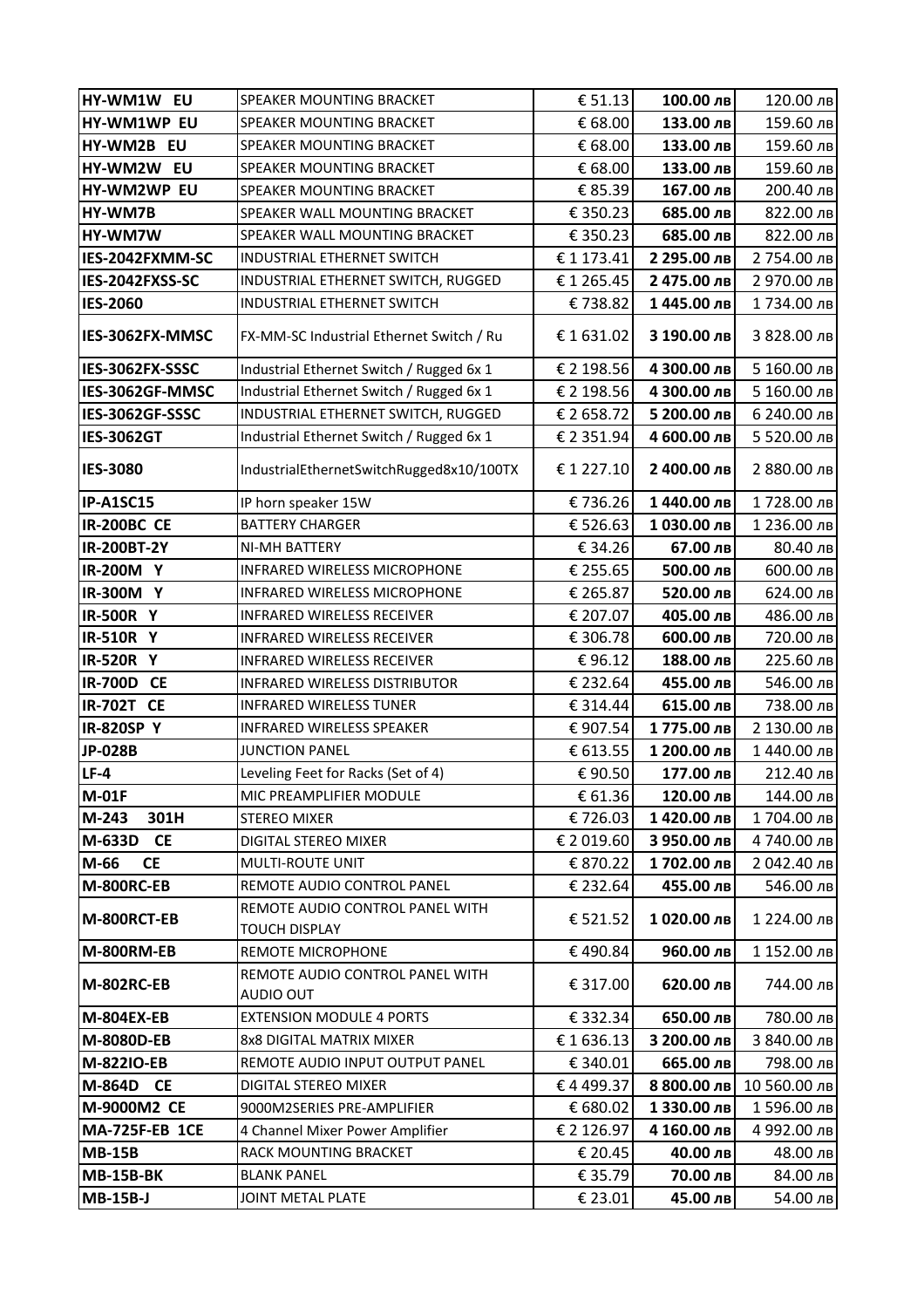| <b>MB-25B</b>        | RACK MOUNTING BRACKET                    | € 31.19    | 61.00 лв     | 73.20 лв     |
|----------------------|------------------------------------------|------------|--------------|--------------|
| <b>MB-25B-BK</b>     | RACK MOUNTING BRACKET                    | €33.23     | 65.00 лв     | 78.00 лв     |
| <b>MB-25B-J</b>      | RACK MOUNTING BRACKET                    | € 21.47    | 42.00 лв     | 50.40 лв     |
| <b>MB-36</b>         | RACK MOUNTING BRACKET                    | €41.41     | 81.00 лв     | 97.20 лв     |
| MB-S4RX-5-EB         | <b>Rack Mounting Tray</b>                | € 141.12   | 276.00 лв    | 331.20 лв    |
| <b>MB-TS900</b>      | RACK MOUNT BRACKET                       | € 213.21   | 417.00 лв    | 500.40 лв    |
| <b>MB-TS920</b>      | RACK MOUNTING BRACKET                    | €91.01     | 178.00 лв    | 213.60 лв    |
| MB-WT3               | <b>MOUNT BRACKET</b>                     | € 34.26    | 67.00 лв     | 80.40 лв     |
| MB-WT4               | <b>MOUNT BRACKET</b>                     | € 55.22    | 108.00 лв    | 129.60 лв    |
| MD-200CTU-EB         | Music Device with CD Player              | € 680.02   | 1 330.00 лв  | 1596.00 лв   |
| MD-200STU-EB         | Music Device                             | € 613.55   | 1 200.00 лв  | 1 440.00 лв  |
| MIC-LP2              | LAPEL MICROPHONE                         | €40.39     | 79.00 лв     | 94.80 лв     |
| <b>MIC-SJ212-B-R</b> | Trantec HI-Q Lavalier Mic BLK Red Dot 12 | € 308.31   | 603.00 лв    | 723.60 лв    |
| <b>MIC-SJ212-P-R</b> | Trantec HI-Q Lavalier Mic Beige Red Dot  | € 308.31   | 603.00 лв    | 723.60 лв    |
| MIC-SJ22-B-R         | Trantec HI-Q Headworn Mic BLK Red Dot 12 | € 332.34   | 650.00 лв    | 780.00 лв    |
| MIC-SJ22-P-R         | Trantec HI-Q Head Mic BEIGE Red Dot 12db | € 332.34   | 650.00 лв    | 780.00 лв    |
| MIC-SJ33             | Trantec HM33 Headband Mic                | € 67.49    | 132.00 лв    | 158.40 лв    |
| MIC-SJ55             | Trantec LM-55 Lavalier Mic               | € 168.73   | 330.00 лв    | 396.00 лв    |
| MIC-SJ66-BK          | Slim Vocal Headworn Mic BLK Fitted       | € 270.98   | 530.00 лв    | 636.00 лв    |
| MIC-SJ66-BL          | Slim Vocal Headword Mic BLUE Fitted      | € 270.98   | 530.00 лв    | 636.00 лв    |
| MIC-SJ66-YE          | Slim Vocal Headword Mic YELL Fitted      | € 270.98   | 530.00 лв    | 636.00 лв    |
| MIC-SJEM77-P         | Trantec EM77 Earworn Mic 3.5mm Jack Con  | € 160.03   | 313.00 лв    | 375.60 лв    |
| <b>MIC-X66-BK</b>    | Slim Vocal Headworn Mic BLK              | € 244.40   | 478.00 лв    | 573.60 лв    |
| MIC-XEM77-P          | Earworn Microphone EM-77 f. S5.5 beige   | € 160.03   | 313.00 лв    | 375.60 лв    |
| <b>MP-032B</b>       | <b>MONITOR PANEL</b>                     | €428.46    | 838.00 лв    | 1 005.60 лв  |
| MP-1216 H            | MULTI CHANNEL MONITOR                    | €1789.52   | 3 500.00 лв  | 4 200.00 лв  |
| MP-1216 SA           | MULTI CHANNEL MONITOR                    | €1789.52   | 3 500.00 лв  | 4 200.00 лв  |
| <b>MT-200</b><br>EU  | <b>MATCHING TRANSFORMER</b>              | € 127.82   | 250.00 лв    | 300.00 лв    |
| <b>MT-251H</b>       | <b>MATCHING TRANSFORMER</b>              | € 184.07   | 360.00 лв    | 432.00 лв    |
| MT-S0301             | <b>MATCHING TRANSFORMER</b>              | € 74.14    | 145.00 лв    | 174.00 лв    |
| <b>MT-S0601</b>      | <b>MATCHING TRANSFORMER</b>              | € 125.27   | 245.00 лв    | 294.00 лв    |
| <b>MX-113-EB</b>     | PRE-AMPLIFIER MIXER                      | € 375.80   | 735.00 лв    | 882.00 лв    |
| MX-6224D<br>1CE      | DIGITAL MIXER AMPLIFIER 2X240W           | €1390.71   | 2 720.00 лв  | 3 264.00 лв  |
| <b>N-8000AF CE</b>   | Audio Interface Unit                     | €1278.23   | 2 500.00 лв  | 3 000.00 лв  |
| <b>N-8000AL CE</b>   | TELEPHONE INTERFACE UNIT                 | € 1 533.88 | З 000.00 лв  | 3 600.00 лв  |
| <b>N-8000CO CE</b>   | C/O INTERFACE UNIT                       | € 1431.62  | 2 800.00 лв  | 3 360.00 лв  |
| <b>N-8000DI CE</b>   | <b>DIRECT SELECT UNIT</b>                | €1636.13   | 3 200.00 лв  | 3 840.00 лв  |
| <b>N-8000EX CE</b>   | IP INTERCOM EXCHANGE                     | € 5 879.86 | 11 500.00 лв | 13 800.00 лв |
| <b>N-8000MI CE</b>   | MULTI INTERFACE UNIT                     | € 2 668.94 | 5 220.00 лв  | 6 264.00 лв  |
| <b>N-8000MS Y</b>    | <b>MASTER STATION</b>                    | €756.71    | 1480.00 лв   | 1776.00 лв   |
| <b>N-8000RS CE</b>   | <b>SUB STATION INTERFACE UNIT</b>        | € 2 658.72 | 5 200.00 лв  | 6 240.00 лв  |
| N-8000SG Q           | N-8000 SIP GATEWAY                       | €1738.39   | 3 400.00 лв  | 4 080.00 лв  |
| <b>N-8010EX CE</b>   | IP INTERCOM EXCHANGE                     | € 3 834.69 | 7 500.00 лв  | 9 000.00 лв  |
| <b>N-8010MS Y</b>    | <b>MASTER STATION</b>                    | €444.82    | 870.00 лв    | 1 044.00 лв  |
| <b>N-8010RS CE</b>   | <b>SUB STATION INTERFACE UNIT</b>        | € 2 065.62 | 4 040.00 лв  | 4 848.00 лв  |
| N-8011MS Y           | <b>MASTER STATION</b>                    | € 337.45   | 660.00 лв    | 792.00 лв    |
| N-8020MS Y           | <b>MASTER STATION</b>                    | € 761.82   | 1490.00 лв   | 1788.00 лв   |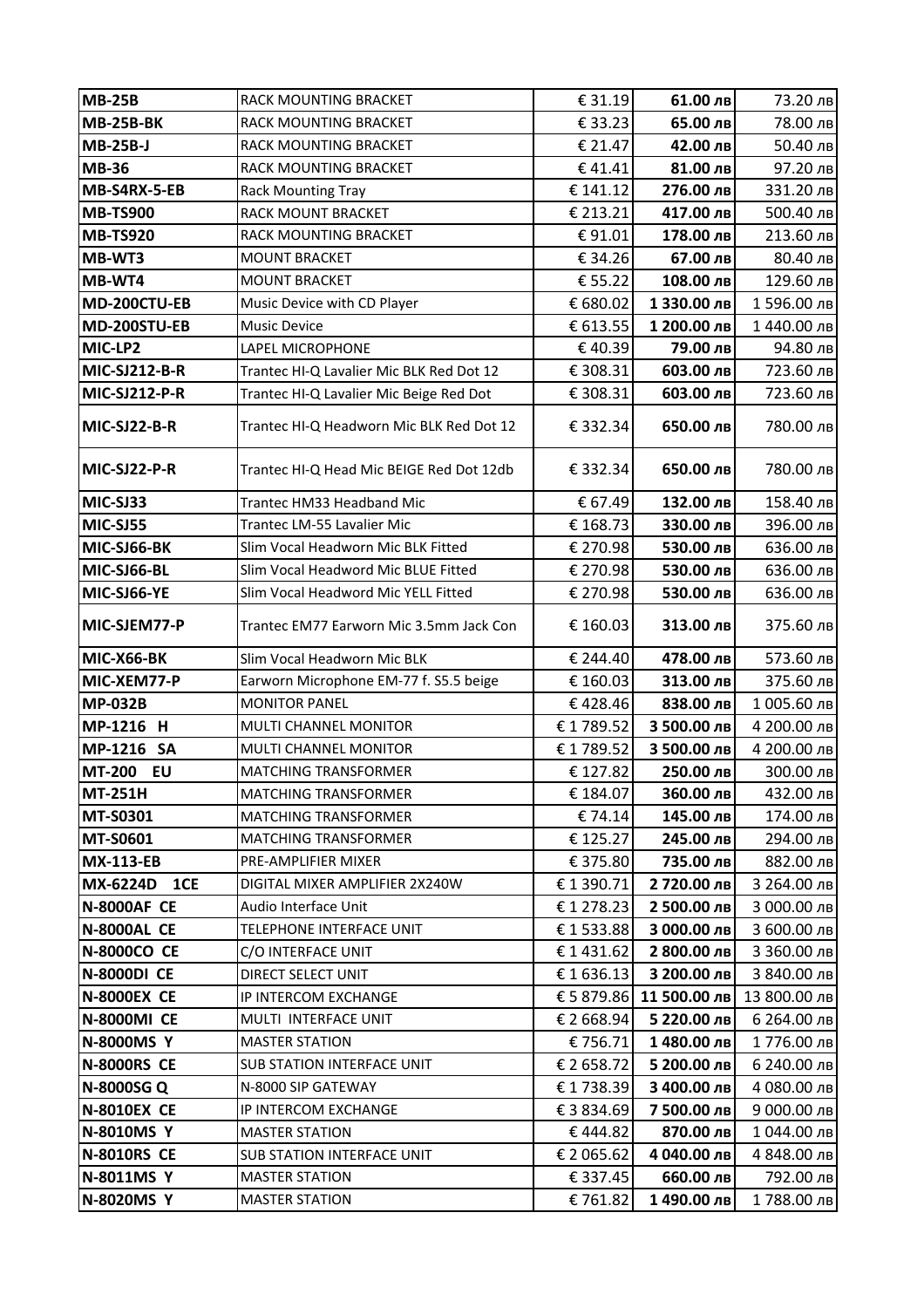| N-8031MS Y          | <b>MASTER STATION</b>                                    | €488.28            | 955.00 лв             | 1 146.00 лв            |
|---------------------|----------------------------------------------------------|--------------------|-----------------------|------------------------|
| N-8031SB            | <b>STATION BOARD</b>                                     | € 308.82           | 604.00 лв             | 724.80 лв              |
| N-8033MS Y          | <b>MASTER STATION</b>                                    | € 838.52           | 1 640.00 лв           | 1968.00 лв             |
| <b>N-8050DS</b>     | <b>DOOR STATION</b>                                      | €414.15            | 810.00 лв             | 972.00 лв              |
| <b>N-8050SB</b>     | <b>DOOR STATION BOARD</b>                                | € 289.39           | 566.00 лв             | 679.20 лв              |
| <b>N-8400RS CE</b>  | <b>SUB STATION INTERFACE UNIT</b>                        | € 2 311.04         | 4 520.00 лв           | 5 424.00 лв            |
| <b>N-8410MS Y</b>   | ANALOGUE MASTER STATION                                  | € 373.24           | 730.00 лв             | 876.00 лв              |
| <b>N-8600MS Y</b>   | IP MASTER STATION                                        | €1339.58           | 2 620.00 лв           | 3 144.00 лв            |
| <b>N-8610RM</b>     | IP REMOTE MICROPHONE STATION                             | €1636.13           | 3 200.00 лв           | 3 840.00 лв            |
| <b>N-8640DS</b>     | IP DOOR STATION                                          | €1124.84           | 2 200.00 лв           | 2 640.00 лв            |
| <b>N-8640SB</b>     | IP DOOR STATION BOARD                                    | € 797.62           | 1560.00 лв            | 1 872.00 лв            |
| <b>N-8650DS</b>     | IP INDOOR STATION                                        | €1032.81           | 2 020.00 лв           | 2 424.00 лв            |
| N-SP80AS1           | SIP AUDIO DOOR STATION                                   | € 879.42           | 1720.00 лв            | 2 064.00 лв            |
| N-SP80MS1           | SIP MULTIMEDIA STATION                                   | €1288.46           | 2 520.00 лв           | 3 024.00 лв            |
| <b>N-SP80VS1</b>    | SIP VIDEO DOOR STATION                                   | €1160.63           | 2 270.00 лв           | 2 724.00 лв            |
| <b>NX-100</b><br>W  | NETWORK AUDIO ADAPTER                                    | €1942.91           | 3 800.00 лв           | 4 560.00 лв            |
| <b>NX-100S W</b>    | NETWORK AUDIO ADAPTOR                                    | €1789.52           | 3 500.00 лв           | 4 200.00 лв            |
| <b>NX-300</b><br>W  | NETWORK AUDIO ADAPTER                                    | € 2 617.81         | 5 120.00 лв           | 6 144.00 лв            |
| P-2240<br><b>CE</b> | <b>BOOSTER AMPLIFIER</b>                                 | € 511.29           | 1 000.00 лв           | 1 200.00 лв            |
| PC-1860             | CEILING MOUNT SPEAKER 5INCH 6W                           | € 26.08            | 51.00 лв              | 61.20 лв               |
| <b>PC-1860BS</b>    | CEILING MOUNT FIREDOME SPEAKER 5INCH<br>6W               | €42.44             | 83.00 лв              | 99.60 лв               |
| <b>PC-1860BS-C</b>  | CEILING MOUNT FIREDOME SPEAKER 5INCH<br>6W               | €46.02             | 90.00 лв              | 108.00 лв              |
| <b>PC-1860EN</b>    | CEILING MOUNT SPEAKER 5INCH 6W                           | € 34.77            | 68.00 лв              | 81.60 лв               |
|                     |                                                          |                    |                       |                        |
| PC-1860EN-FTQ       | <b>CEILING SPEAKER</b>                                   | € 39.37            | 77.00 лв              | 92.40 лв               |
| <b>PC-1860F</b>     | CEILING MOUNT FIREDOME SPEAKER 5INCH<br>6W               | €40.39             | 79.00 лв              | 94.80 лв               |
| <b>PC-1860S</b>     | CEILING MOUNT SPEAKER 5INCH 6W                           | € 30.17            | 59.00 лв              | 70.80 лв               |
| <b>PC-1865BS</b>    | CEILING MOUNT FIREDOME SPEAKER 5INCH<br>6W               | € 37.32            | 73.00 лв              | 87.60 лв               |
| <b>PC-1868W-EB</b>  | <b>Ceiling Speaker</b>                                   | € 23.01            | 45.00 лв              | 54.00 лв               |
| PC-2360             | CEILING MOUNT SPEAKER 6INCH 6W                           | € 31.70            | 62.00 лв              |                        |
| <b>PC-2360EN</b>    | CEILING MOUNT SPEAKER 6INCH 6W                           | € 39.88            | 78.00 лв              | 93.60 лв               |
| PC-2360EN-FTQ       | CEILING SPEAKER                                          | €44.99             | 88.00 лв              | 105.60 лв              |
| PC-245AB-EB         | CEILING SPEAKER WITH FIRE DOME                           | €187.13            | 366.00 лв             | 439.20 лв              |
| PC-2668             | PANEL CONE SPEAKER                                       | € 31.19            | 61.00 лв              | 73.20 лв               |
| PC-275AB-EB         | Surface Ceiling Mount Speaker                            | € 163.61           | 320.00 лв             | 384.00 лв              |
| <b>PC-2852</b>      | CEILING MOUNT SPEAKER 8INCH COAX 15W                     | € 69.02            | 135.00 лв             | 162.00 лв              |
| PC-2869             | CEILING MOUNT SPEAKER 8INCH 6W                           | € 56.24            | 110.00 лв             | 132.00 лв              |
| PC-391 Y            | PANEL CONE SPEAKER                                       | € 54.20            | 106.00 лв             | 127.20 лв              |
| <b>PC-391T Y</b>    | PANEL CONE SPEAKER                                       | €76.18             | 149.00 лв             | 178.80 лв              |
| PC-3CL              | <b>Ceiling Speaker</b>                                   | € 150.32           | 294.00 лв             |                        |
| PC-3WR              | <b>Ceiling Speaker</b>                                   | € 107.37           | 210.00 лв             | 352.80 лв<br>252.00 лв |
| PC-5CL              | <b>Ceiling Speaker</b>                                   | € 119.13           | 233.00 лв             | 279.60 лв              |
| <b>PC-648R</b>      | CEILING MOUNT SPEAKER                                    | € 17.90            | 35.00 лв              | 74.40 лв<br>42.00 лв   |
| <b>PC-658R</b>      | CEILING MOUNT SPEAKER                                    | € 20.45            | 40.00 лв              | 48.00 лв               |
| PC-6B<br>PC-6BM     | Ceiling Speaker (Black)<br>Ceiling Speaker (Black, 100V) | € 38.35<br>€ 66.47 | 75.00 лв<br>130.00 лв | 90.00 лв<br>156.00 лв  |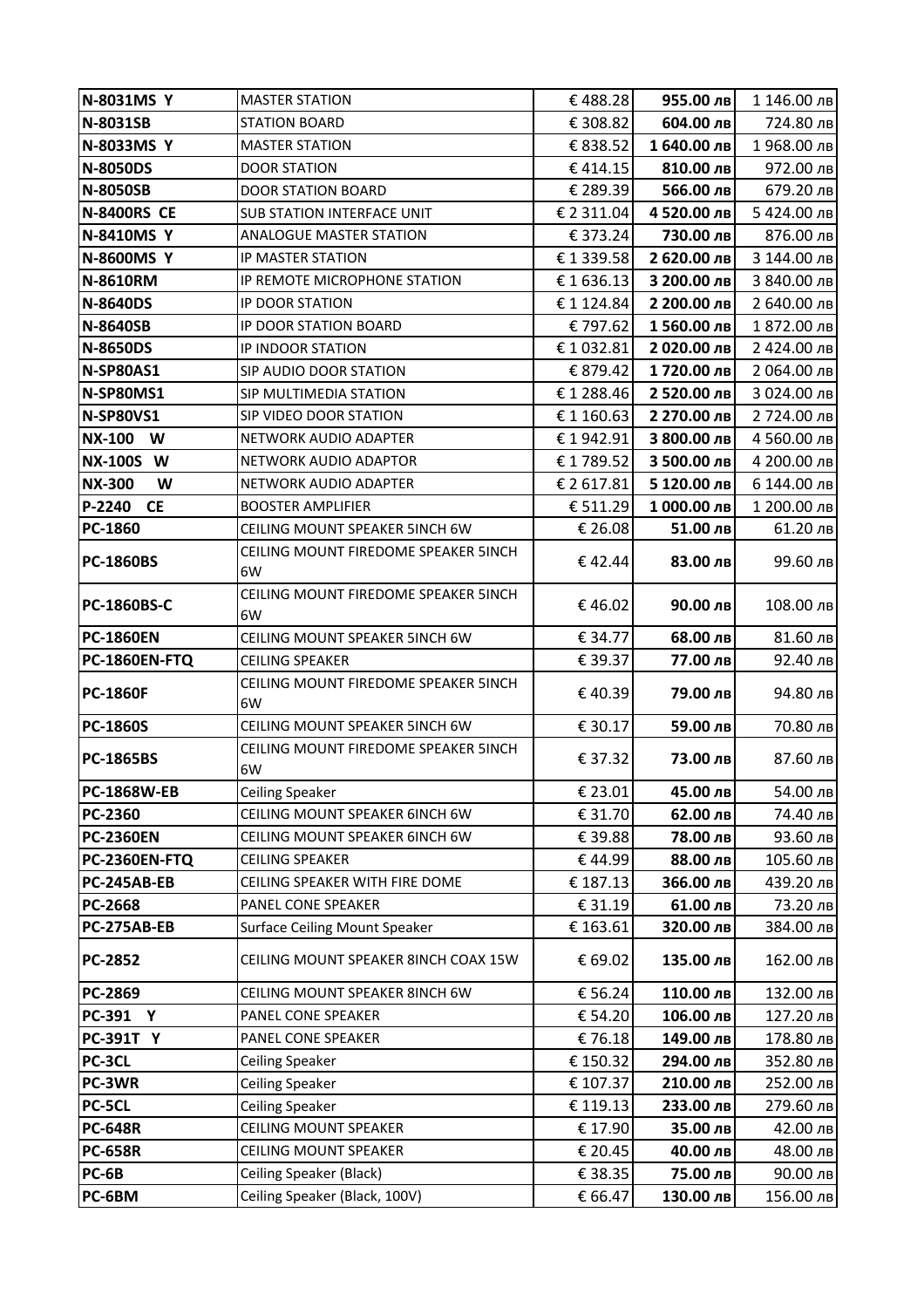| <b>PC-6C</b>                         | Ceiling Speaker (Chrome)                 | € 59.31              | 116.00 лв                  | 139.20 лв                    |
|--------------------------------------|------------------------------------------|----------------------|----------------------------|------------------------------|
| PC-6CM                               | Ceiling Speaker (Chrome, 100V)           | €70.05               | 137.00 лв                  | 164.40 лв                    |
| PC-6G                                | Ceiling Speaker (Golden)                 | € 52.15              | 102.00 лв                  | 122.40 лв                    |
| PC-6W                                | Plafonnier 6w, 4 ohms, Rond, 10cm, baffl | €41.41               | 81.00 лв                   | 97.20 лв                     |
| PC-6WM-EB                            | Ceiling Speaker (White, 100V)            | €46.02               | 90.00 лв                   | 108.00 лв                    |
| <b>PE-154BS</b>                      | PENDANT SPEAKER                          | € 153.39             | 300.00 лв                  | 360.00 лв                    |
| <b>PE-154EN</b>                      | PENDANT SPEAKER                          | € 107.37             | 210.00 лв                  | 252.00 лв                    |
| PE-154EN-BKQ                         | PENDANT SPEAKER BLACK                    | € 115.04             | 225.00 лв                  | 270.00 лв                    |
| PE-304                               | PENDANT SPEAKER 30W 2WAY                 | €97.15               | 190.00 лв                  | 228.00 лв                    |
| <b>PE-304BU</b>                      | PENDANT SPEAKER 30W                      | € 184.07             | 360.00 лв                  | 432.00 лв                    |
| <b>PE-304WU</b>                      | PENDANT SPEAKER 30W                      | € 184.07             | 360.00 лв                  | 432.00 лв                    |
| <b>PE-604BU</b>                      | PENDANT SPEAKER 60W                      | € 227.52             | 445.00 лв                  | 534.00 лв                    |
| <b>PE-604WU</b>                      | PENDANT SPEAKER 60W                      | € 227.52             | 445.00 лв                  | 534.00 лв                    |
| <b>PE-64</b>                         | PENDANT SPEAKER 6W                       | € 66.47              | 130.00 лв                  | 156.00 лв                    |
| PFP-1                                | Perforated front panel 1-unit size       | € 17.38              | 34.00 лв                   | 40.80 лв                     |
| PFP-2                                | Perforated front panel 2-unit size       | € 21.47              | 42.00 лв                   | 50.40 лв                     |
| PFP-3                                | Perforated front panel 3-unit size       | € 25.56              | 50.00 лв                   | 60.00 лв                     |
| <b>PGD-15</b>                        | Plexiglas front door 15-unit size        | €462.72              | 905.00 лв                  | 1 086.00 лв                  |
| <b>PGD-22</b>                        | Plexiglas front door 22-unit size        | €485.73              | 950.00 лв                  | 1 140.00 лв                  |
| <b>PGD-27</b>                        | Plexiglas front door 27-unit size        | € 521.52             | 1020.00 лв                 | 1 224.00 лв                  |
| <b>PGD-35</b>                        | Plexiglas front door 35-unit size        | € 557.31             | 1 090.00 лв                | 1 308.00 лв                  |
| <b>PGD-40</b>                        | Plexiglas front door 40-unit size        | € 598.21             | 1 170.00 лв                | 1 404.00 лв                  |
| <b>PGD-44</b>                        | Plexiglas front door 44-unit size        | € 657.01             | 1 285.00 лв                | 1542.00 лв                   |
| PGW-6                                | Selecteur de programmes (6)              | € 85.39              | 167.00 лв                  | 200.40 лв                    |
| PGW-6R                               | Music Program Selector with Relay        | €96.12               | 188.00 лв                  | 225.60 лв                    |
| <b>PJ-100W EU</b>                    | PROJECTION SPEAKER                       | €74.14               | 145.00 лв                  | 174.00 лв                    |
| <b>PJ-154BS</b>                      | PROJECTION SPEAKER                       | € 166.17             | 325.00 лв                  | 390.00 лв                    |
| <b>PJ-200W EU</b>                    | PROJECTION SPEAKER                       | €95.10               | 186.00 лв                  | 223.20 лв                    |
| <b>PJ-202DL-EB</b>                   | <b>BIDIRECTIONAL PROJECTION SPEAKER</b>  | € 263.32             | 515.00 лв                  | 618.00 лв                    |
| PJ-304                               | PROJECTION SPEAKER 30W 2WAY              | € 114.02             | 223.00 лв                  | 267.60 лв                    |
| <b>PJ-64</b>                         | PROJECTION SPEAKER 6W                    | € 89.48              | 175.00 лв                  | 210.00 лв                    |
| <b>PM-120</b>                        | PAGING MICROPHONE                        | € 84.36              | 165.00 лв                  | 198.00 лв                    |
| <b>PM-1200D-EB</b>                   | Paging Microphone                        | € 107.37             | 210.00 лв                  | 252.00 лв                    |
| <b>PM-222</b><br>EU                  | PAGING MICROPHONE                        | € 38.35              | 75.00 лв                   | 90.00 лв                     |
| <b>PM-222D EU</b>                    | PAGING MICROPHONE                        | €46.02               | 90.00 лв                   | 108.00 лв                    |
| <b>PM-222U EU</b>                    | PAGING MICROPHONE                        | €48.57               | 95.00 лв                   | 114.00 лв                    |
| <b>PM-660</b>                        | PAGING MICROPHONE                        | € 86.92              | 170.00 лв                  | 204.00 лв                    |
| <b>PM-660D</b>                       | PAGING MICROPHONE                        | € 102.26             | 200.00 лв                  | 240.00 лв                    |
| <b>PM-660U</b>                       | PAGING MICROPHONE                        | €97.15               | 190.00 лв                  | 228.00 лв                    |
| <b>PP-025B</b>                       | PRE AMPLIFIER PANEL                      | € 777.16             | 1520.00 лв                 | 1 824.00 лв                  |
| <b>PS-011B</b>                       | POWER SWITCH PANEL                       | €92.03               | 180.00 лв                  | 216.00 лв                    |
| <b>PUS-2</b>                         | Perforated utility shelf 2-unit size     | € 150.83             | 295.00 лв                  | 354.00 лв                    |
| PUS-3                                | Perforated utility shelf 3-unit size     | € 109.42             | 214.00 лв                  | 256.80 лв                    |
| <b>PW-1230DB</b>                     | PLANE WAVE SPEAKER                       | €4703.89             | 9 200.00 лв                | 11 040.00 лв                 |
| <b>PW-1230DW</b>                     | PLANE WAVE SPEAKER                       | €4703.89             | 9 200.00 лв                | 11 040.00 лв                 |
| <b>PW-1230SB</b><br><b>PW-1230SW</b> | PLANE WAVE SPEAKER                       | €4356.21<br>€4356.21 | 8 520.00 лв<br>8 520.00 лв | 10 224.00 лв<br>10 224.00 лв |
| <b>PW-1430DB</b>                     | PLANE WAVE SPEAKER<br>PLANE WAVE SPEAKER |                      | € 6 800.18 13 300.00 лв    | 15 960.00 лв                 |
| <b>PW-1430DW</b>                     | PLANE WAVE SPEAKER                       |                      | € 6 800.18 13 300.00 лв    | 15 960.00 лв                 |
|                                      |                                          |                      |                            |                              |
| <b>PW-1430SB</b>                     | PLANE WAVE SPEAKER                       |                      | € 6 391.15 12 500.00 лв    | 15 000.00 лв                 |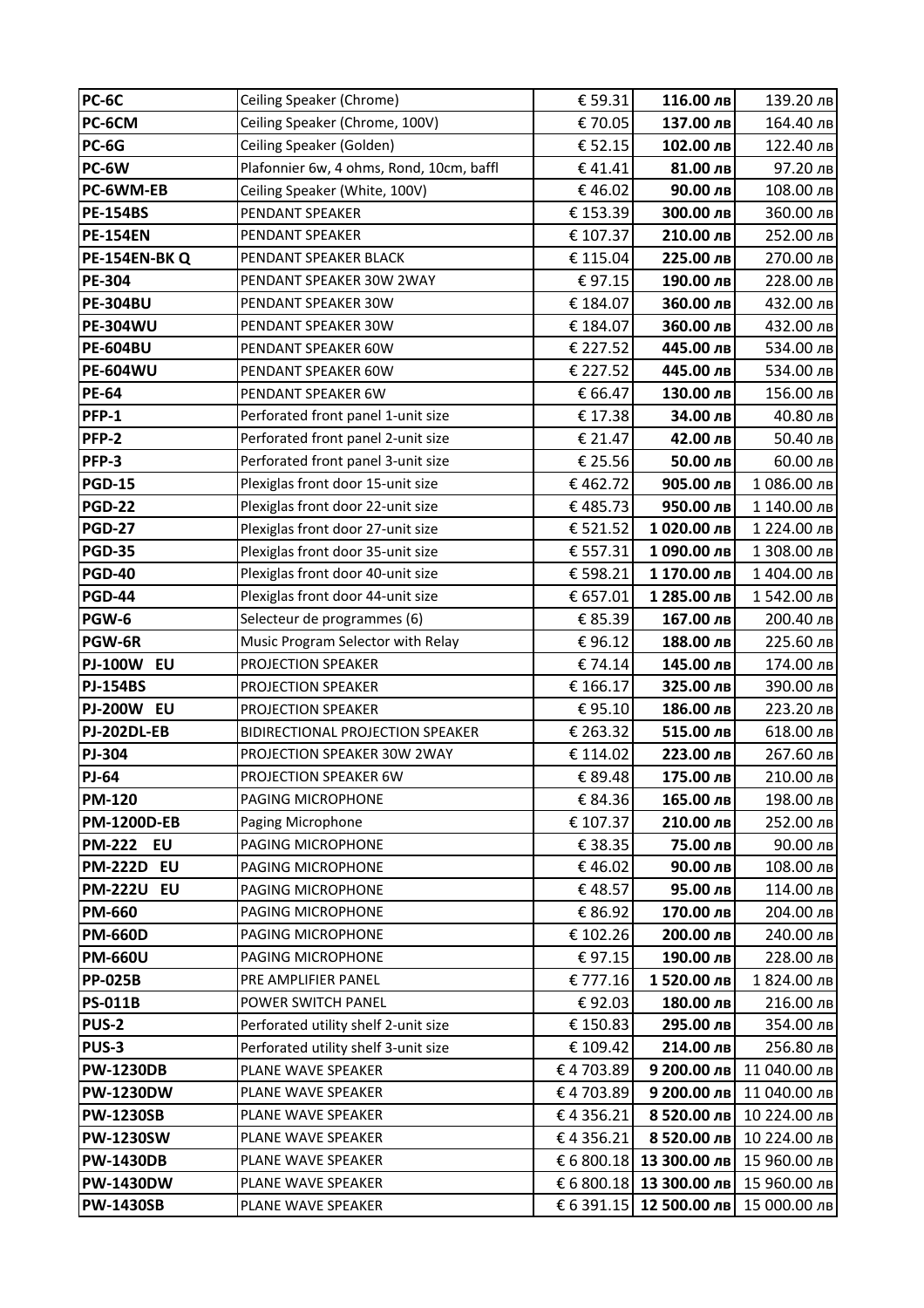| <b>PW-1430SW</b>               | PLANE WAVE SPEAKER                       |                      |                        | € 6 391.15 12 500.00 лв 15 000.00 лв |
|--------------------------------|------------------------------------------|----------------------|------------------------|--------------------------------------|
| Q-SX200EL                      | <b>EOL MODULE</b>                        | € 37.84              | 74.00 лв               | 88.80 лв                             |
| <b>RC-001T</b>                 | 9000M2SERIES REMOTE CONTROL MODULE       | € 230.08             | 450.00 лв              | 540.00 лв                            |
| <b>RC-03</b>                   | Remote Controller                        | € 112.48             | 220.00 лв              | 264.00 лв                            |
| <b>RC-15</b>                   | Rear Cover (15 unit size)                | € 207.07             | 405.00 лв              | 486.00 лв                            |
| <b>RC-22</b>                   | Rear Cover (22 unit size)                | € 230.08             | 450.00 лв              | 540.00 лв                            |
| <b>RC-27</b>                   | Rear Cover (27 unit size)                | € 253.09             | 495.00 лв              | 594.00 лв                            |
| <b>RC-35</b>                   | Rear Cover (35 unit size)                | € 281.21             | 550.00 лв              | 660.00 лв                            |
| <b>RC-40</b>                   | Rear Cover (40 unit size)                | € 317.00             | 620.00 лв              | 744.00 лв                            |
| <b>RC-44</b>                   | Rear Cover (44 unit size)                | € 357.90             | 700.00 лв              | 840.00 лв                            |
| RK-12APR                       | Volume Control & PGM Selector W/Relay    | € 235.19             | 460.00 лв              | 552.00 лв                            |
| RK-12UPR                       | Volume Control & PGM Selector W/Relay    | € 194.29             | 380.00 лв              | 456.00 лв                            |
| RK-8VXA                        | Relay-Module for VX-2000                 | € 347.68             | 680.00 лв              | 816.00 лв                            |
| <b>RM-200M S</b>               | REMOTE MICROPHONE                        | € 593.10             | 1 160.00 лв            | 1 392.00 лв                          |
| <b>RM-200M-AL</b>              | Remote Microphone, surveillance          | € 690.24             | 1 350.00 лв            | 1 620.00 лв                          |
| <b>RM-200RJ</b>                | <b>TERMINAL UNIT</b>                     | € 196.85             | 385.00 лв              | 462.00 лв                            |
| <b>RM-200SA</b>                | REMOTE MICROPHONE                        | €1337.03             | 2 615.00 лв            | 3 138.00 лв                          |
| <b>RM-200SF</b>                | SX-2000 FIREMAN'S MICROPHONE             | € 1 702.60           | 3 330.00 лв            | 3 996.00 лв                          |
| RM-210 S                       | REMOTE MICROPHONE EXTENSION              | € 363.02             | 710.00 лв              | 852.00 лв                            |
| <b>RM-210F</b>                 | REMOTE MICROPHONE EXTENSION              | € 317.00             | 620.00 лв              | 744.00 лв                            |
| <b>RM-300MF</b>                | VM FIREMAN'S MICROPHONE                  | €705.58              | 1 380.00 лв            | 1 656.00 лв                          |
| <b>RM-300X</b>                 | REMOTE MICROPHONE                        | €971.45              | 1900.00 лв             | 2 280.00 лв                          |
| <b>RM-320F</b>                 | FIREMAN'S MICROPHONE EXTENSION           | € 398.81             | 780.00 лв              | 936.00 лв                            |
| <b>RM-9012C-EB</b>             | Remote Microphone with Chime             | €424.37              | 830.00 лв              | 996.00 лв                            |
| <b>RS-140</b>                  | <b>SW PANEL</b>                          | €71.58               | 140.00 лв              | 168.00 лв                            |
| <b>RS-141</b>                  | <b>HANDSET</b>                           | € 154.41             | 302.00 лв              | 362.40 лв                            |
| <b>RS-142</b>                  | <b>SWITCH BOARD</b>                      | € 56.24              | 110.00 лв              | 132.00 лв                            |
| <b>RS-143</b>                  | <b>SW PANEL</b>                          | € 61.36              | 120.00 лв              | 144.00 лв                            |
| <b>RS-144</b>                  | <b>SW PANEL</b>                          | €73.11               | 143.00 лв              | 171.60 лв                            |
| <b>RS-150</b>                  | <b>SUB STATION</b>                       | € 142.14             | 278.00 лв              | 333.60 лв                            |
| <b>RS-160</b>                  | <b>SUB STATION</b>                       | € 199.40             | 390.00 лв              | 468.00 лв                            |
| <b>RS-170</b>                  | <b>SUB STATION</b>                       | € 230.08             | 450.00 лв              | 540.00 лв                            |
| <b>RS-180</b>                  | <b>SUB STATION</b>                       | € 318.02             | 622.00 лв              | 746.40 лв                            |
| <b>RS-191</b>                  | <b>HANDSET</b>                           | € 87.43              | 171.00 лв              | 205.20 лв                            |
| <b>RS-442</b>                  | <b>SWITCH BOARD</b>                      | € 214.23             | 419.00 лв              | 502.80 лв                            |
| <b>RS-450</b><br><b>RS-460</b> | <b>SUB STATION</b>                       | € 133.45             | 261.00 лв              | 313.20 лв                            |
| <b>RS-470</b>                  | <b>SUB STATION</b><br><b>SUB STATION</b> | € 144.18<br>€ 163.61 | 282.00 лв<br>320.00 лв | 338.40 лв<br>384.00 лв               |
| <b>RS-480</b>                  | <b>SUB STATION</b>                       | € 240.31             | 470.00 лв              | 564.00 лв                            |
| <b>RS-481</b>                  | <b>HANDSET</b>                           | € 152.36             | 298.00 лв              | 357.60 лв                            |
| <b>RU-2001</b>                 | AMPLIFIER CONTROL UNIT                   | € 230.08             | 450.00 лв              | 540.00 лв                            |
| <b>RU-2002</b>                 | AMPLIFIER CONTROL UNIT                   | € 349.72             | 684.00 лв              | 820.80 лв                            |
| <b>RW-4800 ER</b>              | ROM WRITER                               | €445.85              | 872.00 лв              | 1 046.40 лв                          |
| S4.04-B-EB ED5                 | SET RECEIVER, BELT PACK                  | € 237.24             | 464.00 лв              | 556.80 лв                            |
| S4.04-BTX-EBWD5                | <b>BELT PACK</b>                         | €97.15               | 190.00 лв              | 228.00 лв                            |
| <b>S4.04-HD-EB ED5</b>         | SET RECEIVER, HAND MICROPHONE            | € 262.29             | 513.00 лв              | 615.60 лв                            |
| S4.04-HDX-EBWD5                | <b>HAND MICROPHONE</b>                   | € 138.05             | 270.00 лв              | 324.00 лв                            |
| S4.04-L-EB ED5                 | SET RECEIVER, BELT PACK, LAVALIER        | € 255.65             | 500.00 лв              | 600.00 лв                            |
| <b>S4.04-RX-EB ED5</b>         | <b>RECEIVER</b>                          | € 190.20             | 372.00 лв              | 446.40 лв                            |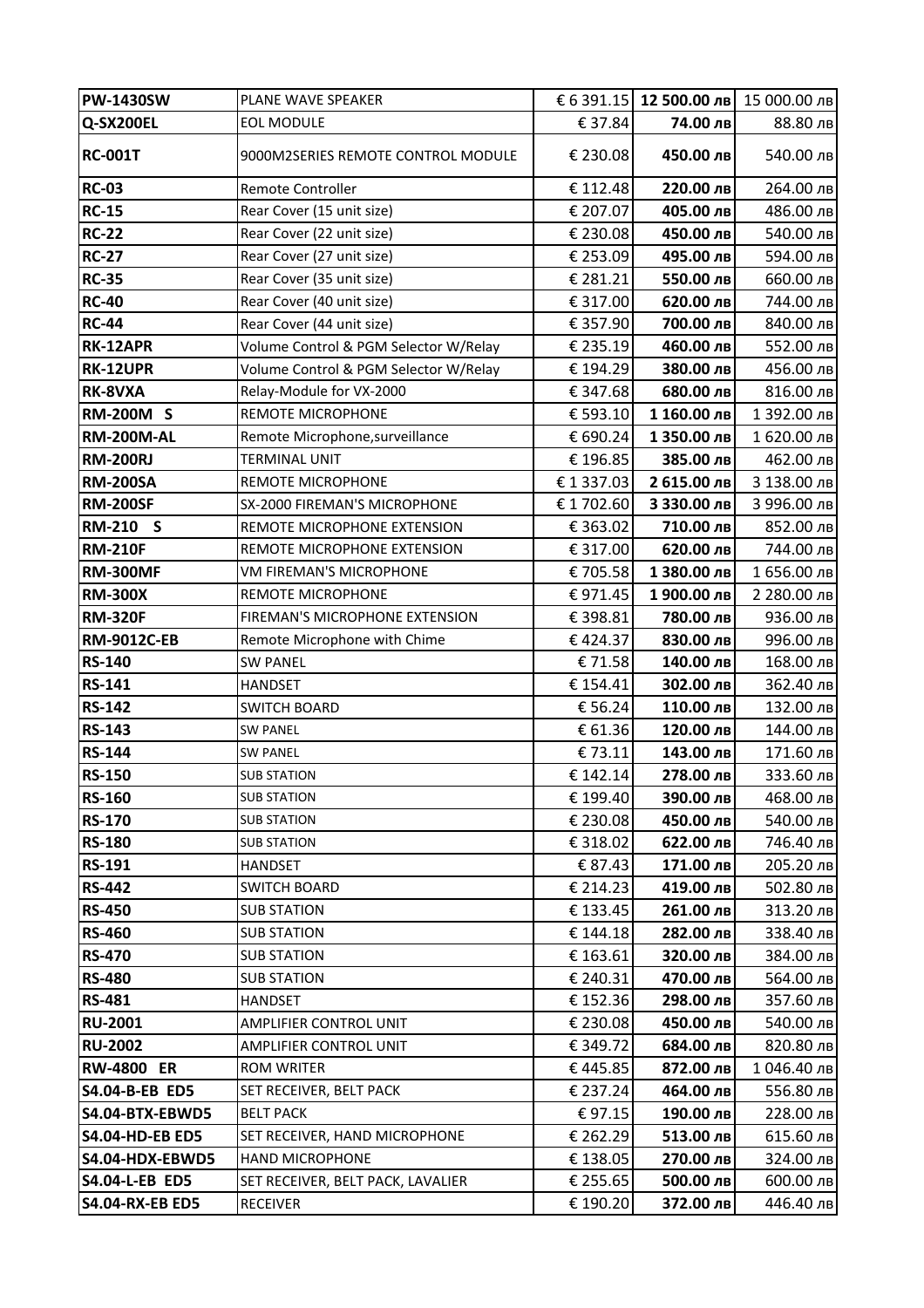| S4.10-B-EB EC8             | SET RECEIVER, BELT PACK                 | € 283.77                 | 555.00 лв   | 666.00 лв    |
|----------------------------|-----------------------------------------|--------------------------|-------------|--------------|
| S4.10-B-EB EG3             | SET RECEIVER, BELT PACK                 | € 283.77                 | 555.00 лв   | 666.00 лв    |
| S4.10-BTX-EBWC8            | <b>Belt Pack Microphone</b>             | € 109.93                 | 215.00 лв   | 258.00 лв    |
| <b>S4.10-BTX-EBWG3</b>     | <b>Belt Pack Microphone</b>             | € 109.93                 | 215.00 лв   | 258.00 лв    |
| <b>S4.10-HD-EB EC8</b>     | SET RECEIVER, HAND MICROPHONE           | € 310.35                 | 607.00 лв   | 728.40 лв    |
| <b>S4.10-HD-EB EG3</b>     | SET RECEIVER, HAND MICROPHONE           | € 310.35                 | 607.00 лв   | 728.40 лв    |
| S4.10-HDX-EBWC8            | HAND MICROPHONE                         | € 137.03                 | 268.00 лв   | 321.60 лв    |
| S4.10-HDX-EBWG3            | <b>HAND MICROPHONE</b>                  | € 137.03                 | 268.00 лв   | 321.60 лв    |
| <b>S4.10-L-EB EC8</b>      | SET RECEIVER, BELT PACK, LAVALIER       | € 305.75                 | 598.00 лв   | 717.60 лв    |
| S4.10-L-EB EG3             | SET RECEIVER, BELT PACK, LAVALIER       | € 305.75                 | 598.00 лв   | 717.60 лв    |
| <b>S4.10-RX-EB EC8</b>     | Tuner                                   | € 193.27                 | 378.00 лв   | 453.60 лв    |
| <b>S4.10-RX-EB EG3</b>     | Tuner                                   | € 193.27                 | 378.00 лв   | 453.60 лв    |
| <b>S5.5-BA-EB EG1</b>      | Transmitter Set w/o Lapel Mic           | € 693.31                 | 1 356.00 лв | 1 627.20 лв  |
| <b>S5.5-BA-EB GG1</b>      | Transmitter Set w/o Lapel Mic           | € 693.31                 | 1 356.00 лв | 1 627.20 лв  |
| S5.5-BTX2-EBWG1            | Transmitter w/o Lapel Mic               | € 249.51                 | 488.00 лв   | 585.60 лв    |
| S5.5-HCX2-EBWG1            | Microphone w Condenser                  | € 530.72                 | 1038.00 лв  | 1 245.60 лв  |
| S5.5-HDA-EB EG1            | Handheld Set w Dynamic                  | € 906.01                 | 1772.00 лв  | 2 126.40 лв  |
| S5.5-HDA-EB GG1            | Handheld Set w Dynamic                  | € 906.01                 | 1772.00 лв  | 2 126.40 лв  |
| S5.5-HDX2-EBWG1            | Microphone w Dynamic                    | € 507.20                 | 992.00 лв   | 1 190.40 лв  |
| S5.5-HTX-EB WG1            | Handheld Transmitter                    | € 393.18                 | 769.00 лв   | 922.80 лв    |
| S5.5-RXA-EB WG1            | Tuner w/o AC Power                      | €454.03                  | 888.00 лв   | 1 065.60 лв  |
| $SA-1$                     | Supporting angle (one pair)             | € 38.35                  | 75.00 лв    | 90.00 лв     |
| $SB-4$                     | <b>Standard Base</b>                    | € 182.02                 | 356.00 лв   | 427.20 лв    |
| SC-610<br><b>EU</b>        | PAGING HORN SPEAKER                     | € 52.15                  | 102.00 лв   | 122.40 лв    |
| <b>SC-610M EU</b>          | PAGING HORN SPEAKER                     | € 66.47                  | 130.00 лв   | 156.00 лв    |
|                            |                                         |                          |             |              |
| <b>SC-615</b><br><b>EU</b> | PAGING HORN SPEAKER                     | € 56.24                  | 110.00 лв   | 132.00 лв    |
| <b>SC-615BS</b>            | PAGING HORN SPEAKER                     | € 86.92                  | 170.00 лв   | 204.00 лв    |
| <b>SC-615M EU</b>          | PAGING HORN SPEAKER                     | € 69.02                  | 135.00 лв   | 162.00 лв    |
| <b>SC-630</b><br>EU        | PAGING HORN SPEAKER                     | € 69.02                  | 135.00 лв   | 162.00 лв    |
| <b>SC-630M EB-Q</b>        | 30 watt Wide range horn speaker EN54-24 | € 102.26                 | 200.00 лв   | 240.00 лв    |
| <b>SC-630M EU</b>          | PAGING HORN SPEAKER                     | € 86.92                  | 170.00 лв   | 204.00 лв    |
| <b>SC-651</b>              | PAGING HORN SPEAKER                     | € 130.38                 | 255.00 лв   | 306.00 лв    |
| <b>SC-P620-EB</b>          | POWERED HORN SPEAKER                    | € 281.21                 | 550.00 лв   | 660.00 лв    |
| SFP-1                      | Solid Front Panel 1-unit size           | € 12.27                  | 24.00 лв    | 28.80 лв     |
| SFP-2                      | Solid Front Panel 2-unit size           | € 15.34                  | 30.00 лв    | 36.00 лв     |
| SFP-3                      | Solid Front Panel 3-unit size           | €19.43                   | 38.00 лв    | 45.60 лв     |
| <b>SOB-1</b>               | Switch -Over-Box (Type 1)               | € 260.76                 | 510.00 лв   | 612.00 лв    |
| SP-131                     | SPEAKER MOUNT BRACKET                   | € 60.33                  | 118.00 лв   | 141.60 лв    |
| SP-410<br>EU               | SPEAKER BRACKET                         | €43.46                   | 85.00 лв    | 102.00 лв    |
| <b>SP-420</b><br>EU        | <b>SPEAKER BRACKET</b>                  | € 50.11                  | 98.00 лв    | 117.60 лв    |
| <b>SR-A12L</b>             | LINE ARRAY SPEAKER                      | € 3 947.17               | 7 720.00 лв | 9 264.00 лв  |
| <b>SR-A12S</b>             | LINE ARRAY SPEAKER                      | € 3 947.17               | 7 720.00 лв | 9 264.00 лв  |
| SR-A12SWP                  | LINE ARRAY SPEAKER                      | €4719.22                 | 9 230.00 лв | 11 076.00 лв |
| <b>SR-A18B</b>             | LINE ARRAY SPEAKER                      | € 2 832.56               | 5 540.00 лв | 6 648.00 лв  |
| <b>SR-C15B</b>             | LINE ARRAY SPEAKER                      | € 2 479.77               | 4 850.00 лв | 5 820.00 лв  |
| SR-C15BWP                  | LINE ARRAY SPEAKER                      | € 3 297.83               | 6 450.00 лв | 7 740.00 лв  |
| SR-C8L                     | LINE ARRAY SPEAKER                      | € 2 362.17               | 4 620.00 лв | 5 544.00 лв  |
| <b>SR-C8LWP</b><br>SR-C8S  | LINE ARRAY SPEAKER                      | € 2 945.04<br>€ 2 362.17 | 5760.00 лв  | 6 912.00 лв  |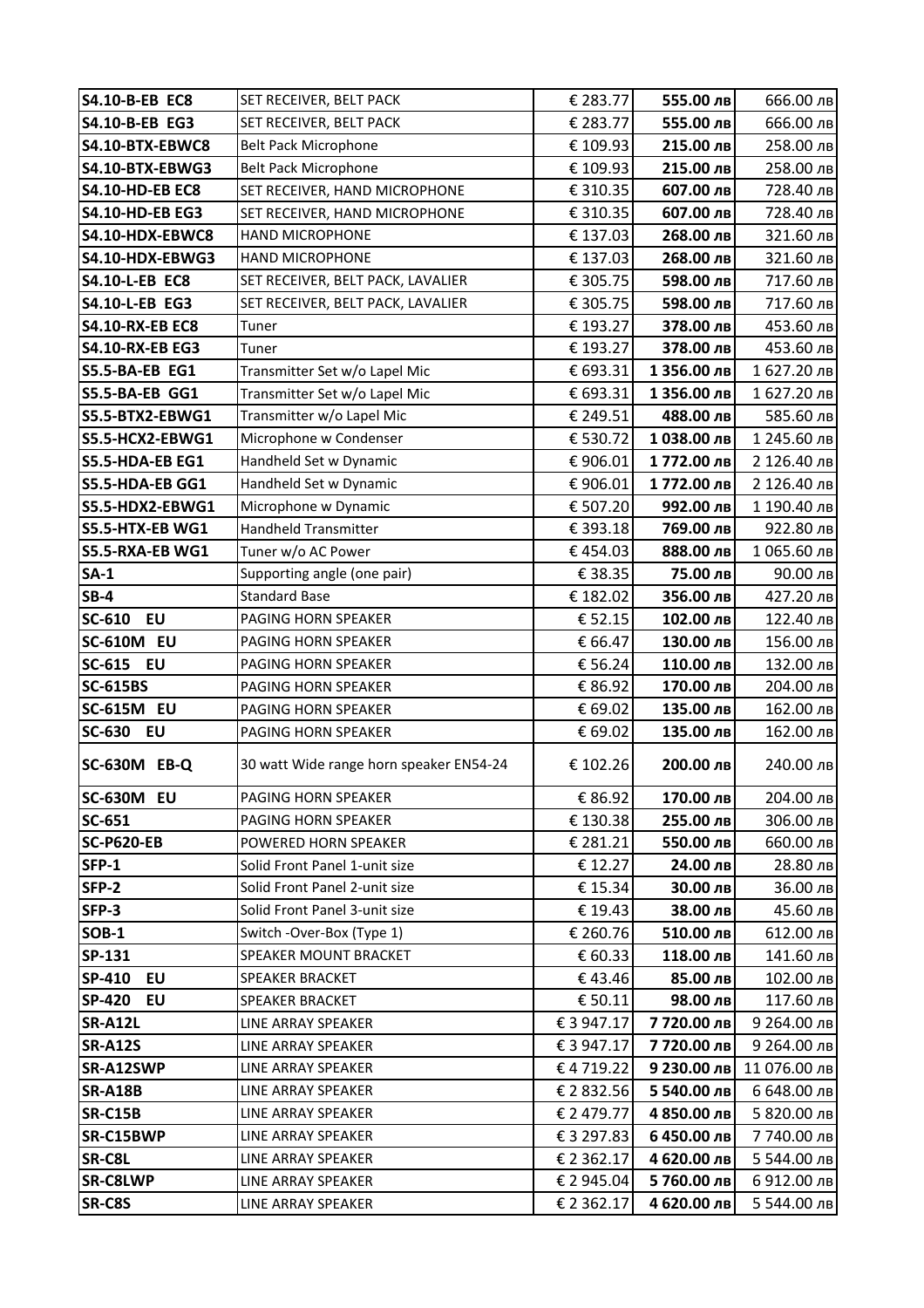| € 170.26<br>333.00 лв<br>399.60 лв<br><b>CLUSTER BRACKET</b><br><b>SR-D8CL</b><br>WALL MOUNTING ADAPTER<br>€ 145.21<br>284.00 лв<br>WALL MOUNTING ADAPTER<br>€ 80.27<br>157.00 лв<br>SR-D8EP<br>€ 281.21<br>550.00 лв<br><b>EXTENSION PLATE</b><br>€ 87.43<br>205.20 лв<br><b>FIXING BAR</b><br>171.00 лв<br>€ 296.04<br><b>HOISTING BRACKET</b><br>579.00 лв<br>694.80 лв<br>€ 9 101.00 17 800.00 лв<br>21 360.00 лв<br><b>ACTIVE LINE ARRAY SPEAKER</b><br>€ 8 691.96 17 000.00 лв<br>20 400.00 лв<br><b>ACTIVE LINE ARRAY SPEAKER</b><br>SR-D8WB<br>€ 713.25<br>1 395.00 лв<br>WALL MOUNTING BRACKET<br><b>EXTENSION PLATE</b><br>€96.12<br>188.00 лв<br>225.60 лв<br>€ 137.03<br>268.00 лв<br><b>EXTENSION PLATE</b><br><b>EXTENSION PLATE</b><br>€ 137.03<br>268.00 лв<br>321.60 лв<br>2WAY PASSIVE SPEAKER SYSTEM<br>€ 1 902.01<br>3 720.00 лв<br>4 464.00 лв<br>2WAY PASSIVE SPEAKER SYSTEM<br>€ 2 745.64<br>5 370.00 лв<br>6 444.00 лв<br>€ 87.43<br>171.00 лв<br><b>FLYING BRACKET</b><br><b>FLYING BRACKET</b><br>€ 223.43<br>437.00 лв<br>1 820.00 лв<br><b>FLOOR STAND</b><br>€930.55<br>€490.84<br>960.00 лв<br>LINE ARRAY SPEAKER<br>€490.84<br>960.00 лв<br>LINE ARRAY SPEAKER<br>€ 756.71<br>LINE ARRAY SPEAKER<br>1480.00 лв<br>1776.00 лв<br>SR-H3S<br>€ 756.71<br>1480.00 лв<br>1776.00 лв<br>LINE ARRAY SPEAKER<br>SR-PP4<br>€ 25.56<br>PROTECTION PAD<br>50.00 лв<br>$60.00$ лв<br><b>SR-RF12</b><br>€ 1 227.10<br>2 400.00 лв<br>2 880.00 лв<br><b>RIGGING FRAME</b><br>SR-RF12WP<br>€ 1815.09<br>3 550.00 лв<br>RIGGING FRAME<br>SR-RF8<br>€1252.67<br>2 450.00 лв<br>2 940.00 лв<br>RIGGING FRAME<br><b>SR-RF8WP</b><br>€1922.46<br>3760.00 лв<br>RIGGING FRAME<br>4 512.00 лв<br>SR-S4L<br>€1380.49<br>2700.00 лв<br>LINE ARRAY SPEAKER<br>3 240.00 лв<br>SR-S4LEB-Q<br>€ 2 259.91<br>4 420.00 лв<br>5 304.00 лв<br>LINE ARRAY SPEAKER<br><b>SR-S4LWP</b><br>LINE ARRAY SPEAKER<br>€1840.65<br>3 600.00 лв<br>4 320.00 лв<br>SR-S4S<br>€ 1472.52<br>2 880.00 лв<br>3 456.00 лв<br>LINE ARRAY SPEAKER<br>SR-S4SEB-Q<br>€ 2 351.94<br>4 600.00 лв<br>5 520.00 лв<br>LINE ARRAY SPEAKER<br><b>SR-S4SWP</b><br>€ 2 004.26<br>3 920.00 лв<br>4704.00 лв<br>LINE ARRAY SPEAKER<br>SR-SA3<br>€ 175.37<br>343.00 лв<br><b>STAND ADAPTER</b><br>411.60 лв<br>SR-SA4<br>€ 130.38<br>255.00 лв<br><b>STAND ADAPTER</b><br>306.00 лв<br>SR-SB8<br>€ 818.07<br>1 600.00 лв<br>RIGGING SUPPORT BRACKET<br>1920.00 лв<br>SR-TB3<br>€ 148.27<br>290.00 лв<br>WALL TILT BRACKET<br>348.00 лв<br>SR-TB4<br>€ 247.47<br>484.00 лв<br>WALL TILT BRACKET<br>580.80 лв<br><b>SR-TB4WP</b><br>WALL TILT BRACKET<br>€ 281.21<br>550.00 лв<br>660.00 лв<br>€ 343.59<br><b>SR-TP12</b><br>TILT JOINT PLATE<br>672.00 лв<br>806.40 лв<br>€ 257.69<br>SR-TP8<br>TILT JOINT BRACKET<br>504.00 лв<br>604.80 лв<br>WALL MOUNTING BRACKET<br>SR-WB3<br>€ 66.47<br>130.00 лв<br>156.00 лв<br>SR-WB4<br>WALL MOUNTING BRACKET<br>€ 553.22<br>1 082.00 лв<br>1 298.40 лв<br>SR-WB4WP<br>WALL MOUNTING BRACKET<br>€ 570.09<br>1 115.00 лв<br>1 338.00 лв<br>SS-9001<br>€90.50<br>177.00 лв<br><b>SPEAKER SELECTOR</b><br>212.40 лв<br><b>SS-9012 EB</b><br>€ 562.42<br>1 100.00 лв<br>1 320.00 лв<br>SPEAKER SELECTOR FOR M-9000M2<br><b>ST-16A</b><br>€ 150.32<br>294.00 лв<br>352.80 лв<br><b>SPEAKER STAND</b><br><b>ST-321B</b><br>€ 122.20<br>239.00 лв<br>MICROPHONE STAND<br>286.80 лв<br><b>ST-322B</b><br>MICROPHONE STAND<br>€ 89.48<br>175.00 лв<br>210.00 лв<br><b>ST-34B</b><br><b>SPEAKER STAND</b><br>€ 295.02<br>577.00 лв<br>692.40 лв | <b>SR-C8SWP</b> | LINE ARRAY SPEAKER | € 2 945.04 | 5760.00 лв | 6912.00 лв  |
|----------------------------------------------------------------------------------------------------------------------------------------------------------------------------------------------------------------------------------------------------------------------------------------------------------------------------------------------------------------------------------------------------------------------------------------------------------------------------------------------------------------------------------------------------------------------------------------------------------------------------------------------------------------------------------------------------------------------------------------------------------------------------------------------------------------------------------------------------------------------------------------------------------------------------------------------------------------------------------------------------------------------------------------------------------------------------------------------------------------------------------------------------------------------------------------------------------------------------------------------------------------------------------------------------------------------------------------------------------------------------------------------------------------------------------------------------------------------------------------------------------------------------------------------------------------------------------------------------------------------------------------------------------------------------------------------------------------------------------------------------------------------------------------------------------------------------------------------------------------------------------------------------------------------------------------------------------------------------------------------------------------------------------------------------------------------------------------------------------------------------------------------------------------------------------------------------------------------------------------------------------------------------------------------------------------------------------------------------------------------------------------------------------------------------------------------------------------------------------------------------------------------------------------------------------------------------------------------------------------------------------------------------------------------------------------------------------------------------------------------------------------------------------------------------------------------------------------------------------------------------------------------------------------------------------------------------------------------------------------------------------------------------------------------------------------------------------------------------------------------------------------------------------------------------------------------------------------------------------------------------------------------------------------------------------------------------------------------------------------------------------------------------------------------------------------------------------------------------------------------------------------------------------------------|-----------------|--------------------|------------|------------|-------------|
|                                                                                                                                                                                                                                                                                                                                                                                                                                                                                                                                                                                                                                                                                                                                                                                                                                                                                                                                                                                                                                                                                                                                                                                                                                                                                                                                                                                                                                                                                                                                                                                                                                                                                                                                                                                                                                                                                                                                                                                                                                                                                                                                                                                                                                                                                                                                                                                                                                                                                                                                                                                                                                                                                                                                                                                                                                                                                                                                                                                                                                                                                                                                                                                                                                                                                                                                                                                                                                                                                                                                              | SR-CL8          |                    |            |            |             |
|                                                                                                                                                                                                                                                                                                                                                                                                                                                                                                                                                                                                                                                                                                                                                                                                                                                                                                                                                                                                                                                                                                                                                                                                                                                                                                                                                                                                                                                                                                                                                                                                                                                                                                                                                                                                                                                                                                                                                                                                                                                                                                                                                                                                                                                                                                                                                                                                                                                                                                                                                                                                                                                                                                                                                                                                                                                                                                                                                                                                                                                                                                                                                                                                                                                                                                                                                                                                                                                                                                                                              |                 |                    |            |            | 340.80 лв   |
|                                                                                                                                                                                                                                                                                                                                                                                                                                                                                                                                                                                                                                                                                                                                                                                                                                                                                                                                                                                                                                                                                                                                                                                                                                                                                                                                                                                                                                                                                                                                                                                                                                                                                                                                                                                                                                                                                                                                                                                                                                                                                                                                                                                                                                                                                                                                                                                                                                                                                                                                                                                                                                                                                                                                                                                                                                                                                                                                                                                                                                                                                                                                                                                                                                                                                                                                                                                                                                                                                                                                              | <b>SR-D8CS</b>  |                    |            |            | 188.40 лв   |
|                                                                                                                                                                                                                                                                                                                                                                                                                                                                                                                                                                                                                                                                                                                                                                                                                                                                                                                                                                                                                                                                                                                                                                                                                                                                                                                                                                                                                                                                                                                                                                                                                                                                                                                                                                                                                                                                                                                                                                                                                                                                                                                                                                                                                                                                                                                                                                                                                                                                                                                                                                                                                                                                                                                                                                                                                                                                                                                                                                                                                                                                                                                                                                                                                                                                                                                                                                                                                                                                                                                                              |                 |                    |            |            | 660.00 лв   |
|                                                                                                                                                                                                                                                                                                                                                                                                                                                                                                                                                                                                                                                                                                                                                                                                                                                                                                                                                                                                                                                                                                                                                                                                                                                                                                                                                                                                                                                                                                                                                                                                                                                                                                                                                                                                                                                                                                                                                                                                                                                                                                                                                                                                                                                                                                                                                                                                                                                                                                                                                                                                                                                                                                                                                                                                                                                                                                                                                                                                                                                                                                                                                                                                                                                                                                                                                                                                                                                                                                                                              | <b>SR-D8FB</b>  |                    |            |            |             |
|                                                                                                                                                                                                                                                                                                                                                                                                                                                                                                                                                                                                                                                                                                                                                                                                                                                                                                                                                                                                                                                                                                                                                                                                                                                                                                                                                                                                                                                                                                                                                                                                                                                                                                                                                                                                                                                                                                                                                                                                                                                                                                                                                                                                                                                                                                                                                                                                                                                                                                                                                                                                                                                                                                                                                                                                                                                                                                                                                                                                                                                                                                                                                                                                                                                                                                                                                                                                                                                                                                                                              | SR-D8HB         |                    |            |            |             |
|                                                                                                                                                                                                                                                                                                                                                                                                                                                                                                                                                                                                                                                                                                                                                                                                                                                                                                                                                                                                                                                                                                                                                                                                                                                                                                                                                                                                                                                                                                                                                                                                                                                                                                                                                                                                                                                                                                                                                                                                                                                                                                                                                                                                                                                                                                                                                                                                                                                                                                                                                                                                                                                                                                                                                                                                                                                                                                                                                                                                                                                                                                                                                                                                                                                                                                                                                                                                                                                                                                                                              | SR-D8-M CE      |                    |            |            |             |
|                                                                                                                                                                                                                                                                                                                                                                                                                                                                                                                                                                                                                                                                                                                                                                                                                                                                                                                                                                                                                                                                                                                                                                                                                                                                                                                                                                                                                                                                                                                                                                                                                                                                                                                                                                                                                                                                                                                                                                                                                                                                                                                                                                                                                                                                                                                                                                                                                                                                                                                                                                                                                                                                                                                                                                                                                                                                                                                                                                                                                                                                                                                                                                                                                                                                                                                                                                                                                                                                                                                                              | SR-D8-S CE      |                    |            |            |             |
|                                                                                                                                                                                                                                                                                                                                                                                                                                                                                                                                                                                                                                                                                                                                                                                                                                                                                                                                                                                                                                                                                                                                                                                                                                                                                                                                                                                                                                                                                                                                                                                                                                                                                                                                                                                                                                                                                                                                                                                                                                                                                                                                                                                                                                                                                                                                                                                                                                                                                                                                                                                                                                                                                                                                                                                                                                                                                                                                                                                                                                                                                                                                                                                                                                                                                                                                                                                                                                                                                                                                              |                 |                    |            |            | 1 674.00 лв |
|                                                                                                                                                                                                                                                                                                                                                                                                                                                                                                                                                                                                                                                                                                                                                                                                                                                                                                                                                                                                                                                                                                                                                                                                                                                                                                                                                                                                                                                                                                                                                                                                                                                                                                                                                                                                                                                                                                                                                                                                                                                                                                                                                                                                                                                                                                                                                                                                                                                                                                                                                                                                                                                                                                                                                                                                                                                                                                                                                                                                                                                                                                                                                                                                                                                                                                                                                                                                                                                                                                                                              | SR-EP3          |                    |            |            |             |
|                                                                                                                                                                                                                                                                                                                                                                                                                                                                                                                                                                                                                                                                                                                                                                                                                                                                                                                                                                                                                                                                                                                                                                                                                                                                                                                                                                                                                                                                                                                                                                                                                                                                                                                                                                                                                                                                                                                                                                                                                                                                                                                                                                                                                                                                                                                                                                                                                                                                                                                                                                                                                                                                                                                                                                                                                                                                                                                                                                                                                                                                                                                                                                                                                                                                                                                                                                                                                                                                                                                                              | SR-EP4          |                    |            |            | 321.60 лв   |
|                                                                                                                                                                                                                                                                                                                                                                                                                                                                                                                                                                                                                                                                                                                                                                                                                                                                                                                                                                                                                                                                                                                                                                                                                                                                                                                                                                                                                                                                                                                                                                                                                                                                                                                                                                                                                                                                                                                                                                                                                                                                                                                                                                                                                                                                                                                                                                                                                                                                                                                                                                                                                                                                                                                                                                                                                                                                                                                                                                                                                                                                                                                                                                                                                                                                                                                                                                                                                                                                                                                                              | <b>SR-EP4WP</b> |                    |            |            |             |
|                                                                                                                                                                                                                                                                                                                                                                                                                                                                                                                                                                                                                                                                                                                                                                                                                                                                                                                                                                                                                                                                                                                                                                                                                                                                                                                                                                                                                                                                                                                                                                                                                                                                                                                                                                                                                                                                                                                                                                                                                                                                                                                                                                                                                                                                                                                                                                                                                                                                                                                                                                                                                                                                                                                                                                                                                                                                                                                                                                                                                                                                                                                                                                                                                                                                                                                                                                                                                                                                                                                                              | <b>SR-F04</b>   |                    |            |            |             |
|                                                                                                                                                                                                                                                                                                                                                                                                                                                                                                                                                                                                                                                                                                                                                                                                                                                                                                                                                                                                                                                                                                                                                                                                                                                                                                                                                                                                                                                                                                                                                                                                                                                                                                                                                                                                                                                                                                                                                                                                                                                                                                                                                                                                                                                                                                                                                                                                                                                                                                                                                                                                                                                                                                                                                                                                                                                                                                                                                                                                                                                                                                                                                                                                                                                                                                                                                                                                                                                                                                                                              | <b>SR-F08</b>   |                    |            |            |             |
|                                                                                                                                                                                                                                                                                                                                                                                                                                                                                                                                                                                                                                                                                                                                                                                                                                                                                                                                                                                                                                                                                                                                                                                                                                                                                                                                                                                                                                                                                                                                                                                                                                                                                                                                                                                                                                                                                                                                                                                                                                                                                                                                                                                                                                                                                                                                                                                                                                                                                                                                                                                                                                                                                                                                                                                                                                                                                                                                                                                                                                                                                                                                                                                                                                                                                                                                                                                                                                                                                                                                              | SR-FB3          |                    |            |            | 205.20 лв   |
|                                                                                                                                                                                                                                                                                                                                                                                                                                                                                                                                                                                                                                                                                                                                                                                                                                                                                                                                                                                                                                                                                                                                                                                                                                                                                                                                                                                                                                                                                                                                                                                                                                                                                                                                                                                                                                                                                                                                                                                                                                                                                                                                                                                                                                                                                                                                                                                                                                                                                                                                                                                                                                                                                                                                                                                                                                                                                                                                                                                                                                                                                                                                                                                                                                                                                                                                                                                                                                                                                                                                              | SR-FB4          |                    |            |            | 524.40 лв   |
|                                                                                                                                                                                                                                                                                                                                                                                                                                                                                                                                                                                                                                                                                                                                                                                                                                                                                                                                                                                                                                                                                                                                                                                                                                                                                                                                                                                                                                                                                                                                                                                                                                                                                                                                                                                                                                                                                                                                                                                                                                                                                                                                                                                                                                                                                                                                                                                                                                                                                                                                                                                                                                                                                                                                                                                                                                                                                                                                                                                                                                                                                                                                                                                                                                                                                                                                                                                                                                                                                                                                              | SR-FS4          |                    |            |            | 2 184.00 лв |
|                                                                                                                                                                                                                                                                                                                                                                                                                                                                                                                                                                                                                                                                                                                                                                                                                                                                                                                                                                                                                                                                                                                                                                                                                                                                                                                                                                                                                                                                                                                                                                                                                                                                                                                                                                                                                                                                                                                                                                                                                                                                                                                                                                                                                                                                                                                                                                                                                                                                                                                                                                                                                                                                                                                                                                                                                                                                                                                                                                                                                                                                                                                                                                                                                                                                                                                                                                                                                                                                                                                                              | SR-H2L          |                    |            |            | 1 152.00 лв |
|                                                                                                                                                                                                                                                                                                                                                                                                                                                                                                                                                                                                                                                                                                                                                                                                                                                                                                                                                                                                                                                                                                                                                                                                                                                                                                                                                                                                                                                                                                                                                                                                                                                                                                                                                                                                                                                                                                                                                                                                                                                                                                                                                                                                                                                                                                                                                                                                                                                                                                                                                                                                                                                                                                                                                                                                                                                                                                                                                                                                                                                                                                                                                                                                                                                                                                                                                                                                                                                                                                                                              | SR-H2S          |                    |            |            | 1 152.00 лв |
|                                                                                                                                                                                                                                                                                                                                                                                                                                                                                                                                                                                                                                                                                                                                                                                                                                                                                                                                                                                                                                                                                                                                                                                                                                                                                                                                                                                                                                                                                                                                                                                                                                                                                                                                                                                                                                                                                                                                                                                                                                                                                                                                                                                                                                                                                                                                                                                                                                                                                                                                                                                                                                                                                                                                                                                                                                                                                                                                                                                                                                                                                                                                                                                                                                                                                                                                                                                                                                                                                                                                              | SR-H3L          |                    |            |            |             |
|                                                                                                                                                                                                                                                                                                                                                                                                                                                                                                                                                                                                                                                                                                                                                                                                                                                                                                                                                                                                                                                                                                                                                                                                                                                                                                                                                                                                                                                                                                                                                                                                                                                                                                                                                                                                                                                                                                                                                                                                                                                                                                                                                                                                                                                                                                                                                                                                                                                                                                                                                                                                                                                                                                                                                                                                                                                                                                                                                                                                                                                                                                                                                                                                                                                                                                                                                                                                                                                                                                                                              |                 |                    |            |            |             |
|                                                                                                                                                                                                                                                                                                                                                                                                                                                                                                                                                                                                                                                                                                                                                                                                                                                                                                                                                                                                                                                                                                                                                                                                                                                                                                                                                                                                                                                                                                                                                                                                                                                                                                                                                                                                                                                                                                                                                                                                                                                                                                                                                                                                                                                                                                                                                                                                                                                                                                                                                                                                                                                                                                                                                                                                                                                                                                                                                                                                                                                                                                                                                                                                                                                                                                                                                                                                                                                                                                                                              |                 |                    |            |            |             |
|                                                                                                                                                                                                                                                                                                                                                                                                                                                                                                                                                                                                                                                                                                                                                                                                                                                                                                                                                                                                                                                                                                                                                                                                                                                                                                                                                                                                                                                                                                                                                                                                                                                                                                                                                                                                                                                                                                                                                                                                                                                                                                                                                                                                                                                                                                                                                                                                                                                                                                                                                                                                                                                                                                                                                                                                                                                                                                                                                                                                                                                                                                                                                                                                                                                                                                                                                                                                                                                                                                                                              |                 |                    |            |            |             |
|                                                                                                                                                                                                                                                                                                                                                                                                                                                                                                                                                                                                                                                                                                                                                                                                                                                                                                                                                                                                                                                                                                                                                                                                                                                                                                                                                                                                                                                                                                                                                                                                                                                                                                                                                                                                                                                                                                                                                                                                                                                                                                                                                                                                                                                                                                                                                                                                                                                                                                                                                                                                                                                                                                                                                                                                                                                                                                                                                                                                                                                                                                                                                                                                                                                                                                                                                                                                                                                                                                                                              |                 |                    |            |            | 4 260.00 лв |
|                                                                                                                                                                                                                                                                                                                                                                                                                                                                                                                                                                                                                                                                                                                                                                                                                                                                                                                                                                                                                                                                                                                                                                                                                                                                                                                                                                                                                                                                                                                                                                                                                                                                                                                                                                                                                                                                                                                                                                                                                                                                                                                                                                                                                                                                                                                                                                                                                                                                                                                                                                                                                                                                                                                                                                                                                                                                                                                                                                                                                                                                                                                                                                                                                                                                                                                                                                                                                                                                                                                                              |                 |                    |            |            |             |
|                                                                                                                                                                                                                                                                                                                                                                                                                                                                                                                                                                                                                                                                                                                                                                                                                                                                                                                                                                                                                                                                                                                                                                                                                                                                                                                                                                                                                                                                                                                                                                                                                                                                                                                                                                                                                                                                                                                                                                                                                                                                                                                                                                                                                                                                                                                                                                                                                                                                                                                                                                                                                                                                                                                                                                                                                                                                                                                                                                                                                                                                                                                                                                                                                                                                                                                                                                                                                                                                                                                                              |                 |                    |            |            |             |
|                                                                                                                                                                                                                                                                                                                                                                                                                                                                                                                                                                                                                                                                                                                                                                                                                                                                                                                                                                                                                                                                                                                                                                                                                                                                                                                                                                                                                                                                                                                                                                                                                                                                                                                                                                                                                                                                                                                                                                                                                                                                                                                                                                                                                                                                                                                                                                                                                                                                                                                                                                                                                                                                                                                                                                                                                                                                                                                                                                                                                                                                                                                                                                                                                                                                                                                                                                                                                                                                                                                                              |                 |                    |            |            |             |
|                                                                                                                                                                                                                                                                                                                                                                                                                                                                                                                                                                                                                                                                                                                                                                                                                                                                                                                                                                                                                                                                                                                                                                                                                                                                                                                                                                                                                                                                                                                                                                                                                                                                                                                                                                                                                                                                                                                                                                                                                                                                                                                                                                                                                                                                                                                                                                                                                                                                                                                                                                                                                                                                                                                                                                                                                                                                                                                                                                                                                                                                                                                                                                                                                                                                                                                                                                                                                                                                                                                                              |                 |                    |            |            |             |
|                                                                                                                                                                                                                                                                                                                                                                                                                                                                                                                                                                                                                                                                                                                                                                                                                                                                                                                                                                                                                                                                                                                                                                                                                                                                                                                                                                                                                                                                                                                                                                                                                                                                                                                                                                                                                                                                                                                                                                                                                                                                                                                                                                                                                                                                                                                                                                                                                                                                                                                                                                                                                                                                                                                                                                                                                                                                                                                                                                                                                                                                                                                                                                                                                                                                                                                                                                                                                                                                                                                                              |                 |                    |            |            |             |
|                                                                                                                                                                                                                                                                                                                                                                                                                                                                                                                                                                                                                                                                                                                                                                                                                                                                                                                                                                                                                                                                                                                                                                                                                                                                                                                                                                                                                                                                                                                                                                                                                                                                                                                                                                                                                                                                                                                                                                                                                                                                                                                                                                                                                                                                                                                                                                                                                                                                                                                                                                                                                                                                                                                                                                                                                                                                                                                                                                                                                                                                                                                                                                                                                                                                                                                                                                                                                                                                                                                                              |                 |                    |            |            |             |
|                                                                                                                                                                                                                                                                                                                                                                                                                                                                                                                                                                                                                                                                                                                                                                                                                                                                                                                                                                                                                                                                                                                                                                                                                                                                                                                                                                                                                                                                                                                                                                                                                                                                                                                                                                                                                                                                                                                                                                                                                                                                                                                                                                                                                                                                                                                                                                                                                                                                                                                                                                                                                                                                                                                                                                                                                                                                                                                                                                                                                                                                                                                                                                                                                                                                                                                                                                                                                                                                                                                                              |                 |                    |            |            |             |
|                                                                                                                                                                                                                                                                                                                                                                                                                                                                                                                                                                                                                                                                                                                                                                                                                                                                                                                                                                                                                                                                                                                                                                                                                                                                                                                                                                                                                                                                                                                                                                                                                                                                                                                                                                                                                                                                                                                                                                                                                                                                                                                                                                                                                                                                                                                                                                                                                                                                                                                                                                                                                                                                                                                                                                                                                                                                                                                                                                                                                                                                                                                                                                                                                                                                                                                                                                                                                                                                                                                                              |                 |                    |            |            |             |
|                                                                                                                                                                                                                                                                                                                                                                                                                                                                                                                                                                                                                                                                                                                                                                                                                                                                                                                                                                                                                                                                                                                                                                                                                                                                                                                                                                                                                                                                                                                                                                                                                                                                                                                                                                                                                                                                                                                                                                                                                                                                                                                                                                                                                                                                                                                                                                                                                                                                                                                                                                                                                                                                                                                                                                                                                                                                                                                                                                                                                                                                                                                                                                                                                                                                                                                                                                                                                                                                                                                                              |                 |                    |            |            |             |
|                                                                                                                                                                                                                                                                                                                                                                                                                                                                                                                                                                                                                                                                                                                                                                                                                                                                                                                                                                                                                                                                                                                                                                                                                                                                                                                                                                                                                                                                                                                                                                                                                                                                                                                                                                                                                                                                                                                                                                                                                                                                                                                                                                                                                                                                                                                                                                                                                                                                                                                                                                                                                                                                                                                                                                                                                                                                                                                                                                                                                                                                                                                                                                                                                                                                                                                                                                                                                                                                                                                                              |                 |                    |            |            |             |
|                                                                                                                                                                                                                                                                                                                                                                                                                                                                                                                                                                                                                                                                                                                                                                                                                                                                                                                                                                                                                                                                                                                                                                                                                                                                                                                                                                                                                                                                                                                                                                                                                                                                                                                                                                                                                                                                                                                                                                                                                                                                                                                                                                                                                                                                                                                                                                                                                                                                                                                                                                                                                                                                                                                                                                                                                                                                                                                                                                                                                                                                                                                                                                                                                                                                                                                                                                                                                                                                                                                                              |                 |                    |            |            |             |
|                                                                                                                                                                                                                                                                                                                                                                                                                                                                                                                                                                                                                                                                                                                                                                                                                                                                                                                                                                                                                                                                                                                                                                                                                                                                                                                                                                                                                                                                                                                                                                                                                                                                                                                                                                                                                                                                                                                                                                                                                                                                                                                                                                                                                                                                                                                                                                                                                                                                                                                                                                                                                                                                                                                                                                                                                                                                                                                                                                                                                                                                                                                                                                                                                                                                                                                                                                                                                                                                                                                                              |                 |                    |            |            |             |
|                                                                                                                                                                                                                                                                                                                                                                                                                                                                                                                                                                                                                                                                                                                                                                                                                                                                                                                                                                                                                                                                                                                                                                                                                                                                                                                                                                                                                                                                                                                                                                                                                                                                                                                                                                                                                                                                                                                                                                                                                                                                                                                                                                                                                                                                                                                                                                                                                                                                                                                                                                                                                                                                                                                                                                                                                                                                                                                                                                                                                                                                                                                                                                                                                                                                                                                                                                                                                                                                                                                                              |                 |                    |            |            |             |
|                                                                                                                                                                                                                                                                                                                                                                                                                                                                                                                                                                                                                                                                                                                                                                                                                                                                                                                                                                                                                                                                                                                                                                                                                                                                                                                                                                                                                                                                                                                                                                                                                                                                                                                                                                                                                                                                                                                                                                                                                                                                                                                                                                                                                                                                                                                                                                                                                                                                                                                                                                                                                                                                                                                                                                                                                                                                                                                                                                                                                                                                                                                                                                                                                                                                                                                                                                                                                                                                                                                                              |                 |                    |            |            |             |
|                                                                                                                                                                                                                                                                                                                                                                                                                                                                                                                                                                                                                                                                                                                                                                                                                                                                                                                                                                                                                                                                                                                                                                                                                                                                                                                                                                                                                                                                                                                                                                                                                                                                                                                                                                                                                                                                                                                                                                                                                                                                                                                                                                                                                                                                                                                                                                                                                                                                                                                                                                                                                                                                                                                                                                                                                                                                                                                                                                                                                                                                                                                                                                                                                                                                                                                                                                                                                                                                                                                                              |                 |                    |            |            |             |
|                                                                                                                                                                                                                                                                                                                                                                                                                                                                                                                                                                                                                                                                                                                                                                                                                                                                                                                                                                                                                                                                                                                                                                                                                                                                                                                                                                                                                                                                                                                                                                                                                                                                                                                                                                                                                                                                                                                                                                                                                                                                                                                                                                                                                                                                                                                                                                                                                                                                                                                                                                                                                                                                                                                                                                                                                                                                                                                                                                                                                                                                                                                                                                                                                                                                                                                                                                                                                                                                                                                                              |                 |                    |            |            |             |
|                                                                                                                                                                                                                                                                                                                                                                                                                                                                                                                                                                                                                                                                                                                                                                                                                                                                                                                                                                                                                                                                                                                                                                                                                                                                                                                                                                                                                                                                                                                                                                                                                                                                                                                                                                                                                                                                                                                                                                                                                                                                                                                                                                                                                                                                                                                                                                                                                                                                                                                                                                                                                                                                                                                                                                                                                                                                                                                                                                                                                                                                                                                                                                                                                                                                                                                                                                                                                                                                                                                                              |                 |                    |            |            |             |
|                                                                                                                                                                                                                                                                                                                                                                                                                                                                                                                                                                                                                                                                                                                                                                                                                                                                                                                                                                                                                                                                                                                                                                                                                                                                                                                                                                                                                                                                                                                                                                                                                                                                                                                                                                                                                                                                                                                                                                                                                                                                                                                                                                                                                                                                                                                                                                                                                                                                                                                                                                                                                                                                                                                                                                                                                                                                                                                                                                                                                                                                                                                                                                                                                                                                                                                                                                                                                                                                                                                                              |                 |                    |            |            |             |
|                                                                                                                                                                                                                                                                                                                                                                                                                                                                                                                                                                                                                                                                                                                                                                                                                                                                                                                                                                                                                                                                                                                                                                                                                                                                                                                                                                                                                                                                                                                                                                                                                                                                                                                                                                                                                                                                                                                                                                                                                                                                                                                                                                                                                                                                                                                                                                                                                                                                                                                                                                                                                                                                                                                                                                                                                                                                                                                                                                                                                                                                                                                                                                                                                                                                                                                                                                                                                                                                                                                                              |                 |                    |            |            |             |
|                                                                                                                                                                                                                                                                                                                                                                                                                                                                                                                                                                                                                                                                                                                                                                                                                                                                                                                                                                                                                                                                                                                                                                                                                                                                                                                                                                                                                                                                                                                                                                                                                                                                                                                                                                                                                                                                                                                                                                                                                                                                                                                                                                                                                                                                                                                                                                                                                                                                                                                                                                                                                                                                                                                                                                                                                                                                                                                                                                                                                                                                                                                                                                                                                                                                                                                                                                                                                                                                                                                                              |                 |                    |            |            |             |
|                                                                                                                                                                                                                                                                                                                                                                                                                                                                                                                                                                                                                                                                                                                                                                                                                                                                                                                                                                                                                                                                                                                                                                                                                                                                                                                                                                                                                                                                                                                                                                                                                                                                                                                                                                                                                                                                                                                                                                                                                                                                                                                                                                                                                                                                                                                                                                                                                                                                                                                                                                                                                                                                                                                                                                                                                                                                                                                                                                                                                                                                                                                                                                                                                                                                                                                                                                                                                                                                                                                                              |                 |                    |            |            |             |
|                                                                                                                                                                                                                                                                                                                                                                                                                                                                                                                                                                                                                                                                                                                                                                                                                                                                                                                                                                                                                                                                                                                                                                                                                                                                                                                                                                                                                                                                                                                                                                                                                                                                                                                                                                                                                                                                                                                                                                                                                                                                                                                                                                                                                                                                                                                                                                                                                                                                                                                                                                                                                                                                                                                                                                                                                                                                                                                                                                                                                                                                                                                                                                                                                                                                                                                                                                                                                                                                                                                                              |                 |                    |            |            |             |
|                                                                                                                                                                                                                                                                                                                                                                                                                                                                                                                                                                                                                                                                                                                                                                                                                                                                                                                                                                                                                                                                                                                                                                                                                                                                                                                                                                                                                                                                                                                                                                                                                                                                                                                                                                                                                                                                                                                                                                                                                                                                                                                                                                                                                                                                                                                                                                                                                                                                                                                                                                                                                                                                                                                                                                                                                                                                                                                                                                                                                                                                                                                                                                                                                                                                                                                                                                                                                                                                                                                                              |                 |                    |            |            |             |
|                                                                                                                                                                                                                                                                                                                                                                                                                                                                                                                                                                                                                                                                                                                                                                                                                                                                                                                                                                                                                                                                                                                                                                                                                                                                                                                                                                                                                                                                                                                                                                                                                                                                                                                                                                                                                                                                                                                                                                                                                                                                                                                                                                                                                                                                                                                                                                                                                                                                                                                                                                                                                                                                                                                                                                                                                                                                                                                                                                                                                                                                                                                                                                                                                                                                                                                                                                                                                                                                                                                                              |                 |                    |            |            |             |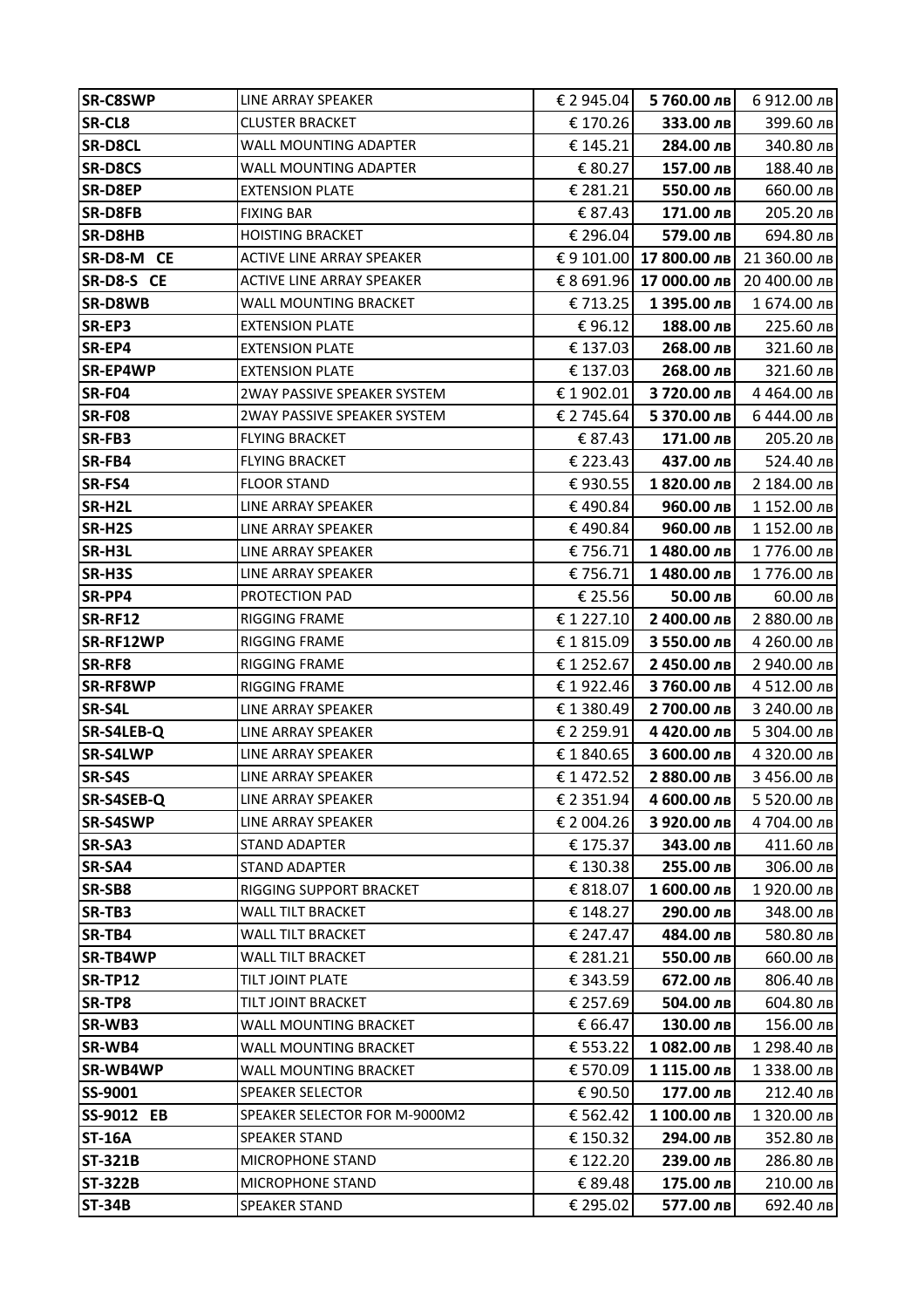| <b>ST-65A</b>              | <b>MICROPHONE STAND</b>                      | €43.46               | 85.00 лв                 | 102.00 лв                            |
|----------------------------|----------------------------------------------|----------------------|--------------------------|--------------------------------------|
| <b>ST-66A</b>              | MICROPHONE STAND                             | € 54.20              | 106.00 лв                | 127.20 лв                            |
| <b>ST-73A</b>              | MICROPHONE STAND                             | € 123.73             | 242.00 лв                | 290.40 лв                            |
| <b>ST-800</b>              | REPLACE PART ST-800 A00                      | € 110.44             | 216.00 лв                | 259.20 лв                            |
| <b>SUS-2</b>               | Solid utility shelf 2-unit size              | € 83.34              | 163.00 лв                | 195.60 лв                            |
| SUS-3                      | Solid utility shelf 3-unit size              | €96.12               | 188.00 лв                | 225.60 лв                            |
| <b>SV-200MA</b>            | SURVEILLANCE BOARD TYPE A                    | € 336.43             | 658.00 лв                | 789.60 лв                            |
| <b>SX-2000AO</b>           | SX-2000 AUDIO OUTPUT UNIT                    | € 5 624.21           | 11 000.00 лв             | 13 200.00 лв                         |
| <b>SX-2000CI</b>           | CONTROL INPUT UNIT                           | €1482.75             | 2 900.00 лв              | 3 480.00 лв                          |
| <b>SX-2000CO</b>           | CONTROL OUTPUT UNIT                          | €1482.75             | 2 900.00 лв              | 3 480.00 лв                          |
| <b>SX-2000SM</b>           | SX-2000 SYSTEM MANAGER                       | € 3 579.04           | 7 000.00 лв              | 8 400.00 лв                          |
| <b>SX-200IP</b>            | IP INTERFACE MODULE                          | € 1 383.04           | 2 705.00 лв              | 3 246.00 лв                          |
| <b>SX-200RM</b>            | REMOTE MICROPHONE INTERFACE MODULE           | € 623.78             | 1 220.00 лв              | 1464.00 лв                           |
| <b>SX-2100AI</b>           | SX-2100 AUDIO INPUT UNIT                     | € 3 732.43           | 7 300.00 лв              | 8 760.00 лв                          |
| <b>SX-2100AO</b>           | SX-2100 AUDIO OUTPUT UNIT                    |                      |                          | € 6 442.28 12 600.00 лв 15 120.00 лв |
| <b>T-001T</b>              | 9000 SERIES PLUG-IN MODULE                   | € 123.73             | 242.00 лв                | 290.40 лв                            |
| TC-615<br><b>EU</b>        | REFLEX HORN SPEAKER                          | € 107.37             | 210.00 лв                | 252.00 лв                            |
| <b>TC-615M EU</b>          | REFLEX HORN SPEAKER                          | € 122.71             | 240.00 лв                | 288.00 лв                            |
| TC-631                     | REFLEX HORN SPEAKER (3 parts)                | € 117.60             | 230.00 лв                | 276.00 лв                            |
| <b>TC-631M</b>             | REFLEX HORN SPEAKER                          | € 140.61             | 275.00 лв                | 330.00 лв                            |
| <b>TC-651M</b>             | REFLEX HORN SPEAKER                          | € 145.72             | 285.00 лв                | 342.00 лв                            |
| TH-650<br><b>EU</b>        | <b>REFLEX HORN</b>                           | €97.15               | 190.00 лв                | 228.00 лв                            |
| TH-660<br>EU               | <b>REFLEX HORN</b>                           | € 125.27             | 245.00 лв                | 294.00 лв                            |
| <b>TP-M15D</b>             | <b>EXPLOSION PROOF SPEAKER</b>               | € 710.70             | 1 390.00 лв              | 1 668.00 лв                          |
| <b>TP-M15E Y</b>           | <b>EXPLOSION PROOF SPEAKER</b>               | € 766.94             | 1500.00 лв               | 1 800.00 лв                          |
| <b>TS-773</b>              | STANDARD MICROPHONE UNIT                     | € 85.39              | 167.00 лв                | 200.40 лв                            |
| <b>TS-774</b>              | LONG MICROPHONE UNIT                         | € 135.49             | 265.00 лв                | 318.00 лв                            |
| <b>TS-780</b><br><b>CE</b> | <b>CENTRAL UNIT</b>                          | € 1 329.36           | 2 600.00 лв              | 3 120.00 лв                          |
| TS-781                     | CHAIRMAN UNIT                                | € 301.66             | 590.00 лв                | 708.00 лв                            |
| <b>TS-782</b>              | <b>DELEGATE UNIT</b>                         | € 296.55             | 580.00 лв                | 696.00 лв                            |
| TS-811                     | CHAIRMAN UNIT                                | € 516.40             | 1 010.00 лв              | 1 212.00 лв                          |
| <b>TS-812</b>              | DELEGATE UNIT                                | € 506.18             | 990.00 лв                | 1 188.00 лв                          |
| <b>TS-820</b><br>1CE       | <b>CENTRAL UNIT</b>                          | €1687.26             | 3 300.00 лв              | 3 960.00 лв                          |
| <b>TS-820RC</b><br>1CE     | <b>CENTRAL UNIT</b>                          | € 1994.04            | 3 900.00 лв              | 4 680.00 лв                          |
| <b>TS-821</b><br>Υ         | <b>CHAIRMAN UNIT</b>                         | € 680.02             | 1 330.00 лв              | 1 596.00 лв                          |
| <b>TS-822</b><br>Υ         | <b>DELEGATE UNIT</b>                         | € 623.78             | 1 220.00 лв              | 1464.00 лв                           |
| TS-903<br><b>TS-904</b>    | STANDARD MICROPHONE UNIT                     | € 66.47              | 130.00 лв                | 156.00 лв                            |
| <b>TS-905</b><br><b>CE</b> | LONG MICROPHONE UNIT<br>TRANSMITTER RECEIVER | € 107.37<br>€ 572.65 | 210.00 лв<br>1 120.00 лв | 252.00 лв                            |
| <b>TS-907</b>              | INFRARED TRANSMITTER/RECEIVER                | € 680.02             | 1 330.00 лв              | 1 344.00 лв<br>1 596.00 лв           |
| TS-910<br><b>CE</b>        | CENTRAL UNIT                                 | €1585.00             | 3 100.00 лв              | 3 720.00 лв                          |
| TS-911                     | CHAIRMAN UNIT                                | € 562.42             | 1 100.00 лв              | 1 320.00 лв                          |
| TS-912                     | <b>DELEGATE UNIT</b>                         | € 541.97             | 1 060.00 лв              | 1 272.00 лв                          |
| <b>TS-918</b><br><b>CE</b> | <b>EXPANSION UNIT</b>                        | €485.73              | 950.00 лв                | 1 140.00 лв                          |
| TS-919B1                   | <b>BRIDGE UNIT</b>                           | € 112.48             | 220.00 лв                | 264.00 лв                            |
| TS-919B4                   | <b>BRIDGE UNIT</b>                           | € 219.86             | 430.00 лв                | 516.00 лв                            |
| <b>TS-920RC</b><br>1CE     | <b>CENTRAL UNIT</b>                          | € 2 096.30           | 4 100.00 лв              | 4 920.00 лв                          |
| TS-921<br>Υ                | CHAIRMAN UNIT                                | € 715.81             | 1400.00 лв               | 1 680.00 лв                          |
| TS-922<br>Υ                | <b>DELEGATE UNIT</b>                         | € 680.02             | 1 330.00 лв              | 1596.00 лв                           |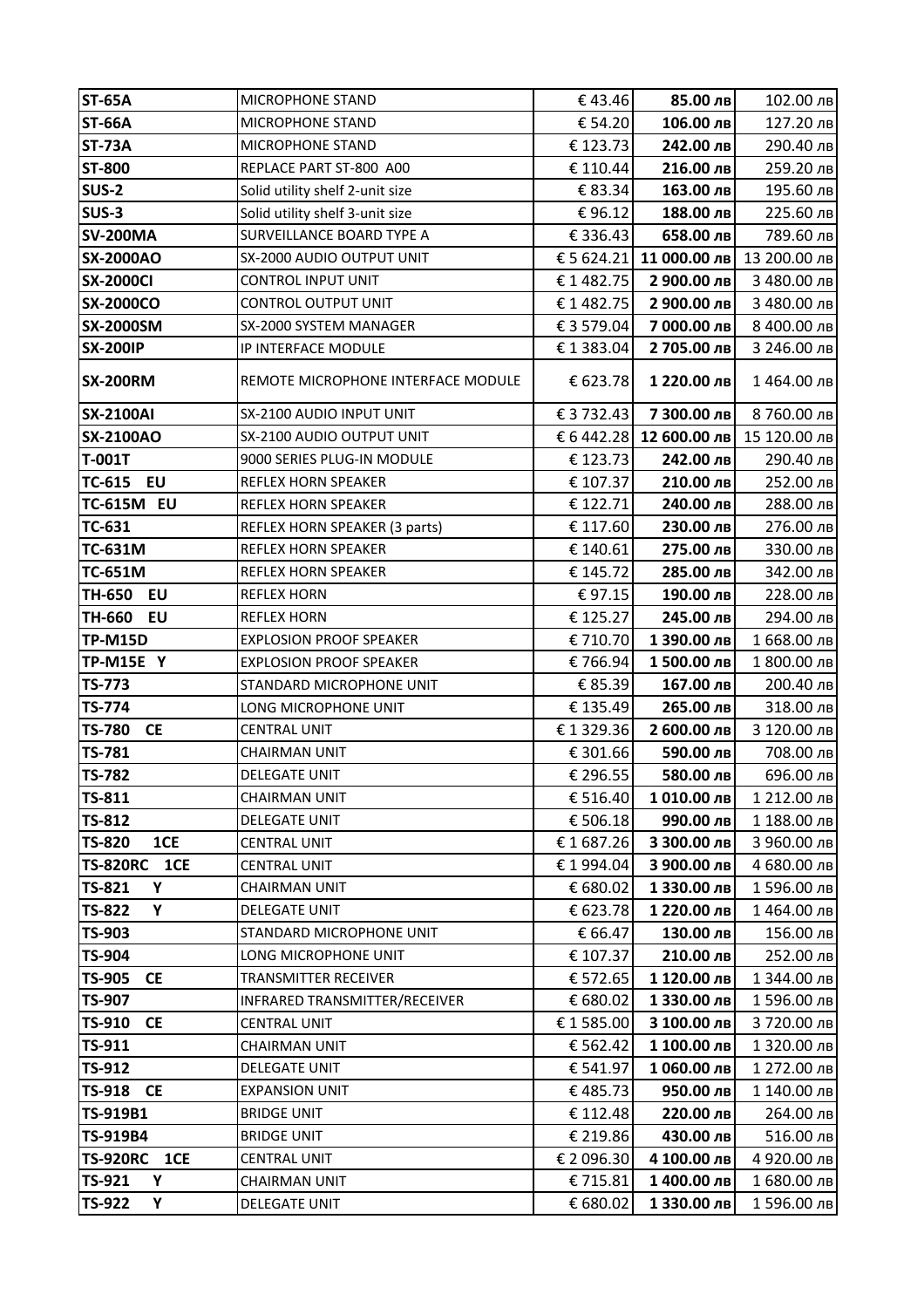| <b>TS-923</b>                  | STANDARD MICROPHONE UNIT              | € 178.95           | 350.00 лв             | 420.00 лв             |
|--------------------------------|---------------------------------------|--------------------|-----------------------|-----------------------|
| <b>TS-924</b>                  | LONG MICROPHONE UNIT                  | € 191.73           | 375.00 лв             | 450.00 лв             |
| <b>TS-D1000-CUY</b>            | <b>CHAIRMAN UNIT</b>                  | € 521.52           | 1020.00 лв            | 1 224.00 лв           |
| <b>TS-D1000-DUY</b>            | <b>DELEGATE UNIT</b>                  | €495.95            | 970.00 лв             | 1 164.00 лв           |
| <b>TS-D1000-EX 1CE</b>         | <b>EXTENSION UNIT</b>                 | €444.82            | 870.00 лв             | 1 044.00 лв           |
| TS-D1000-M1                    | STANDARD MICROPHONE                   | € 109.93           | 215.00 лв             | 258.00 лв             |
| TS-D1000-M2                    | LONG MICROPHONE                       | € 171.28           | 335.00 лв             | 402.00 лв             |
| <b>TS-D1000-MU 1CE</b>         | <b>MASTER CONTROL UNIT</b>            | € 2 172.99         | 4 250.00 лв           | 5 100.00 лв           |
| <b>TS-D1000-SU 1CE</b>         | <b>SUB CONTROL UNIT</b>               | €1436.73           | 2 810.00 лв           | 3 372.00 лв           |
| TT-104B 301H                   | PROGRAM TIMER                         | € 664.68           | 1 300.00 лв           | 1560.00 лв            |
| <b>TU-631</b>                  | DRIVER UNIT (FOR SPEAKER)             | € 38.35            | 75.00 лв              | 90.00 лв              |
| <b>TU-631M</b>                 | DRIVER UNIT (FOR SPEAKER)             | €48.57             | 95.00 лв              | 114.00 лв             |
| <b>TU-651</b>                  | DRIVER UNIT (FOR SPEAKER)             | €43.46             | 85.00 лв              | 102.00 лв             |
| <b>TU-651M</b>                 | DRIVER UNIT (FOR SPEAKER)             | € 58.80            | 115.00 лв             | 138.00 лв             |
| <b>TU-660</b>                  | DRIVER UNIT 60W                       | € 81.81            | 160.00 лв             | 192.00 лв             |
| <b>TU-660M</b>                 | DRIVER UNIT 60W (WITH TRANSFORMER)    | € 107.37           | 210.00 лв             | 252.00 лв             |
| <b>TZ-206B Q-TEE</b>           | <b>COLUMN SPEAKER</b>                 | € 112.48           | 220.00 лв             | 264.00 лв             |
| TZ-206BWP Q-TEE                | <b>COLUMN SPEAKER</b>                 | € 130.38           | 255.00 лв             | 306.00 лв             |
| <b>TZ-206W Q-TEE</b>           | <b>COLUMN SPEAKER</b>                 | € 112.48           | 220.00 лв             | 264.00 лв             |
| TZ-206WWP Q-TEE                | <b>COLUMN SPEAKER</b>                 | € 130.38           | 255.00 лв             | 306.00 лв             |
| <b>TZ-30-B</b>                 | <b>COLUMN SPEAKER</b>                 | € 168.73           | 330.00 лв             | 396.00 лв             |
| TZ-406B Q-TEE                  | <b>COLUMN SPEAKER</b>                 | € 176.40           | 345.00 лв             | 414.00 лв             |
| TZ-406BWP Q-TEE                | <b>COLUMN SPEAKER</b>                 | € 212.19           | 415.00 лв             | 498.00 лв             |
| <b>TZ-406W Q-TEE</b>           | <b>COLUMN SPEAKER</b>                 | € 176.40           | 345.00 лв             | 414.00 лв             |
| TZ-406WWP Q-TEE                | <b>COLUMN SPEAKER</b>                 | € 212.19           | 415.00 лв             | 498.00 лв             |
| <b>TZ-50-EB</b>                | <b>COLUMN SPEAKER</b>                 | € 263.32           | 515.00 лв             | 618.00 лв             |
| TZ-606B Q-TEE                  | <b>COLUMN SPEAKER</b>                 | € 281.21           | 550.00 лв             | 660.00 лв             |
| TZ-606BWP Q-TEE                | <b>COLUMN SPEAKER</b>                 | € 327.23           | 640.00 лв             | 768.00 лв             |
| <b>TZ-606W Q-TEE</b>           | <b>COLUMN SPEAKER</b>                 | € 281.21           | 550.00 лв             | 660.00 лв             |
| TZ-606WWP Q-TEE                | <b>COLUMN SPEAKER</b>                 | € 327.23           | 640.00 лв             | 768.00 лв             |
| U-01F                          | <b>AUX PREAMPLIFIER MODULE</b>        | € 36.30            | 71.00 лв              | 85.20 лв              |
| $U-01R$                        | AUX PREAMPLIFIER MODULE               | € 30.17            | 59.00 лв              | 70.80 лв              |
| T<br>$U-01S$                   | <b>AUX PRIAMPLIFIER MODULE</b>        | € 32.21            | 63.00 лв              | 75.60 лв              |
| <b>U-03R</b>                   | AUX PREAMPLIFIER MODULE               | €47.04             | 92.00 лв              | 110.40 лв             |
| <b>U-03S</b><br><b>UC-200A</b> | AUX PREAMPLIFIER MODULE<br>UNIT COVER | €41.41<br>€ 115.04 | 81.00 лв<br>225.00 лв | 97.20 лв<br>270.00 лв |
| $UD-2$                         | Utility drawer 2-unit size            | €400.85            | 784.00 лв             | 940.80 лв             |
| $UD-3$                         | Utility drawer 3-unit size            | €441.24            | 863.00 лв             | 1 035.60 лв           |
| <b>UP-MV-206</b>               | Wall Mount Pre-Amplifier              | € 662.12           | 1 295.00 лв           | 1554.00 лв            |
| <b>VM-2120 ER</b>              | 120W SYSTEM MANAGING AMP              | € 1 247.55         | 2 440.00 лв           | 2 928.00 лв           |
| <b>VM-2120 UK</b>              | 120W SYSTEM MANAGING AMP              | € 1 247.55         | 2 440.00 лв           | 2 928.00 лв           |
| <b>VM-2240 ER</b>              | 240W SYSTEM MANAGING AMP              | €1365.15           | 2 670.00 лв           | 3 204.00 лв           |
| <b>VM-2240 UK</b>              | 240W SYSTEM MANAGING AMP              | €1365.15           | 2 670.00 лв           | 3 204.00 лв           |
| <b>VM-300IM-EB</b>             | <b>LOOP MONITOR</b>                   | €1032.81           | 2 020.00 лв           | 2 424.00 лв           |
| <b>VM-300IS-EB</b>             | <b>LOOP ISOLATOR</b>                  | €74.14             | 145.00 лв             | 174.00 лв             |
| <b>VM-300SV</b>                | END OF LINE MODULE                    | € 28.12            | 55.00 лв              | 66.00 лв              |
| <b>VM-3240E CE</b>             | VM EXTENSION AMPLIFIER 240W           | €1968.47           | 3 850.00 лв           | 4 620.00 лв           |
| <b>VM-3240VA CE</b>            | VOICE ALARM SYSTEM AMPLIFIER 240W     | € 2 198.56         | 4 300.00 лв           | 5 160.00 лв           |
| <b>VM-3360E CE</b>             | VM EXTENSION AMPLIFIER 360W           | € 2 300.81         | 4 500.00 лв           | 5 400.00 лв           |
| <b>VM-3360VA CE</b>            | VOICE ALARM SYSTEM AMPLIFIER 360W     | € 2 607.59         | 5 100.00 лв           | 6 120.00 лв           |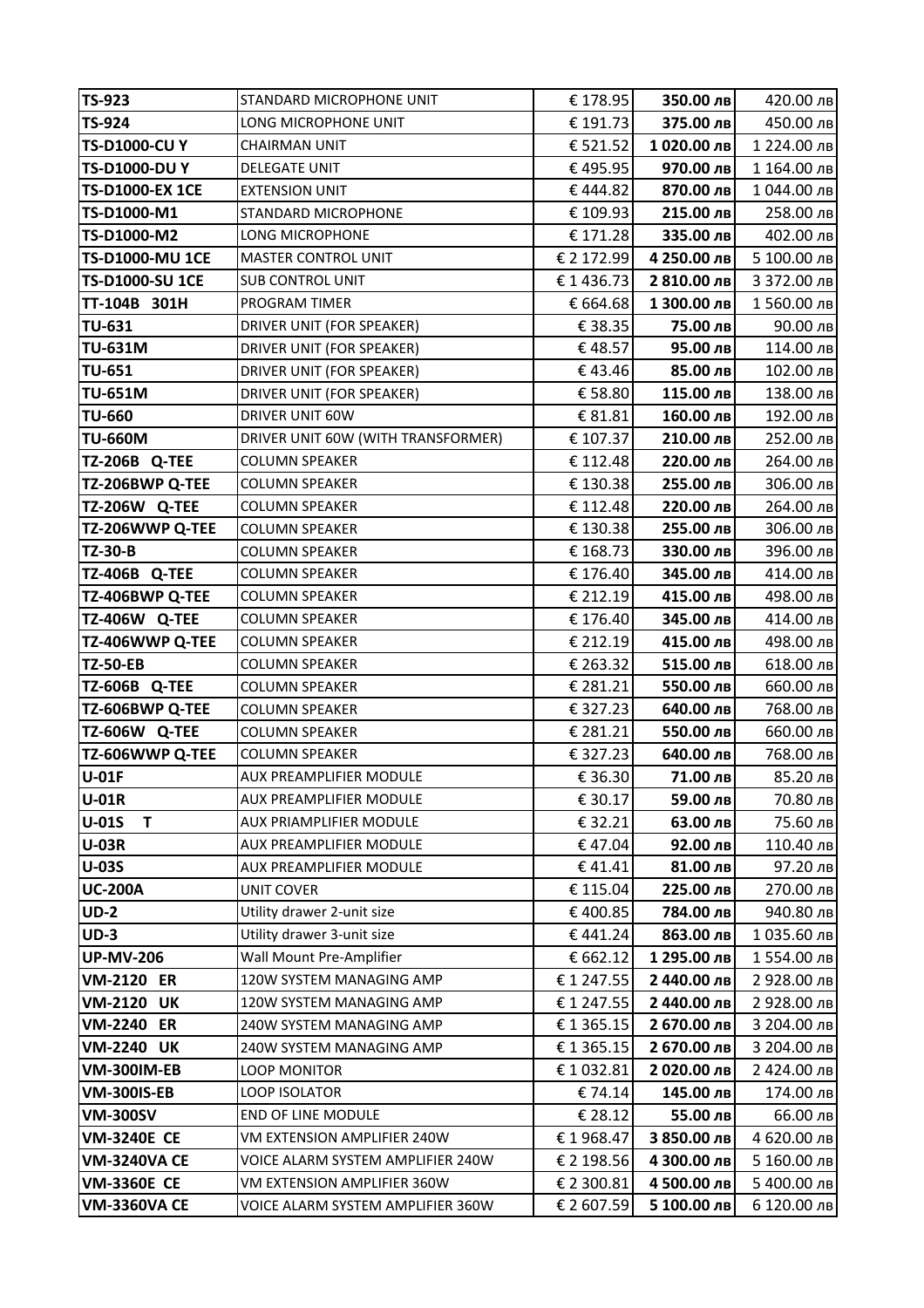| <b>VP-200VX</b><br>€ 35.79<br>70.00 лв<br>84.00 лв<br>VP-200VX BGM<br>€71.58<br>140.00 лв<br><b>INPUT MODULE</b><br>168.00 лв<br><b>VP-2241</b><br>1 650.00 лв<br>POWER AMPLIFIER 1*240W<br>€ 843.63<br>1980.00 лв |  |
|--------------------------------------------------------------------------------------------------------------------------------------------------------------------------------------------------------------------|--|
|                                                                                                                                                                                                                    |  |
|                                                                                                                                                                                                                    |  |
| <b>VP-2241 INCL</b><br>€ 879.42<br>1720.00 лв<br>2 064.00 лв<br><b>POWER AMPLIFIER</b>                                                                                                                             |  |
| <b>VP-2421</b><br>2 400.00 лв<br>€ 1 227.10<br>2 880.00 лв<br>POWER AMPLIFIER 1*420W                                                                                                                               |  |
| <b>VP-2421 INCL</b><br>€1262.89<br>2 470.00 лв<br>2 964.00 лв<br>POWER AMPLIFIER                                                                                                                                   |  |
| <b>VP-3154</b><br>DIGITAL POWER AMPLIFIER 4*150W<br>€1994.04<br>3 900.00 лв<br>4 680.00 лв                                                                                                                         |  |
| <b>VP-3304</b><br>€ 2 812.11<br>5 500.00 лв<br>6 600.00 лв<br>DIGITAL POWER AMPLIFIER 4*300W                                                                                                                       |  |
| € 3 834.69<br>7 500.00 лв<br><b>VP-3504</b><br>9 000.00 лв<br>DIGITAL POWER AMPLIFIER 4*500W                                                                                                                       |  |
| € 531.74<br>1 040.00 лв<br><b>VX-015DA</b><br>1 248.00 лв<br>DIGITAL POWER AMPLIFIER MODULE 150W                                                                                                                   |  |
| € 705.58<br>1 380.00 лв<br><b>VX-030DA</b><br>DIGITAL POWER AMPLIFIER MODULE 300W<br>1 656.00 лв                                                                                                                   |  |
| € 879.42<br>1720.00 лв<br>2 064.00 лв<br><b>VX-050DA</b><br>DIGITAL POWER AMPLIFIER MODULE 500W                                                                                                                    |  |
| <b>VX-2000DS ER</b><br><b>EMERGENCY POWER SUPPLY</b><br>€ 1 048.15<br>2 050.00 лв<br>2 460.00 лв                                                                                                                   |  |
| <b>VX-2000PF</b><br>€ 204.52<br>400.00 лв<br>480.00 лв<br>POWER SUPPLY FRAME                                                                                                                                       |  |
| <b>VX-200PS ER</b><br>€ 536.86<br>1050.00 лв<br>1 260.00 лв<br>POWER SUPPLY UNIT                                                                                                                                   |  |
| <b>VX-3000CT</b><br>€1354.92<br>2 650.00 лв<br>3 180.00 лв<br><b>Control Panel</b>                                                                                                                                 |  |
| <b>VX-3000DS CE</b><br>€4141.46<br>8 100.00 лв<br>9720.00 лв<br>POWER SUPPLY MANAGER                                                                                                                               |  |
| € 2 019.60<br>3 950.00 лв<br>4740.00 лв<br><b>VX-3000PM</b><br>Preamp Matrix Panel                                                                                                                                 |  |
| <b>VOICE EVACUATION FRAME 4AB</b><br>€3016.62<br>7 080.00 лв<br><b>VX-3004F</b><br>5 900.00 лв                                                                                                                     |  |
| €3323.40<br>6 500.00 лв<br>7 800.00 лв<br><b>VX-3008F</b><br><b>VOICE EVACUATION FRAME 8SS</b>                                                                                                                     |  |
| <b>VX-300LO</b><br>€ 207.07<br>405.00 лв<br>486.00 лв<br>Line Output Module                                                                                                                                        |  |
| VX-3000 3 Wires end of Line Monitor<br>VX-300SM-EB<br>€ 322.11<br>630.00 лв<br>756.00 лв                                                                                                                           |  |
| 130.00 лв<br><b>VX-300SV-EB</b><br>VX-3000 3 WIRES END OF LINE MODULE<br>€ 66.47<br>156.00 лв                                                                                                                      |  |
| € 3 706.87<br>7 250.00 лв<br>8 700.00 лв<br><b>VX-3016F</b><br><b>VOICE EVACUATION FRAME 16SS</b>                                                                                                                  |  |
| 2 002.00 лв<br><b>VX-3065BB</b><br><b>BATTERY BOX</b><br>€1023.61<br>2 402.40 лв                                                                                                                                   |  |
| <b>VX-3150DS HCE</b><br>€ 2 147.43<br>4 200.00 лв<br>5 040.00 лв<br>POWER SUPPLY MANAGER                                                                                                                           |  |
| VX-3308WM -CE<br>14 800.00 лв<br>17 760.00 лв<br>VOICE EVACUATION WALL MOUNT<br>€7567.12                                                                                                                           |  |
| Audio Management System VX-3000<br>€ 2 582.02<br>5 050.00 лв 6 060.00 лв<br>VX-3K-SW<br>(singapore)                                                                                                                |  |
| VX-RJA<br>Connector board VX-RM<br>€ 22.50<br>44.00 лв<br>52.80 лв                                                                                                                                                 |  |
| Connector board VX-RM<br>€ 26.59<br>52.00 лв<br>62.40 лв<br>VX-RJB                                                                                                                                                 |  |
| <b>WB-2000-2 Y</b><br>RECHARGEABLE BATTERY<br>€ 39.37<br>77.00 лв<br>92.40 лв                                                                                                                                      |  |
| <b>WB-RM200</b><br>120.00 лв<br>WALL MOUNTING BRACKET<br>€ 61.36<br>144.00 лв                                                                                                                                      |  |
| 1CE<br><b>WD-5800</b><br><b>ANTENNA DISTRIBUTOR</b><br>€ 357.90<br>700.00 лв<br>840.00 лв                                                                                                                          |  |
| WG-D100R-EB WD4<br>375.00 лв<br>450.00 лв<br><b>DIGITAL WIRELESS GUIDE RECEIVER</b><br>€ 191.73                                                                                                                    |  |
| WG-D100SK-EB<br>DIGITAL WIRELESS GUIDE SYNC KIT<br>€434.60<br>850.00 лв<br>1020.00 лв                                                                                                                              |  |
| <b>WG-D100T-EB WD4</b><br>€ 201.96<br>395.00 лв<br>DIGITAL WIRELESS GUIDE TRANSMITTER<br>474.00 лв                                                                                                                 |  |
| € 516.40<br>WG-TC12A-EB<br><b>BATTERY CHARGER</b><br>1010.00 лв<br>1 212.00 лв                                                                                                                                     |  |
| <b>WH-4000A</b><br><b>HEAD SET MICROPHONE</b><br>€ 100.21<br>196.00 лв<br>235.20 лв                                                                                                                                |  |
| € 90.50<br><b>WH-4000H</b><br><b>HEAD SET MICROPHONE</b><br>177.00 лв<br>212.40 лв<br>WM-5225 C07<br>€ 248.49<br>486.00 лв<br>583.20 лв<br><b>WIRELESS MICROPHONE</b>                                              |  |
| <b>WM-5225</b><br>G01<br>€ 248.49<br>486.00 лв<br>583.20 лв                                                                                                                                                        |  |
| <b>WIRELESS MICROPHONE</b><br><b>WM-5265</b><br><b>WIRELESS MICROPHONE</b><br>€ 273.03<br>534.00 лв<br><b>C07</b><br>640.80 лв                                                                                     |  |
| WM-5265 G01<br>€ 273.03<br>534.00 лв<br><b>WIRELESS MICROPHONE</b><br>640.80 лв                                                                                                                                    |  |
| <b>C07</b><br>€ 372.22<br>WM-5270<br><b>WIRELESS MICROPHONE</b><br>728.00 лв<br>873.60 лв                                                                                                                          |  |
| <b>WM-5270</b><br>G01<br><b>WIRELESS MICROPHONE</b><br>€ 372.22<br>728.00 лв<br>873.60 лв                                                                                                                          |  |
| WM-5325<br><b>C07</b><br><b>WIRELESS TRANSMITTER</b><br>€ 194.29<br>380.00 лв<br>456.00 лв                                                                                                                         |  |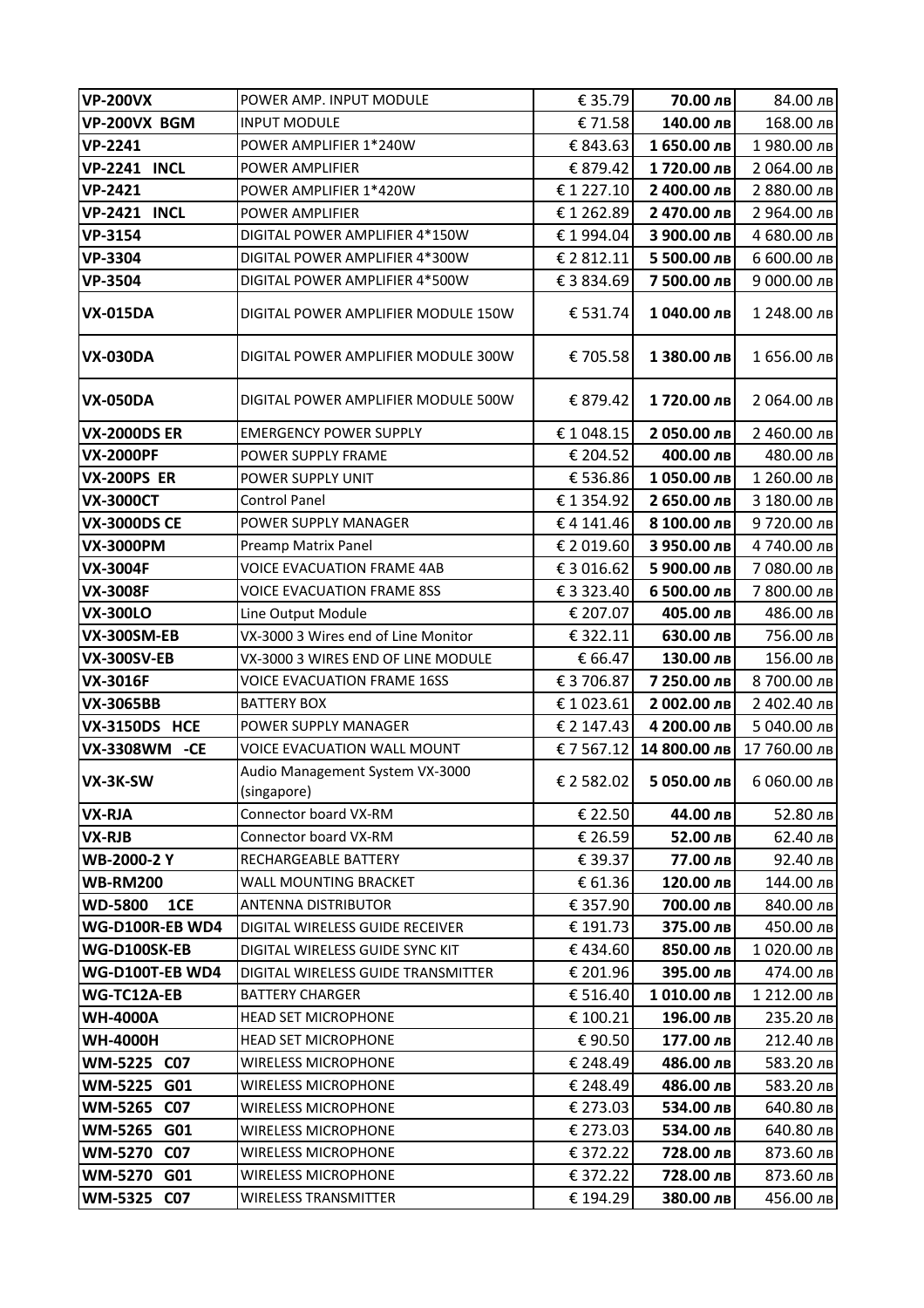| WM-5325 G01                           | <b>WIRELESS TRANSMITTER</b>                | € 194.29          | 380.00 лв             | 456.00 лв             |
|---------------------------------------|--------------------------------------------|-------------------|-----------------------|-----------------------|
| <b>WM-D5200</b><br>-C7                | DIGITAL WIRELESS MICROPHONE                | €442.27           | 865.00 лв             | 1038.00 лв            |
| $-G1$<br><b>WM-D5200</b>              | DIGITAL WIRELESS MICROPHONE                | €442.27           | 865.00 лв             | 1038.00 лв            |
| <b>WM-D5300</b><br>$-C7$              | DIGITAL WIRELESS TRANSMITTER               | €408.01           | 798.00 лв             | 957.60 лв             |
| <b>WM-D5300</b><br>$-G1$              | DIGITAL WIRELESS TRANSMITTER               | €408.01           | 798.00 лв             | 957.60 лв             |
| <b>WP-700-EB</b>                      | <b>Remote Control Panel</b>                | €98.17            | 192.00 лв             | 230.40 лв             |
| <b>WS-5225 C07ER</b>                  | <b>WIRELESS SET</b>                        | € 541.97          | 1 060.00 лв           | 1 272.00 лв           |
| <b>WS-5325M C07ER</b>                 | <b>WIRELESS SET</b>                        | € 541.97          | 1 060.00 лв           | 1 272.00 лв           |
| <b>WS-5325U C07ER</b>                 | <b>WIRELESS SET</b>                        | € 541.97          | 1060.00 лв            | 1 272.00 лв           |
| <b>WT-4820 ER</b>                     | Wireless Tuner                             | € 175.37          | 343.00 лв             | 411.60 лв             |
| WT-5100 B01                           | PORTABLE RECEIVER                          | € 317.00          | 620.00 лв             | 744.00 лв             |
| WT-5100 D01                           | PORTABLE RECEIVER                          | € 317.00          | 620.00 лв             | 744.00 лв             |
| WT-5100 G01                           | PORTABLE RECEIVER                          | € 317.00          | 620.00 лв             | 744.00 лв             |
| <b>WT-5800 C07ER</b>                  | <b>Wireless Tuner</b>                      | €483.17           | 945.00 лв             | 1 134.00 лв           |
| <b>WT-5800 G01ER</b>                  | <b>Wireless Tuner</b>                      | €483.17           | 945.00 лв             | 1 134.00 лв           |
| <b>WT-5805 C07ER</b>                  | <b>Wireless Tuner</b>                      | €410.06           | 802.00 лв             | 962.40 лв             |
| WT-5805 G01ER                         | <b>Wireless Tuner</b>                      | €410.06           | 802.00 лв             | 962.40 лв             |
| <b>WT-5810 C07ER</b>                  | <b>Wireless Tuner</b>                      | € 305.24          | 597.00 лв             | 716.40 лв             |
| <b>WT-D5800 EC7</b>                   | <b>DIGITAL WIRELESS RECEIVER</b>           | € 666.21          | 1 303.00 лв           | 1 563.60 лв           |
| <b>WT-D5800</b><br>EG1                | DIGITAL WIRELESS RECEIVER                  | € 666.21          | 1 303.00 лв           | 1 563.60 лв           |
| GG1<br><b>WT-D5800</b>                | DIGITAL WIRELESS RECEIVER                  | € 666.21          | 1 303.00 лв           | 1 563.60 лв           |
| WTU-4800 C07                          | <b>WIRELESS TUNER UNIT</b>                 | € 262.29          | 513.00 лв             | 615.60 лв             |
| WTU-4800 G01                          | <b>WIRELESS TUNER UNIT</b>                 | € 262.29          | 513.00 лв             | 615.60 лв             |
| <b>WTU-M9800-EBWC7</b>                | <b>WIRELESS TUNER UNIT</b>                 | € 288.37          | 564.00 лв             | 676.80 лв             |
| WTU-M9800-EBWG1   WIRELESS TUNER UNIT |                                            | € 288.37          | 564.00 лв             | 676.80 лв             |
| YA-1000A                              | <b>FDC UNIT</b>                            | € 132.42          | 259.00 лв             | 310.80 лв             |
| YA-920                                | <b>VOLUME KNOB COVER</b>                   | € 2.05            | 4.00 лв               | 4.80 лв               |
| <b>YB-121B</b>                        | RACK MOUNTING BRACKET                      | € 133.45          | 261.00 лв             | 313.20 лв             |
| <b>YC-150</b>                         | <b>BACK BOX</b>                            | € 23.01           | 45.00 лв              | 54.00 лв              |
| <b>YC-150E</b>                        | <b>BACK BOX</b>                            | € 39.37           | 77.00 лв              | 92.40 лв              |
| <b>YC-251</b>                         | <b>WALL-MOUNT BOX</b>                      | € 136.00          | 266.00 лв             | 319.20 лв             |
| <b>YC-280</b>                         | <b>WALL MOUNT BRACKET</b>                  | € 22.50           | 44.00 лв              | 52.80 лв              |
| <b>YC-290</b>                         | WALL MOUNT BRACKET                         | € 21.47           | 42.00 лв              | 50.40 лв              |
| <b>YC-302</b>                         | <b>2U METAL BACK BOX</b>                   | € 23.01           | 45.00 лв              | 54.00 лв              |
| <b>YC-400</b>                         | <b>4 SIZE BACK BOX</b>                     | € 56.24           | 110.00 лв             | 132.00 лв             |
| <b>YC-801</b>                         | FLUSH-MOUNT BOX                            | € 28.12           | 55.00 лв              | 66.00 лв              |
| <b>YC-802</b>                         | WALL-MOUNT BOX                             | €46.02            | 90.00 лв              | 108.00 лв             |
| <b>YC-822</b>                         | <b>INDOOR WALL-MOUNT BOX</b>               | € 69.02           | 135.00 лв             | 162.00 лв             |
| <b>YC-823</b>                         | OUTDOOR WALL-MOUNT BOX                     | € 117.09          | 229.00 лв             | 274.80 лв             |
| <b>YC-841</b>                         | <b>BACK BOX</b>                            | € 155.43          | 304.00 лв             | 364.80 лв             |
| <b>YC-850</b>                         | <b>INTERFACE UNIT BRACKET</b>              | € 87.43           | 171.00 лв             | 205.20 лв             |
| <b>YJ-120B</b><br><b>YM-003B</b>      | JOINT METAL PLATE<br>RACK MOUNTING BRACKET | € 55.22           | 108.00 лв<br>77.00 лв | 129.60 лв             |
| <b>YM-003LB</b>                       | RACK MOUNTING BRACKET                      | € 39.37           | 128.00 лв             | 92.40 лв              |
| YM-3CF                                | INPUT CONNECTOR, XLR-3-13                  | € 65.45<br>€41.41 | 81.00 лв              | 153.60 лв<br>97.20 лв |
| YP-1AF                                | <b>WALL BOX PANEL</b>                      | € 6.14            | 12.00 лв              | 14.40 лв              |
| <b>YP-E401</b>                        | <b>EARPHONE</b>                            | €49.08            | 96.00 лв              | 115.20 лв             |
| <b>YP-E5000</b>                       | <b>ASSIST EARPHONE</b>                     | € 62.38           | 122.00 лв             | 146.40 лв             |
| <b>YP-M101</b>                        | TIEPIN TYPE MICROPHONE                     | €94.08            | 184.00 лв             | 220.80 лв             |
| <b>YP-M301</b>                        | <b>HEADSET TYPE MICROPHONE</b>             | € 190.20          | 372.00 лв             | 446.40 лв             |
|                                       |                                            |                   |                       |                       |